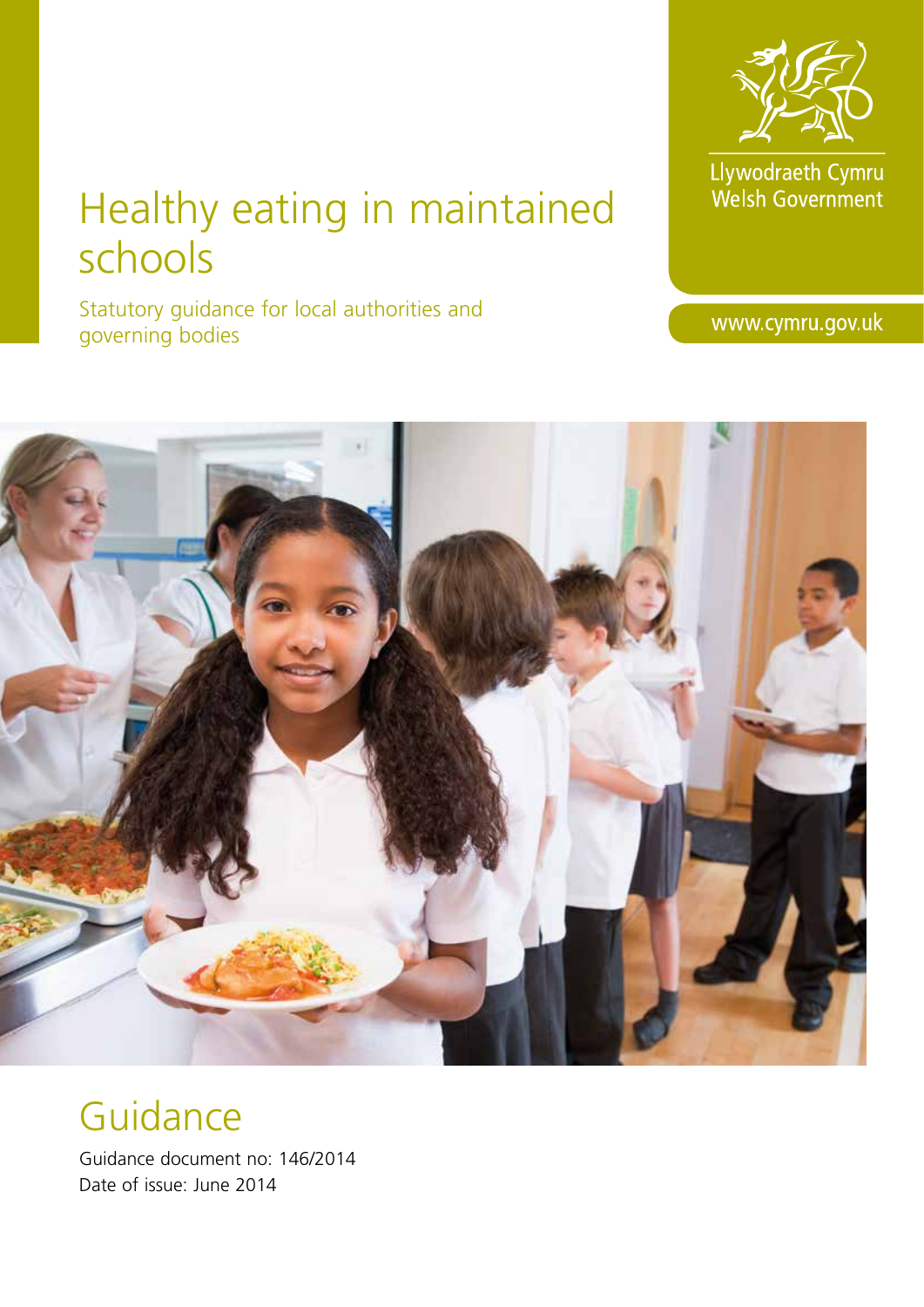## Healthy eating in maintained schools

| <b>Audience</b>               | Everyone who is involved with the provision of school food and drink<br>in maintained schools. This includes local authorities and governing<br>bodies of maintained schools (including maintained nursery schools),<br>those working in schools, e.g. headteachers and teachers,<br>parents/carers, learners, private/in-house catering providers and other<br>stakeholders, e.g. health professionals, dietitians, healthy schools<br>coordinators, etc. |
|-------------------------------|------------------------------------------------------------------------------------------------------------------------------------------------------------------------------------------------------------------------------------------------------------------------------------------------------------------------------------------------------------------------------------------------------------------------------------------------------------|
| <b>Overview</b>               | This document provides guidance for local authorities and governing<br>bodies of maintained schools (including nursery schools and pupil<br>referral units) on complying with the provisions in the Healthy Eating<br>in Schools (Wales) Measure 2009 and regulations made under it.                                                                                                                                                                       |
| <b>Action</b><br>required     | Local authorities and governing bodies of maintained schools must<br>have regard to this statutory guidance.                                                                                                                                                                                                                                                                                                                                               |
| <b>Further</b><br>information | Enquiries about this document should be directed to:<br>Pupil Wellbeing Branch<br>Support for Learners Division<br>Department for Education and Skills<br>Welsh Government<br>Cathays Park<br>Cardiff<br><b>CF10 3NQ</b><br>e-mail: Breakfastinfo@wales.gsi.gov.uk                                                                                                                                                                                         |
| <b>Additional</b><br>copies   | This document can be accessed from the Welsh Government's<br>website at learning.wales.gov.uk                                                                                                                                                                                                                                                                                                                                                              |
| <b>Related</b><br>documents   | Healthy Eating in Schools (Wales) Measure 2009<br>www.legislation.gov.uk/mwa/2009/3/contents<br>The Healthy Eating in Schools (Nutritional Standards and                                                                                                                                                                                                                                                                                                   |
|                               | Requirements) (Wales) Regulations 2013<br>www.legislation.gov.uk/wsi/2013/1984/contents/made                                                                                                                                                                                                                                                                                                                                                               |
|                               | School Standards and Organisation (Wales) Act 2013<br>www.legislation.gov.uk/anaw/2013/1/part/5/crossheading/free-<br>breakfasts-in-primary-schools/enacted                                                                                                                                                                                                                                                                                                |
|                               | Free breakfast in primary schools – Statutory guidance for local<br>authorities and governing bodies<br>www.learning.wales.gov.uk/resources/free-breakfast-in-primary-<br>schools/?lang=en                                                                                                                                                                                                                                                                 |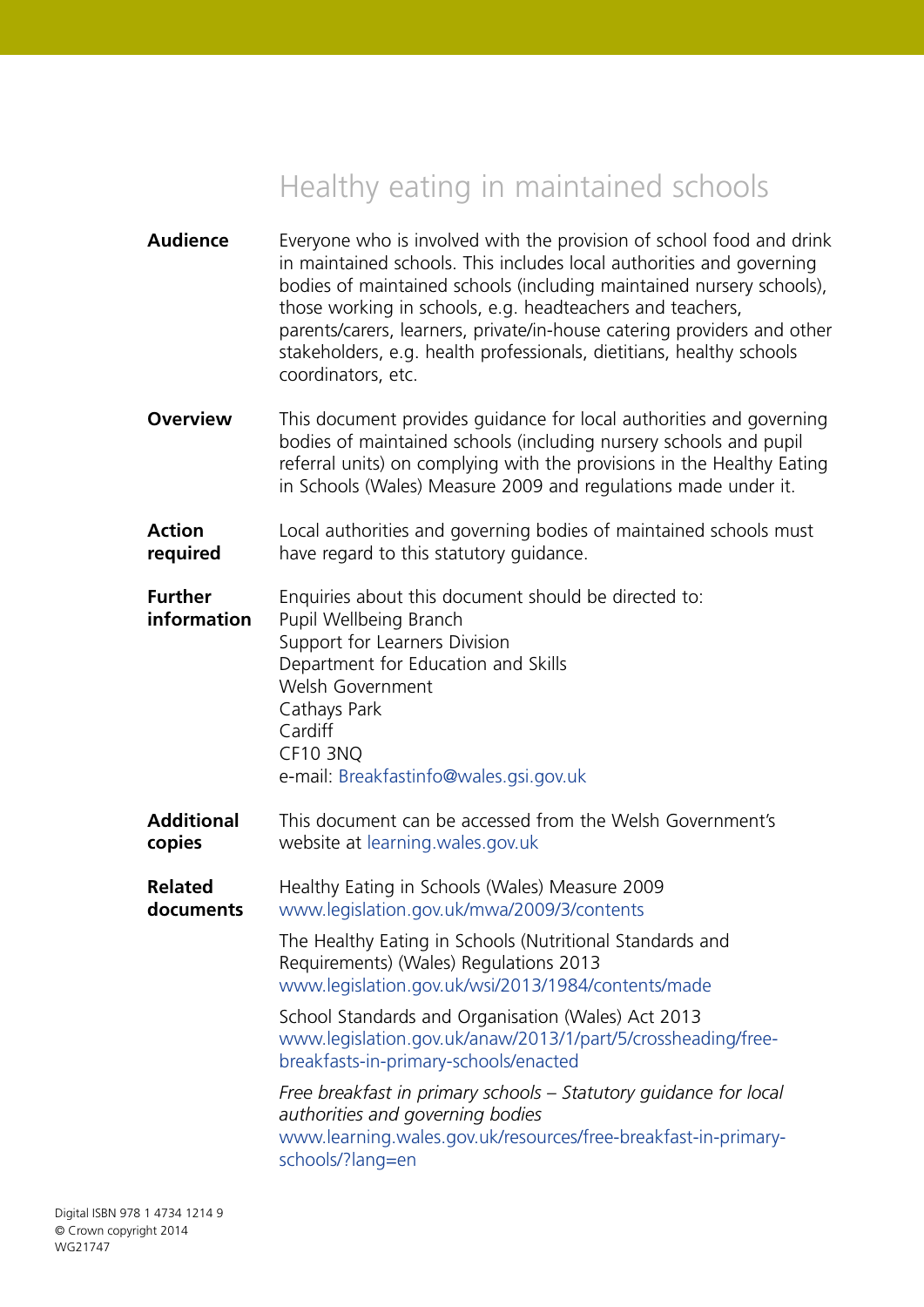## **Contents**

| <b>Introduction</b><br>Status of this guidance<br><b>Background</b><br>Chapter 1: The Healthy Eating in Schools (Wales) Measure 2009<br>Section 1 – Promoting healthy eating and drinking by pupils in<br>maintained schools | 1<br>1<br>$\overline{2}$<br>4<br>4 |
|------------------------------------------------------------------------------------------------------------------------------------------------------------------------------------------------------------------------------|------------------------------------|
| Section 2 - Governors' reports<br>Section 3 – Functions of the Chief Inspector of Education and Training                                                                                                                     | 6<br>6                             |
| in Wales<br>Section 4 – Requirements for food and drink provided on school<br>premises                                                                                                                                       | $\overline{7}$                     |
| Section 5 - Drinking water in schools<br>Section 6 – Promotion of meals in schools and other educational<br>establishments                                                                                                   | 8<br>9                             |
| Section 7 – Protection of the identity of pupils receiving free school<br>lunches or milk                                                                                                                                    | 11                                 |
| <b>Chapter 2: The Healthy Eating in Schools (Nutritional Standards</b><br>and Requirements) (Wales) Regulations 2013                                                                                                         | 13                                 |
| Regulation 4 and Schedule 1 - Breakfast in maintained schools                                                                                                                                                                | 16                                 |
| Regulation 5 and Schedule 2 – Lunch in maintained nursery schools                                                                                                                                                            | 17                                 |
| Regulation 6 and Schedule 3 - Lunch in maintained primary and<br>secondary schools                                                                                                                                           | 18                                 |
| Regulation 6 and Schedule 4 - Nutritional standards for lunch in<br>maintained primary and secondary schools                                                                                                                 | 30                                 |
| Regulation 7 and Schedule 5 - Drinks provided in maintained schools                                                                                                                                                          | 43                                 |
| Regulation 8 and Schedule 6 - Other food provided in maintained<br>schools                                                                                                                                                   | 53                                 |
| Annex 1: Portion sizes                                                                                                                                                                                                       | 56                                 |
| Annex 2: Implementing the standards – step-by-step guide                                                                                                                                                                     | 59                                 |
| Annex 3: References and resources                                                                                                                                                                                            | 60                                 |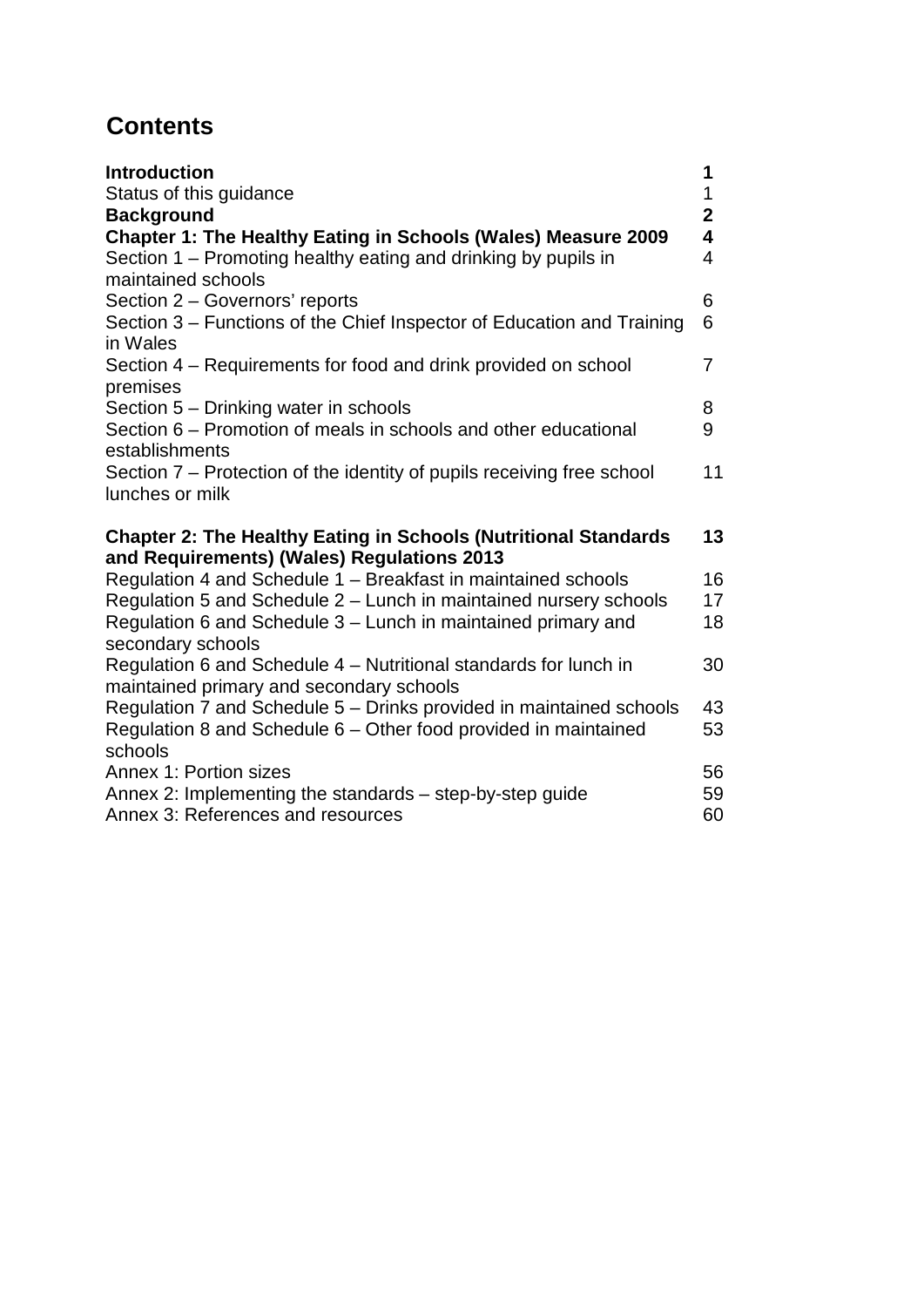## **Introduction**

## **Status of this guidance**

This statutory guidance is issued under sections 1, 5 and 7 of the *Healthy Eating in Schools (Wales) Measure 2009*[1](#page-3-0) ('the Measure') which provides that local authorities and governing bodies of maintained schools must have regard to it. This means that local authorities and governing bodies must take account of the guidance and, if they decide to depart from it, have clear and justifiable reasons for doing so.

This statutory guidance replaces the Welsh Government's *Appetite for Life*  guidelines.

<span id="page-3-0"></span><sup>&</sup>lt;sup>1</sup> Healthy Eating in Schools (Wales) Measure 2009 <http://www.legislation.gov.uk/mwa/2009/3/contents>  $\overline{a}$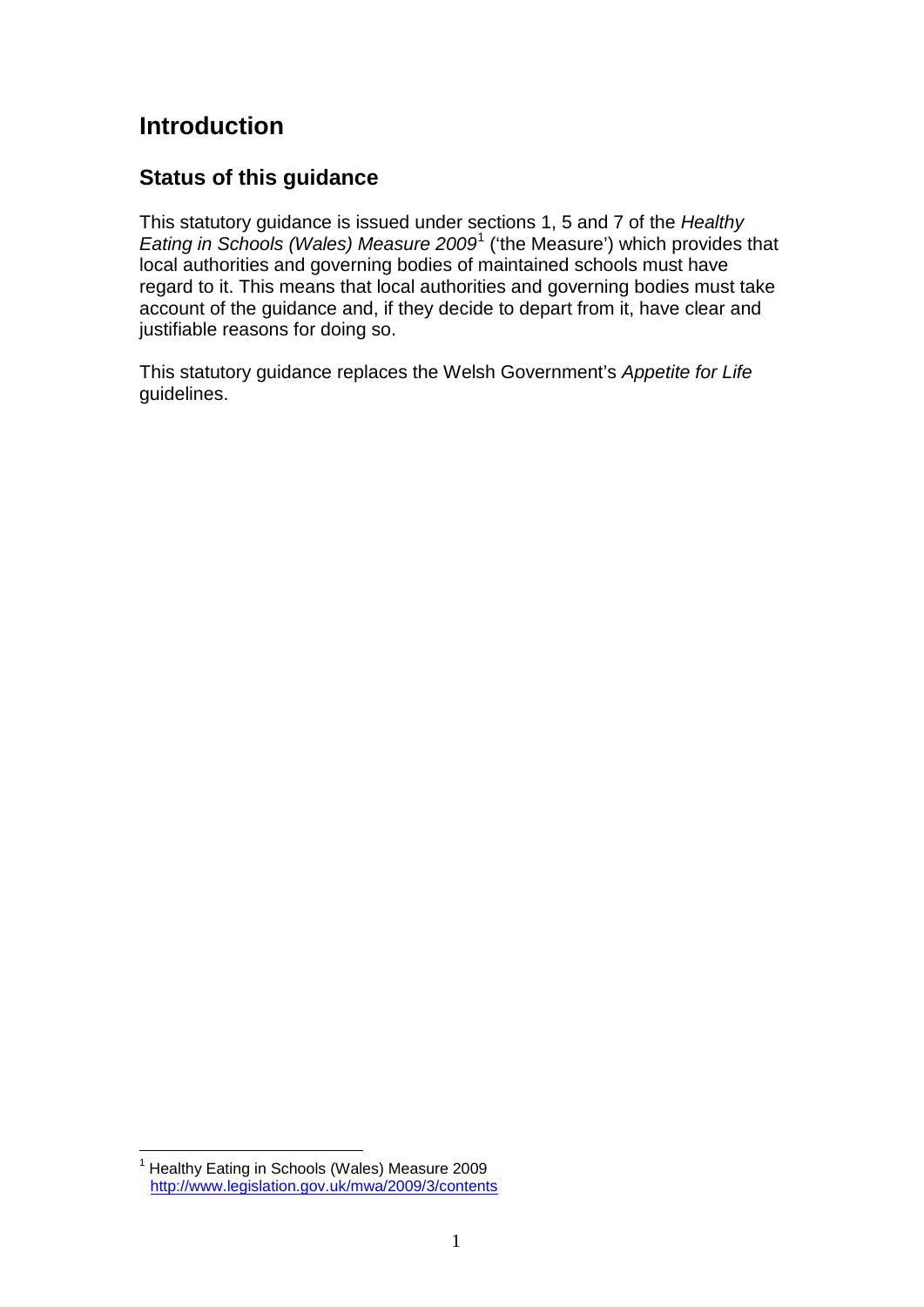## **Background**

There have been long-standing concerns about the number of children who are overweight or obese, and the impact this has on health and well-being, especially in relation to reducing health inequalities. Poor diet is a major contributing factor. The food and drink provided in schools can make a positive contribution towards giving children and young people a healthy balanced diet and encouraging them to develop good eating habits. To address these concerns the Measure was passed by the National Assembly for Wales on 8 July 2009 and received Royal Approval on 15 October 2009.

The Measure places, amongst other matters, new duties on local authorities and governing bodies to promote healthy eating by pupils in maintained schools. To monitor compliance, governing bodies are required to provide information in their annual report on the action taken to promote healthy eating and drinking by pupils at their schools and Estyn is required to report to the Welsh Ministers on the action taken by schools. The Measure also gives the Welsh Ministers the power to regulate food and drink provided to pupils of maintained schools and to other persons on school premises.

| <b>Section</b> | <b>Provision of the Measure</b>                                       |
|----------------|-----------------------------------------------------------------------|
| Section 1      | Duty on a local authority and a governing body of a maintained        |
|                | school to take action to promote healthy eating and drinking among    |
|                | registered pupils.                                                    |
| Section 2      | Duty on the governing body of a maintained school to include in       |
|                | their annual report information on the action taken to promote        |
|                | healthy eating and drinking by pupils of the school.                  |
| Section 3      | Duty on the Chief Inspector of Education and Training in Wales to     |
|                | keep the Welsh Ministers informed about actions taken at              |
|                | maintained schools to promote healthy eating and drinking.            |
| Section 4      | Gives the Welsh Ministers the power to make regulations about         |
|                | food and drink provided by local authorities or governing bodies to   |
|                | pupils of maintained schools, whether they are on school premises     |
|                | or not, and to other persons on school premises.                      |
|                | The Healthy Eating in Schools (Nutritional Standards and              |
|                | Requirements) (Wales) Regulations 2013 were made under this           |
|                | power and also came into force on 2 September 2013 (see Chapter       |
|                | 2 of this guidance document).                                         |
| Section 5      | Duty on a local authority to ensure that drinking water is available, |
|                | free of charge, on the premises of any maintained school.             |
| Section 6      | Duty on a local authority, or the governing body of a maintained      |
|                | school which provides school meals or milk, to encourage the take-    |
|                | up of school meals or milk, and to take reasonable steps to ensure    |
|                | that every pupil who is entitled to receive free school lunches and   |
|                | free school milk receives them.                                       |
| Section 7      | Duty on a local authority or governing body to take reasonable        |
|                | steps to ensure that a pupil cannot be identified by any person,      |

The table below sets out the provisions in the Measure.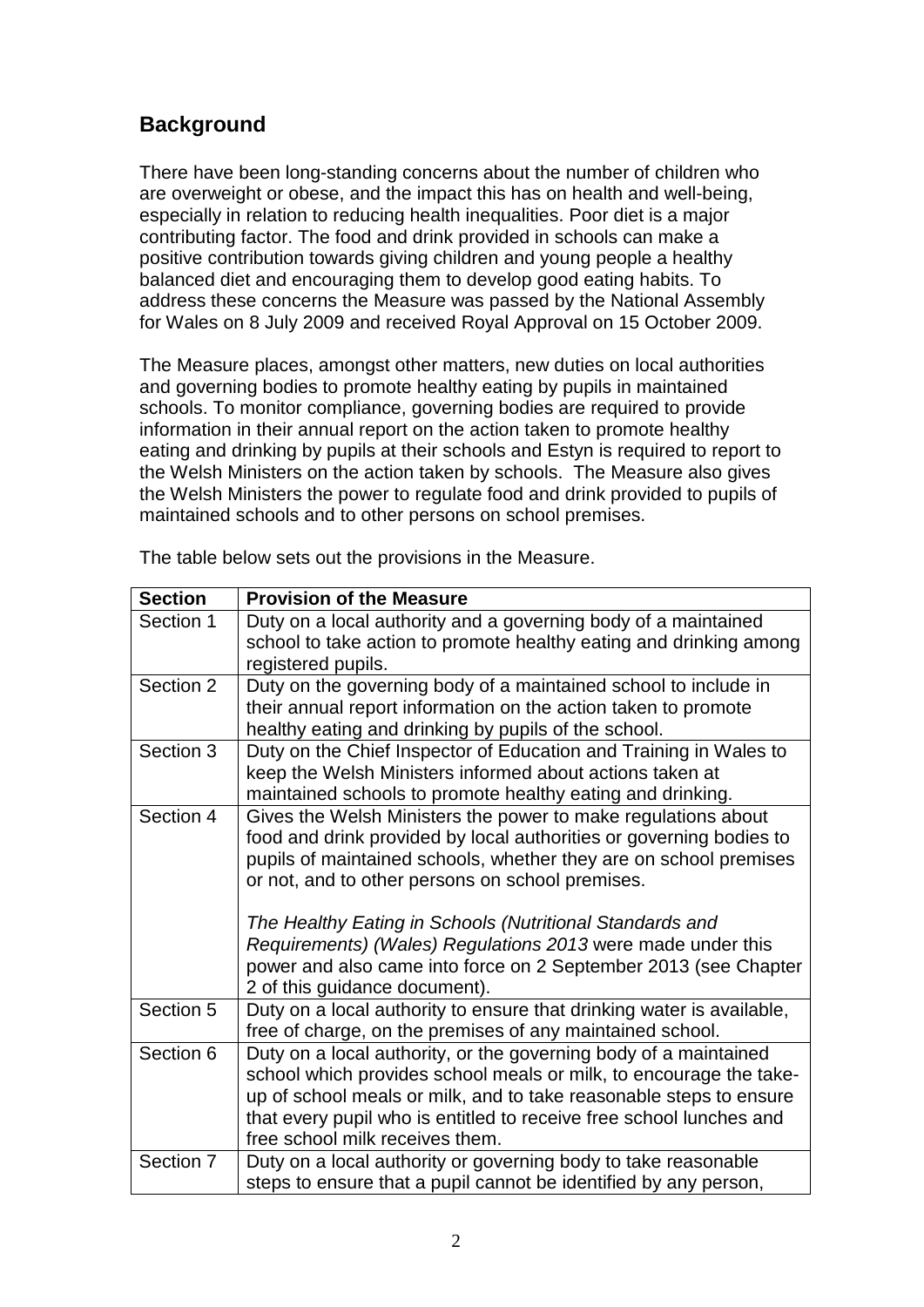| other than a person authorised under the legislation, as a pupil who<br>receives a free school lunch or free school milk.                                                                                                                                                                                   |
|-------------------------------------------------------------------------------------------------------------------------------------------------------------------------------------------------------------------------------------------------------------------------------------------------------------|
| Duty on a local authority or governing body to take reasonable<br>steps to ensure that teachers/employees/volunteers at the school<br>do not make disclosures, other than to a person authorised under<br>the legislation, about the fact that a pupil receives free school<br>lunches or free school milk. |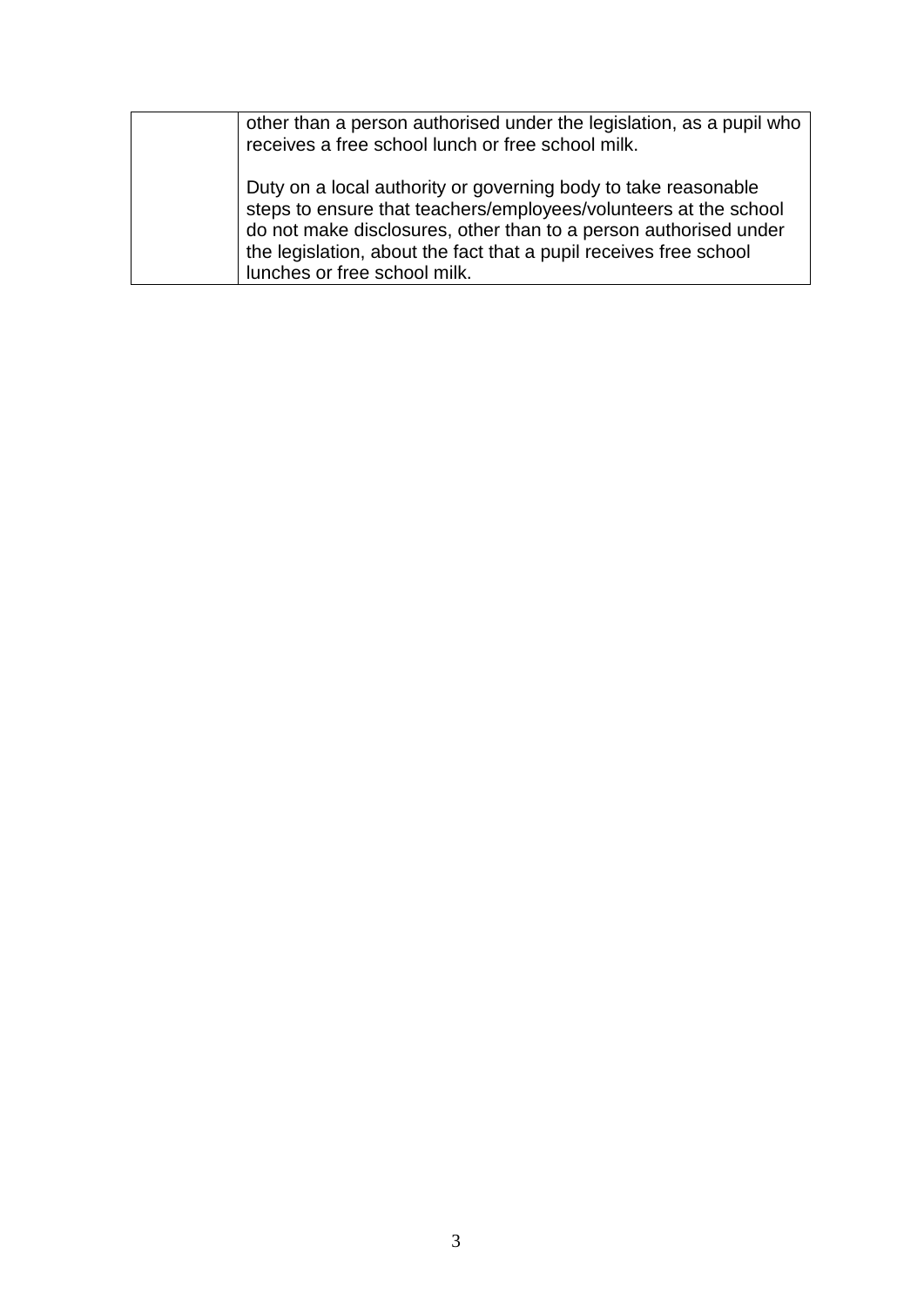## **Chapter 1: The Healthy Eating in Schools (Wales) Measure 2009**

## **Section 1 – Promoting healthy eating and drinking by pupils in maintained schools**

The Measure requires local authorities and governing bodies to take action to promote healthy eating and drinking by pupils in maintained schools. In discharging this duty, local authorities and governing bodies must have regard to this guidance.

This guidance provides advice on:

- what constitutes healthy eating and drinking
- appropriate action to promote healthy eating and drinking
- how sustainable development applies in relation to the promotion of healthy eating and drinking.

#### **What constitutes healthy eating and drinking?**

Healthy eating is about consuming a varied diet to get the right amount of nutrients to promote growth and good health. Legislation made under the Measure regulates healthy eating and drinking to ensure that food and drink in schools provide essential nutrients, and that saturated fat, sugar and salt are restricted (see Chapter 2 of this guidance).

#### **What is considered appropriate action to promote healthy eating and drinking?**

Promoting the take-up of school meals is an important part of the whole school approach to healthy eating. School meals that comply with the regulations made under the Measure can provide a balanced meal which meets approximately one third of recommended daily nutrient requirements, making school meals a healthy choice for children and young people.

In promoting healthy eating and drinking, schools should consider:

- how children and young people can be encouraged to enjoy healthy options
- how to persuade children and young people to eat lunch at lunchtime instead of during breaks
- how to encourage and support the take up of school meals, for example, by holding taster sessions to market school meals to both parents/carers and young people
- how to promote school meals positively by educating children, young people and their parents/carers on the content of school meals, for example, through caterers attending parents evenings
- creating healthy eating posters, displays and holding competitions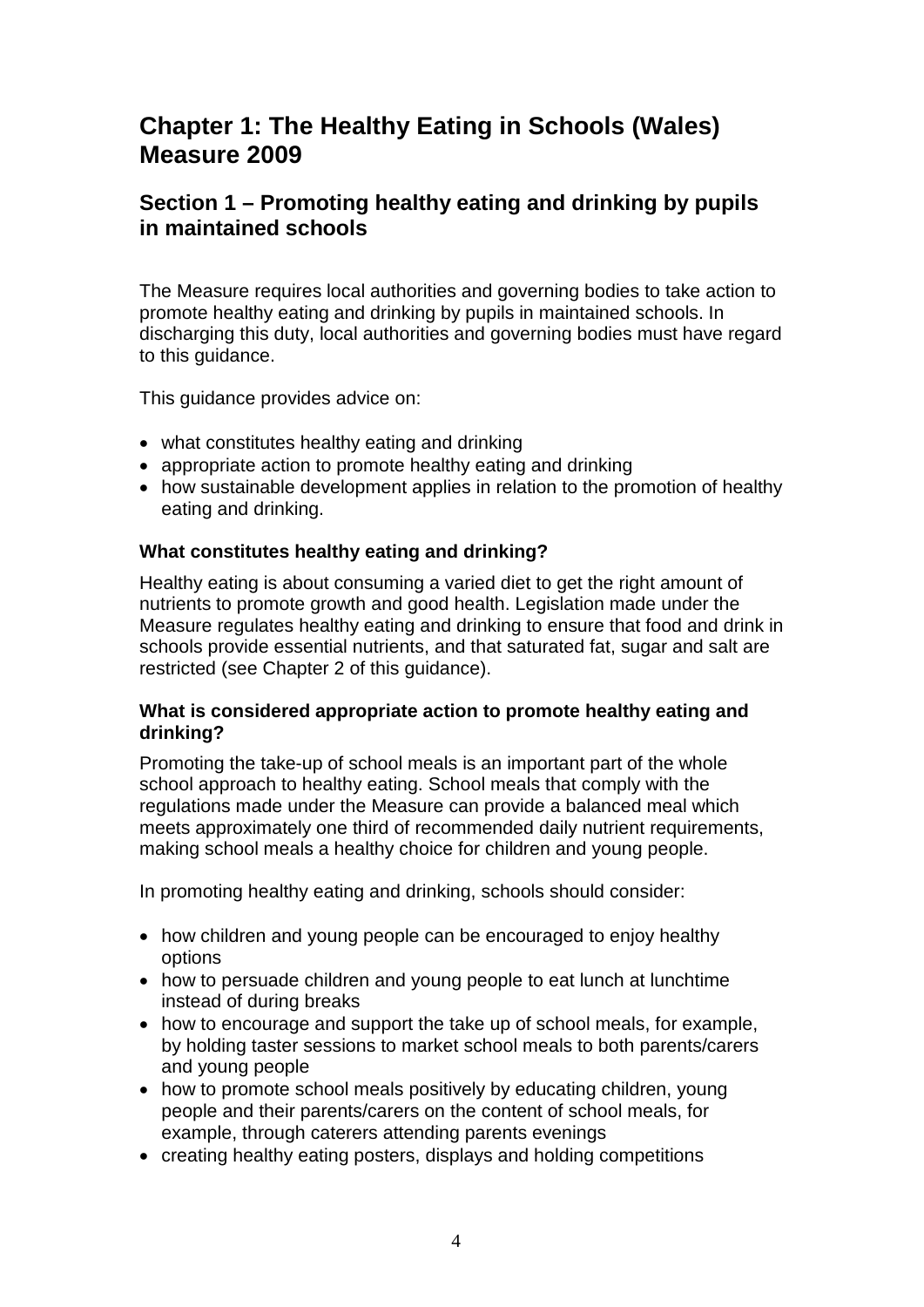- having a greater emphasis on health and well-being throughout the whole school curriculum to educate children on healthy eating and the benefits of it, with the aim of improving children's decision making around food choices
- work in detail on the food and fitness section of the Welsh Network of Healthy School Schemes<sup>[2](#page-7-0)</sup> (WNHSS) – health improvement work in schools in Wales is taken forward via local healthy school schemes, working as part of the WNHSS. Such work incorporates a whole-school approach, which encourages participation from all school staff, pupils and the wider community. It takes account of curriculum, ethos and environment, family and community involvement, and demonstrates good leadership and communication
- lunchtime time allocation and social interaction of eating a meal
- involving and informing school governors of the importance of school meal contribution
- how to involve pupils in decision making about food choices and meals
- evidence to demonstrate compliance with regulations made under the Measure
- a whole-school approach to healthy eating which could include a school food policy around food/drink brought into schools, for example, lunchboxes, etc
- promoting consistent messages about healthy eating throughout the whole school day, and linking healthy eating to the food and drink provision within school.

#### **How sustainable development applies in relation to the promotion of healthy eating and drinking?**

Sustainable development is about enhancing the economic, social and environmental wellbeing of people and communities, achieving a better quality of life for our own and future generations.

In practice this means making decisions which will have benefits in the long term as well as the short-term, and which prevent problems from occurring in the long-term. An emphasis on healthy eating in schools is an example of a sustainable approach in practice, by helping to reduce future health problems such as obesity. Moreover, since behaviour is passed down through families, successful intervention is essential to safeguard the health of future generations<sup>[3](#page-7-1)</sup>. Evidence suggests that supporting healthy decisions at an early age can lead to better outcomes in the long term. Encouraging children to eat a healthy diet is likely to improve their quality of life.

Enhancing understanding of food at an early age can also provide opportunities for learning about a range of economic, social and environmental issues. These include the importance of personal responsibility for health and the environmental issues associated with local and global food production and consumption.

<sup>&</sup>lt;sup>2</sup> Welsh Network of Healthy School Schemes  $\overline{a}$ 

<span id="page-7-0"></span>a <http://wales.gov.uk/topics/health/improvement/schools/schemes/?lang=en><br>3 Chief Medical Officer for Wales Annual Report 2012-13: Healthier, Happier, Fairer

<span id="page-7-1"></span><http://wales.gov.uk/topics/health/cmo/publications/annual/report-2013/?lang=en>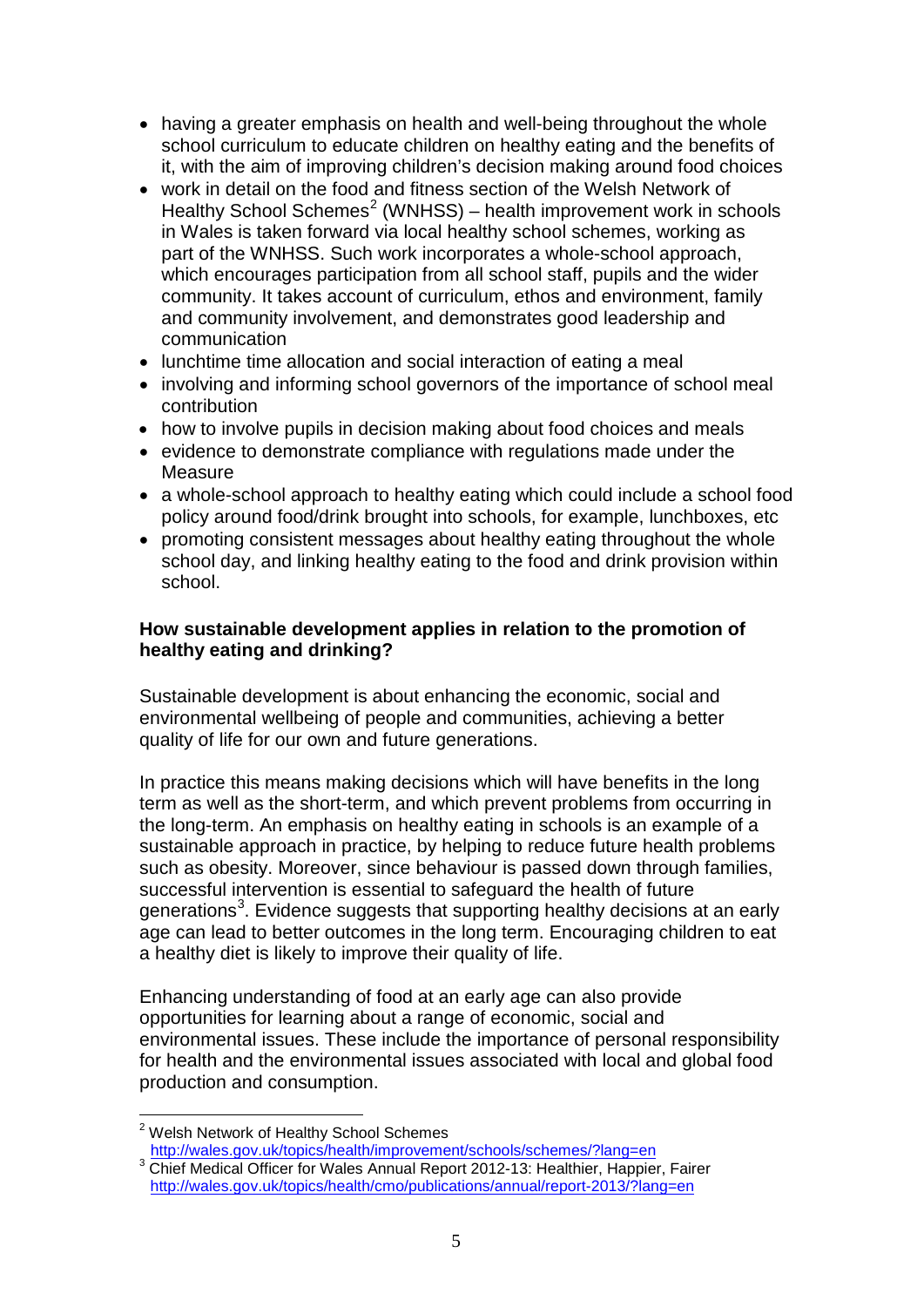## **Section 2 – Governors' reports**

This section of the Measure requires governing bodies of maintained schools to include in their annual report, information about the action taken to promote healthy eating and drinking by pupils at the school. This information will feed into Estyn's reporting cycle and be available to parents and carers of pupils.

The Welsh Government document *The Governors' Guide to the law*[4](#page-8-0) has been updated to reflect this new duty; please see the latest version of this document for further information.

In promoting healthy eating and drinking school governing bodies should consider the bullet points referenced in Section 3 (pages 6 and 7) and include any action taken in their annual report. Some of these bullet points will also assist school governing bodies comply with their duty to encourage the take up of school meals.

As information included in the governors' annual reports, school governing bodies should consider the bullet points in Section 3 (pages 6 and 7) that Estyn will be considering on any inspections with regards to the Measure and regulations made under it.

## **Section 3 – Functions of the Chief Inspector of Education and Training in Wales**

This section of the Measure relates to the functions of the Chief Inspector of Education and Training in Wales ('Estyn). It places a duty on the Chief Inspector to keep the Welsh Ministers informed about the actions taken by school governing bodies to promote healthy eating and drinking at maintained schools.

Estyn has produced supplementary guidance on healthy living<sup>[5](#page-8-1)</sup> in which healthy eating and drinking is captured.

Estyn inspectors may, amongst other matters:

 $\overline{a}$ 

- check that school governors include information about their arrangements for promoting healthy eating and drinking in their annual report to parents/carers
- ask pupils about whether the school encourages them to eat healthily
- note any obvious breaches of the regulations made under the Measure.

<span id="page-8-0"></span><sup>4</sup> *The Governors' Guide to the law* [http://wales.gov.uk/topics/educationandskills/schoolshome/schoolfundingandplanning/schoo](http://wales.gov.uk/topics/educationandskills/schoolshome/schoolfundingandplanning/schoolgov/schoolgovguide/?lang=en)lgovguide/?lang=en

<span id="page-8-1"></span><sup>&</sup>lt;sup>5</sup> Supplementary guidance: healthy living September 2013 [http://www.estyn.gov.uk/english/ inspection/supplementary-guidance/](http://www.estyn.gov.uk/english/%20inspection/supplementary-guidance/)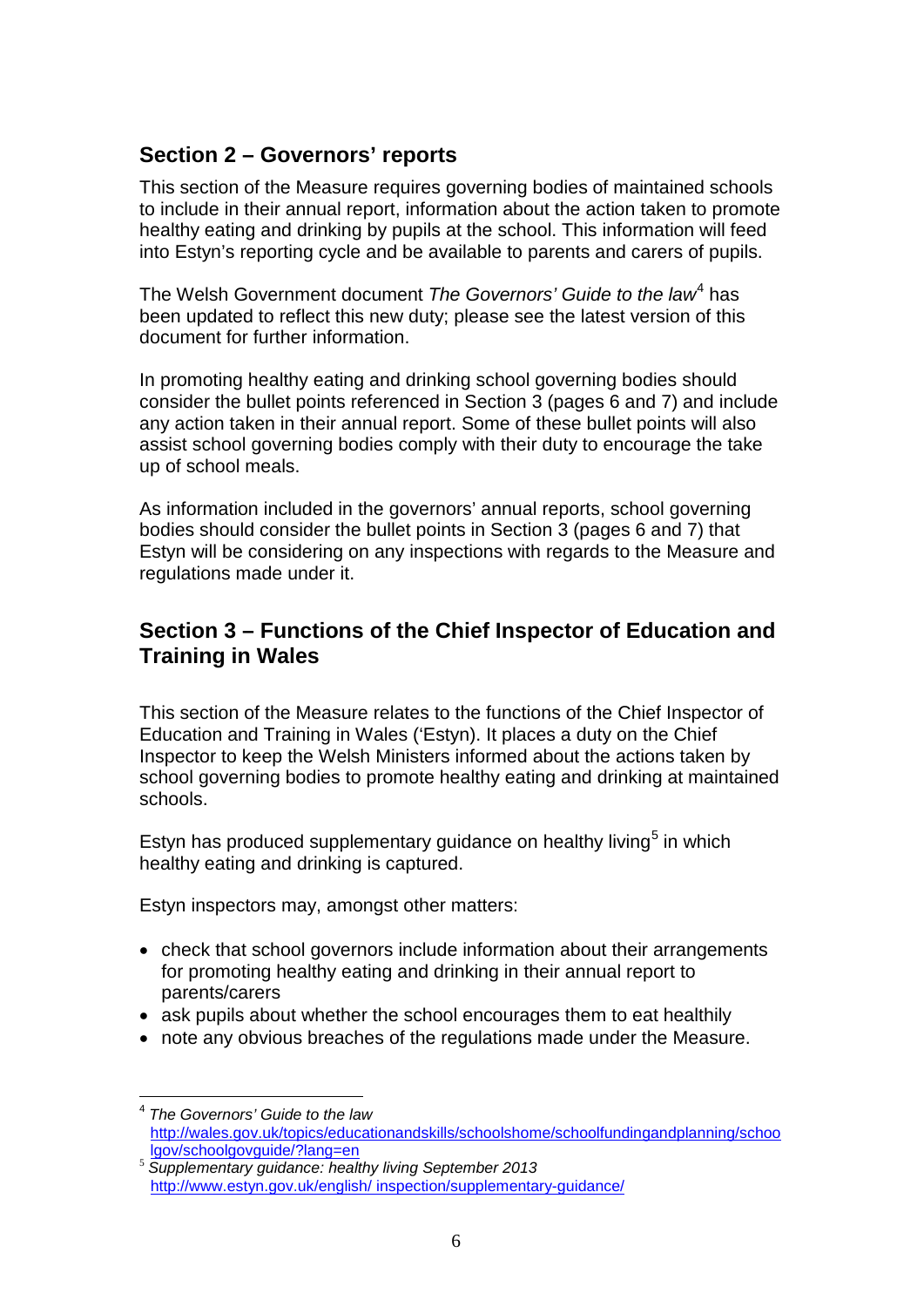Estyn **will** report on the arrangements made to promote healthy eating and drinking. Estyn **will not** report on the quality of food provision.

Estyn inspectors may also consider the following as part of wider healthy living.

- Are pupils given the opportunity to develop their awareness and understanding of healthy living through the curriculum and extra-curricular work and projects?
- Do teachers exploit opportunities to develop pupils' understanding of healthy living?
- Is the school effectively promoting healthy lifestyles?
- Does the school ensure that any out-of-school-hours provision support its work on healthy living?
- Does the school environment, including dining areas, sport facilities and public areas promote healthy living?
- Does the school have good facilities for healthy eating and physical activity?
- How well does the school communicate its promotion of healthy living to the pupils, parents/carers and the wider community?

This list is not exhaustive; please see Estyn's supplementary guidance for further information.

## **Section 4 – Requirements for food and drink provided on school premises**

This section of the Measure provides Welsh Ministers with the power to make regulations setting out requirements for food and drink provided to by local authorities or governing bodies, on the premises of a maintained school or at a place other than the school premises. *The Healthy Eating in Schools (Nutritional Standards and Requirement) Regulations 2013* ('the Healthy Eating Regulations') were made under this power<sup>[6](#page-9-0)</sup>.

The Healthy Eating Regulations set out the types of food and drink that can and cannot be provided during the school day; and defines the nutrient content of school lunches. This section of the guidance aims to support local authorities and governing bodies to understand the standards within the Healthy Eating Regulations, and provide support in implementing these within schools.

Please refer to Chapter 2 (page 13) for further detail on the standards for food and drink under the Healthy Eating Regulations.

<span id="page-9-0"></span> $^6$  The Healthy Eating in Schools (Nutritional Standards and Requirement) Regulations 2013 [http://www.assemblywales.org/bus-home/bus-business-fourth-assembly-laid](http://www.assemblywales.org/bus-home/bus-business-fourth-assembly-laid-docs.htm?act=dis&id=248994&ds=8/2013)[docs.htm?act=dis&id=248994&ds=8/2013](http://www.assemblywales.org/bus-home/bus-business-fourth-assembly-laid-docs.htm?act=dis&id=248994&ds=8/2013)  $\overline{\phantom{a}}$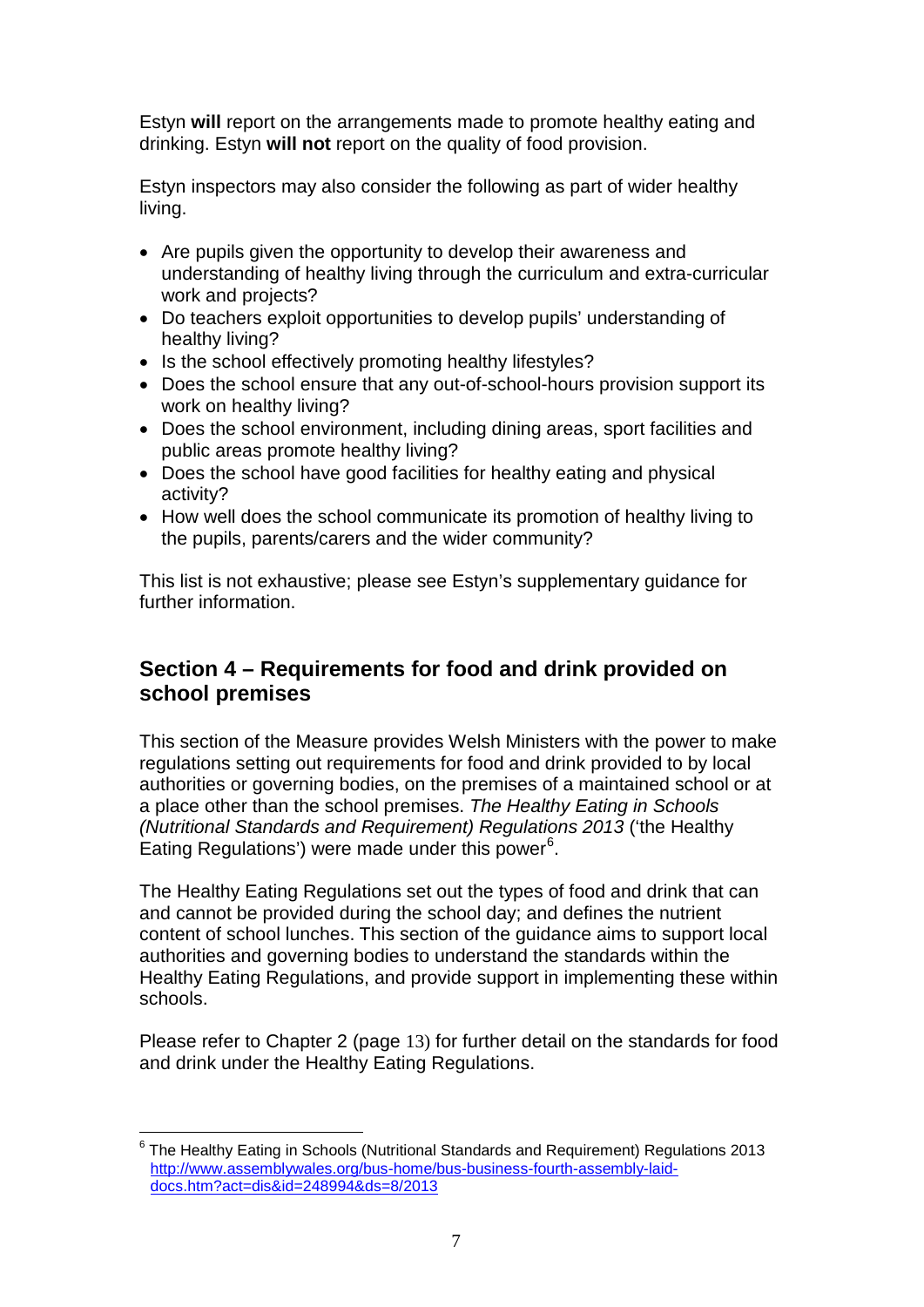## **Section 5 – Drinking water in schools**

This section of the Measure requires a local authority to ensure that a supply of drinking water is available, free of charge, on the premises of any maintained school.

Pupils **must** have easy access at all times to free, fresh drinking water, especially during breakfast sessions and lunchtimes. Mineral water, still and carbonated is permitted under the Healthy Eating Regulations. However, water containing sweeteners, sugars, honey, colouring or flavouring **is not** permitted.

#### **Why is having water freely available important?**

- Water quenches thirst and does not damage teeth.
- To help children choose drinking water with meals instead of sweetened soft drinks.
- Water promotes hydration and has no calories.
- Drinking water can help to prevent a range of short- and long-term health problems such as headaches, bladder and bowel problems.
- To promote water availability in schools children do not have to pay for tap water as it is a drink which is equally accessible to all.

Schools should:

- signpost water stations throughout the school
- provide younger children with a cup or glass of water or let them carry water bottles. Where water bottles are used schools should adhere to the cleaning advice provided within the Welsh Government's *Think Water*  guidance'
- ensure dining room supervisors direct children to available water sources at lunchtime
- promote water availability throughout the school
- make pupils aware that taps in toilet areas are not an appropriate source of drinking water
- allow pupils to drink water freely throughout the day by promoting water on desks – schools working as part of the WNHSS are encouraged to allow water on desks and 87 per cent of schools now do this.

#### **Practical information for schools**

- Water can be chilled, but this is not a requirement.
- Schools could provide jugs of freshly poured tap water together with cups/ glasses on tables and at the serving counter in the dining room.
- Schools could consider installing a point of use water cooler which uses mains drinking water. Where water coolers are used schools should

<span id="page-10-0"></span> $7$  Think Water: Guidance on water in schools <http://wales.gov.uk/topics/health/improvement/index/water/?lang=en>  $\overline{a}$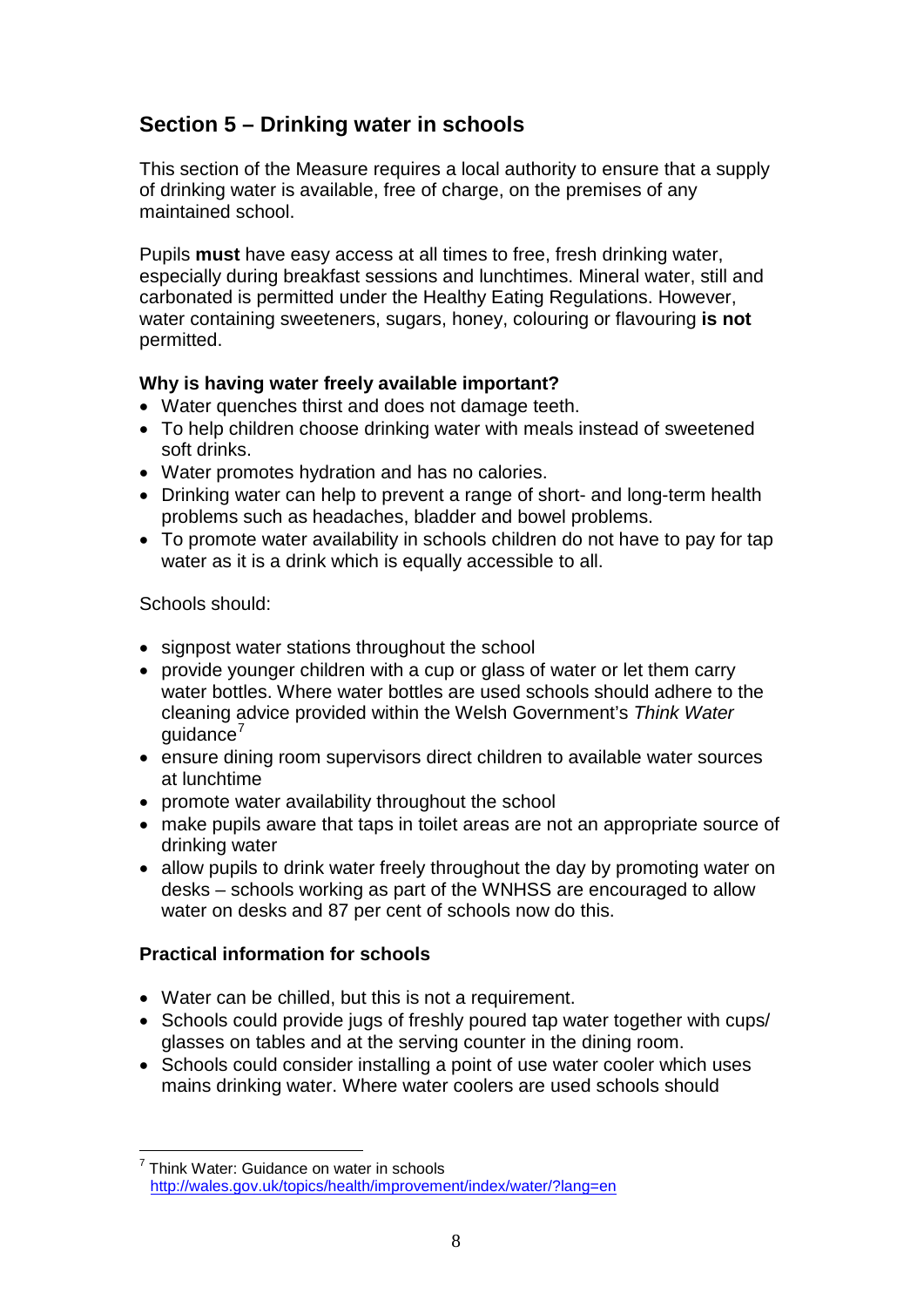adhere to the cleaning advice provided within the Welsh Government's Think Water guidance.

## **Section 6 – Promotion of meals in schools and other educational establishments**

This section of the Measure requires local authorities and governing bodies that provide school meals or milk to encourage take-up, and take reasonable steps to ensure every pupil entitled to receive school meals and milk free of charge does receive them.

#### **School milk scheme**

Milk contains a number of useful nutrients that contribute positively to the diets of children and young people.

Milk is provided free of charge to Nursery and Foundation Phase pupils in maintained schools and milk is subsidised for Key Stage 2 pupils, providing they are participating in the Nursery Milk Scheme<sup>[8](#page-11-0)</sup> and the School Milk Scheme<sup>[9](#page-11-1)</sup>.

#### **Take-up of school meals**

School governing bodies should encourage the take-up of school meals in general, particularly the take-up of free school meals (FSM), and encourage pupils who are registered for FSM to take up their entitlement.

The Welsh Government and the Welsh Local Government Association (WLGA) have worked in partnership to produce the *Free school meals case studies report*[10.](#page-11-2) This report sought to understand the range of factors which may impact on the uptake of school meals in general and FSM in particular. Work undertaken with eight secondary schools allowed the underlying issues to be identified and understood. In particular, pupils were concerned about the queues, the food (sometimes deemed 'too healthy', other times not healthy enough, the availability and variety on offer) and the cost of the food. The report includes various strategies to encourage more take-up; this will undoubtedly help schools and local authorities to comply with this new duty.

Other research commissioned by the Welsh Government, the *Appetite for Life Action Research Project 2008*–*2010*[11](#page-11-3) has shown that pupils can find the dining room/canteen area a stressful place to be due to issues with queuing,

<span id="page-11-0"></span><sup>&</sup>lt;sup>8</sup> Nursery School Milk Scheme:<http://www.nurserymilk.co.uk/index.html> 9 Welsh Government - School Milk Scheme:  $\overline{a}$ 

<span id="page-11-1"></span>[http://wales.gov.uk/topics/educationandskills/schoolshome/foodanddrink/milkforprimaryscho](http://wales.gov.uk/topics/educationandskills/schoolshome/foodanddrink/milkforprimaryschoolchildren/?lang=en)

<span id="page-11-2"></span> $10$  Free school meals case studies report: [http://wales.gov.uk/topics/educationandskills/schoolshome/foodanddrink/freeschoolmeals/fr](http://wales.gov.uk/topics/educationandskills/schoolshome/foodanddrink/freeschoolmeals/free-school-meals-case-studies-report/?lang=en)

<span id="page-11-3"></span><sup>&</sup>lt;sup>11</sup> Appetite for Life Action Research Project 2008-2010: [http://wales.gov.uk/statistics-and](http://wales.gov.uk/statistics-and-research/appetite-life-action-research-project/?lang=en)[research/appetite-life-action-research-project/?lang=en](http://wales.gov.uk/statistics-and-research/appetite-life-action-research-project/?lang=en)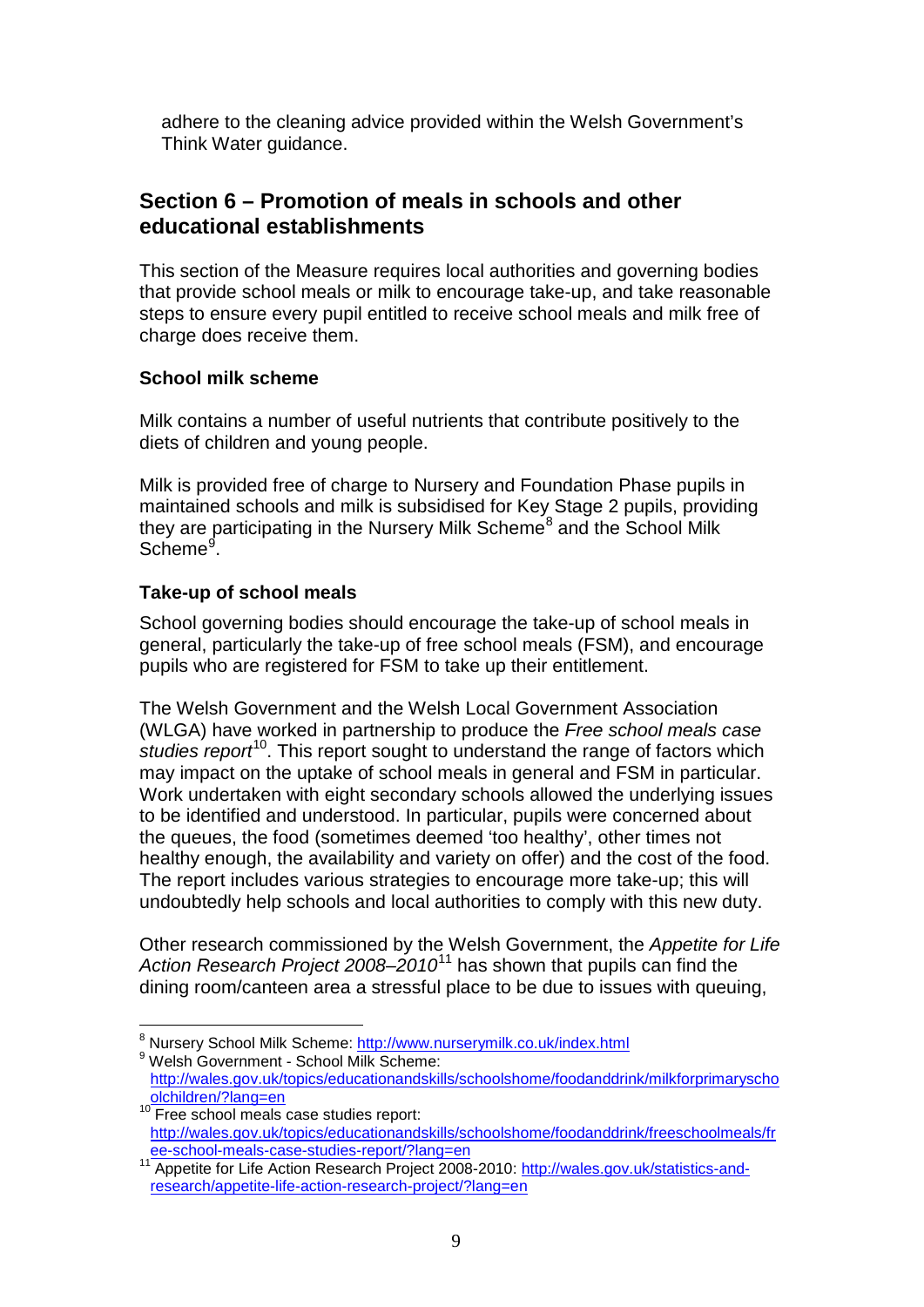small spaces, lack of seating, noise and behaviour of other pupils, menus and prices not being displayed, lack of choices available near the end of the sitting and not having enough time to eat their food.

The recent *School Food Plan*<sup>[12](#page-12-0)</sup> in England reported that increasing the takeup of school meals requires a cultural change within the school. It means cooking food that is both appetising and nutritious; making the dining hall a welcoming place; keeping queues down; getting the price right; allowing children to eat with their friends; and getting children interested in cooking and growing food. The plan identifies that the only person with the power to orchestrate all this is the headteacher, who will need support from their governing bodies.

As part of the Welsh Government's wider school meals agenda in Wales, local authorities and governing bodies have the power to operate flexible charging for school meals<sup>[13](#page-12-1)</sup>. This means that offers and promotions can be used to make school meals more attractive by lowering prices or offering discounts for time limited periods. Detailed guidance on how to use this power is available should you require further information  $14$ .

Think about:

- changing the dining room/canteen area to make the environment more conducive to healthy eating
- making the best use of small dining spaces with thoughtful and well spaced seating
- reducing noise
- ways to shorten queues
- making queues and routines associated with queuing less stressful
- ensuring children and young people have enough time to sit and eat at lunch times
- encouraging the uptake of healthy choices with the use of teacher and/or peer role modelling
- signage of menus and prices in prominent places, e.g. in the queuing areas
- improving behaviour of children and young people at lunch times
- having teaching staff as role models who supervise pupils as well as sitting and eating school food in the dining room/canteen area
- having pre-ordering systems operating at break times to help reduce queues

<span id="page-12-0"></span>By Henry Dimbleby and John Vincent, July 2013 The School Food Plan: <http://www.schoolfoodplan.com/><br><sup>13</sup> Sections 512ZA and 533 of the Education Act 1996  $\overline{\phantom{a}}$ 

<span id="page-12-1"></span><http://www.legislation.gov.uk/ukpga/1996/56/contents> (as amended by section 91 of the School Standards and Organisation (Wales) Act 2013

<span id="page-12-2"></span>[http://www.legislation.gov.uk/anaw/2013/1/contents/enacted\)](http://www.legislation.gov.uk/anaw/2013/1/contents/enacted).<br><sup>14</sup> Charging for food and drink provided in maintained schools: [http://wales.gov.uk/topics/educationandskills/schoolshome/foodanddrink/charging-for](http://wales.gov.uk/topics/educationandskills/schoolshome/foodanddrink/charging-for-food-and-drink-provided-in-maintained-schools/?lang=en)[food-and-drink-provided-in-maintained-schools/?lang=en](http://wales.gov.uk/topics/educationandskills/schoolshome/foodanddrink/charging-for-food-and-drink-provided-in-maintained-schools/?lang=en)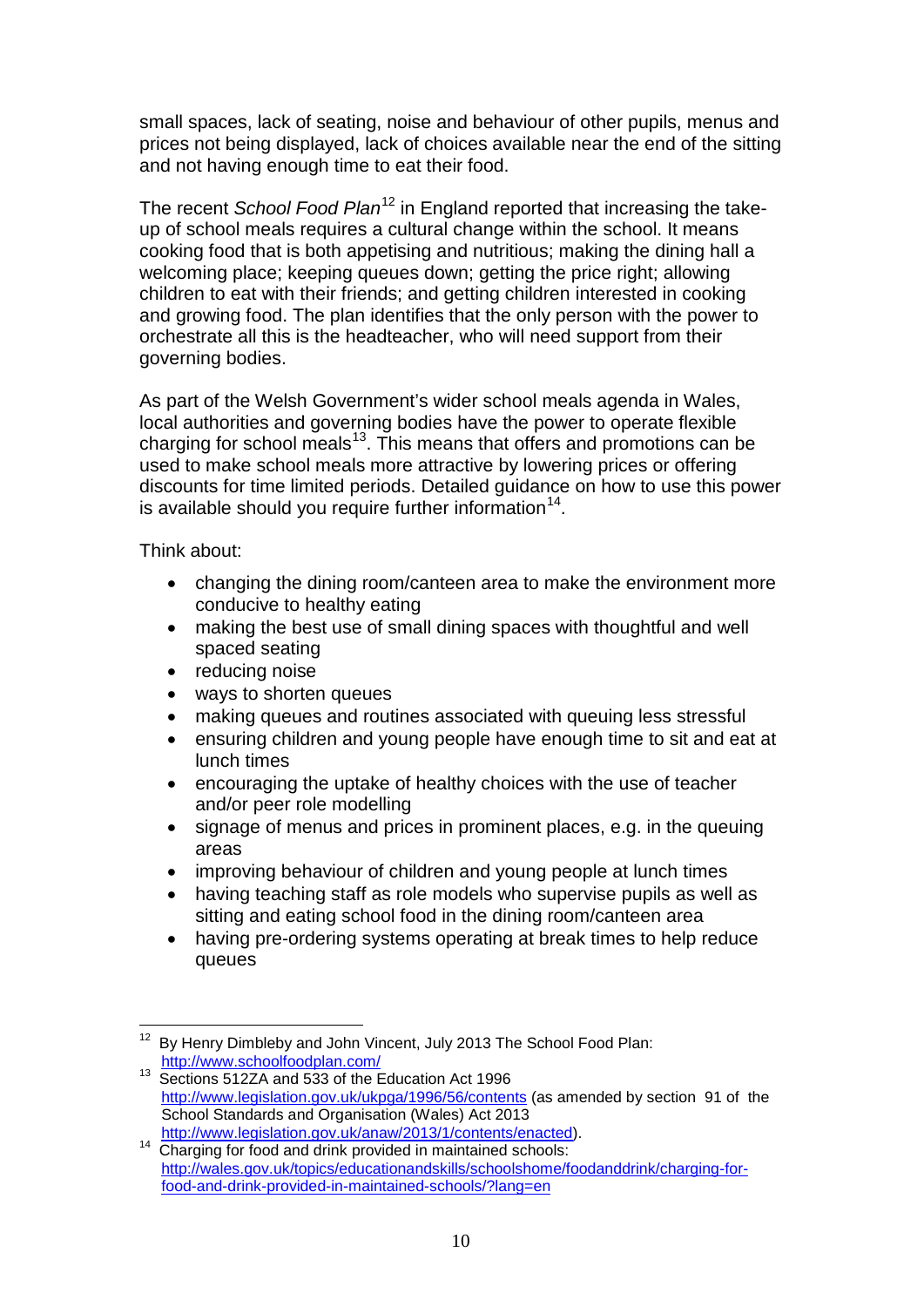- allowing primary pupils to sit with their peers regardless of whether they have school meals or packed lunches
- staggering the food choices throughout the sitting to ensure those that come for lunch later in the service still have a range of foods to choose from
- distributing surveys to staff, pupils and parents/carers to gather information for making improvements.

## **Section 7 – Protection of the identity of pupils receiving free school lunches or milk**

This section of the Measure requires local authorities and governing bodies to take reasonable steps to protect the identity of pupils receiving free school lunches or milk. Schools must ensure that; teachers, any other person employed in the school, any person working in the school on an unpaid basis or any other person employed by the local authority or governing body, do not make disclosures about the fact that a pupil receives lunches or milk free of charge to anyone other than an 'authorised person'.

For the purposes of the Measure, an 'authorised person' is:

- (i) a parent of the pupil; or
- (ii) a teacher at the school, any other person employed in the school, any person working in the school on an unpaid basis or any other person employed by the local authority or governing body who is authorised by the local authority or governing body to have access to information about the pupil's entitlement to receive school lunches free of charge.

The opportunity to receive a FSM is extremely important to a substantial number of children from low income families, for whom a school lunch may be the only balanced meal they will eat in a day. Therefore, schools and local authorities must consider the system they use locally to distribute free school meals to eligible children and young people to ensure such pupils cannot be identified. There should be no reason for children entitled to free school meals not to claim them.

The FSM case studies report, referred to in Section 6 above, also reviewed the systems that secondary schools operated or planned to operate, for payment of school meals, and how this affected, or might affect, pupils accessing their free school meal entitlement.

Schools should:

- not require FSM-entitled pupils to undertake any action, or lack of action, that allows, or may allow, them to be identified, e.g. queuing for dinner tickets
- consider employing cashless systems in canteens, these are also helpful in reducing queues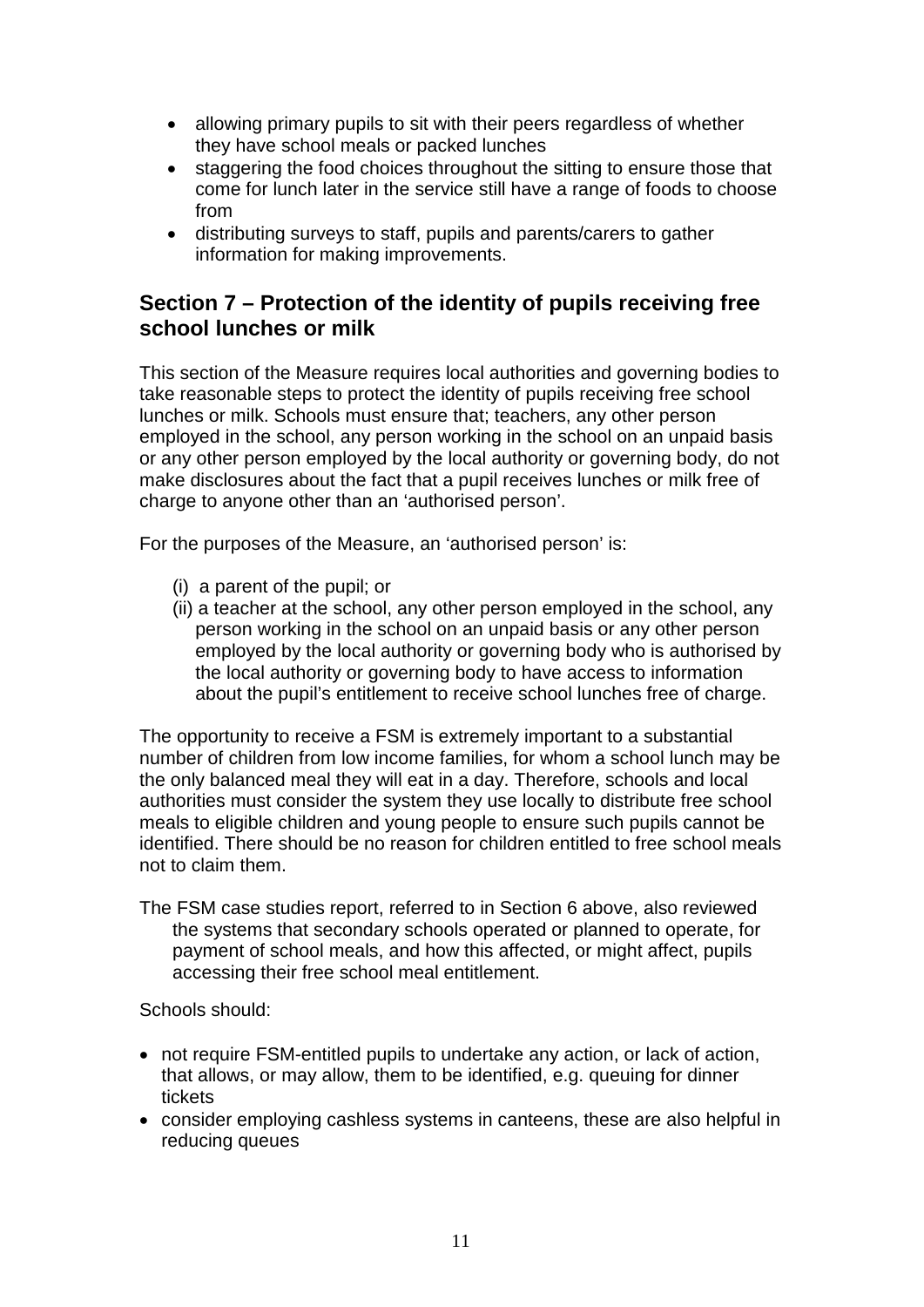- be proactive in keeping parents/carers regularly informed about the process of applying for FSM; the eligibility criteria and the way FSM works within the school canteen, etc
- promote the benefits of and encourage the take-up of school meals in general to drive up the take-up of FSM at the same time. For strategies on improving take-up please refer to the points for consideration in Section 6 (page 9).
- ensure all pupils have the same options with regards to meal choices
- consider offering incentives for pupils who take school meals such as promotions and discounts using flexible charging<sup>[15](#page-14-0)</sup>
- support their school meal provider in improving the quality of their school meals.

<span id="page-14-0"></span>Welsh Government - Charging for food and drink provided in maintained schools: [http://wales.gov.uk/topics/educationandskills/schoolshome/foodanddrink/charging-for](http://wales.gov.uk/topics/educationandskills/schoolshome/foodanddrink/charging-for-food-and-drink-provided-in-maintained-schools/?lang=en)[food-and-drink-provided-in-maintained-schools/?lang=en](http://wales.gov.uk/topics/educationandskills/schoolshome/foodanddrink/charging-for-food-and-drink-provided-in-maintained-schools/?lang=en) 15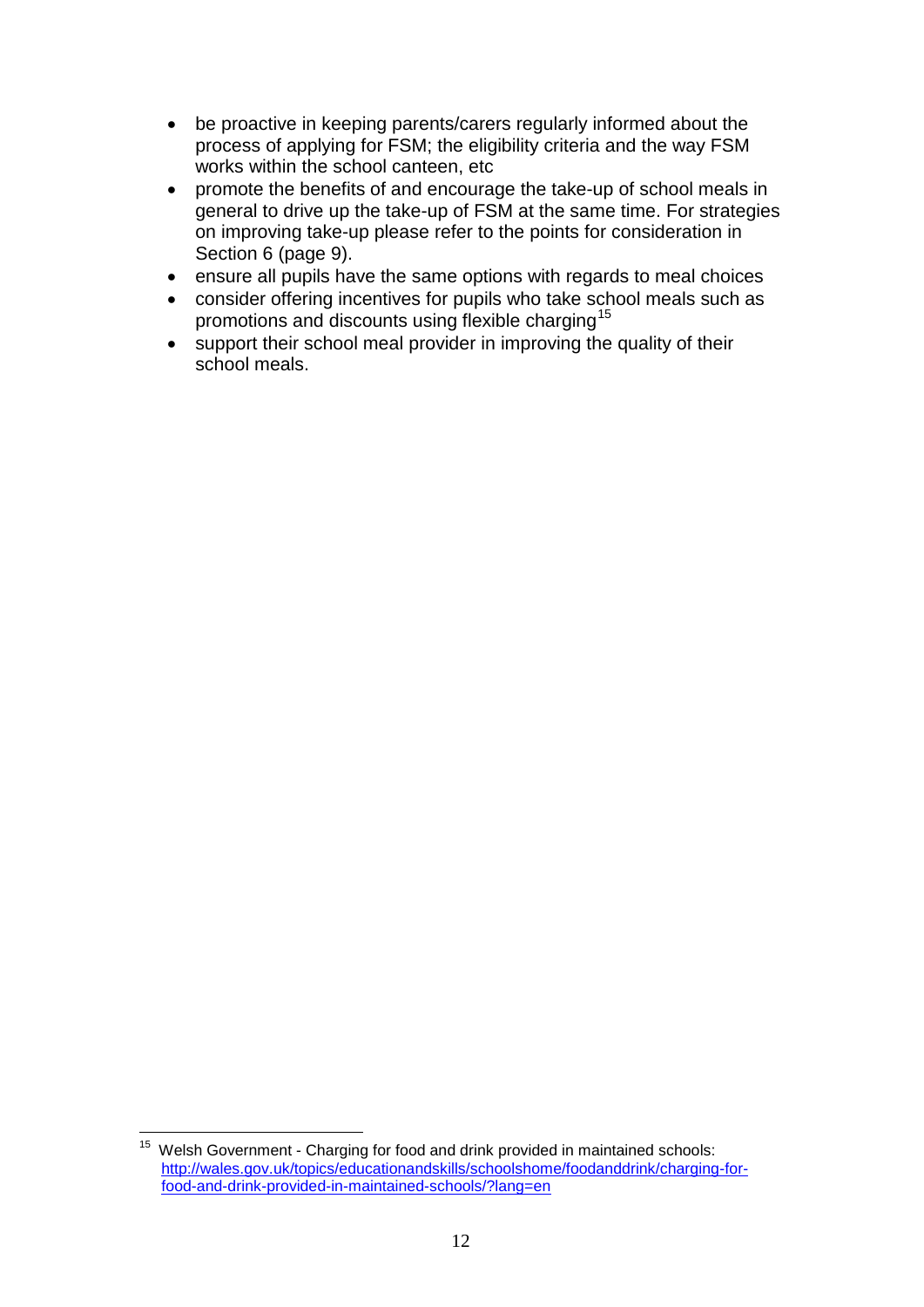## **Chapter 2: The Healthy Eating in Schools (Nutritional Standards and Requirements) (Wales) Regulations 2013**

The Healthy Eating in Schools (Nutritional Standards and Requirements) (Wales) Regulations 2013<sup>[16](#page-15-0)</sup> ('the Healthy Eating Regulations') made under Section 4 of the Measure, came into force on 2 September 2013.

## **Who do the Healthy Eating Regulations apply to?**

The Healthy Eating Regulations apply to a local authority or governing body of a maintained school that provides food or drink on a school day to pupils on school premises before 6pm; at a place other than school premises before 6pm (i.e. school trip); and to any other person on the school premises before 6pm for example, visitors, parents/carers, staff, etc.

## **Food covered under the Healthy Eating Regulations**

The Healthy Eating Regulations impose requirements and standards about the following.

| Regulation 4 and Schedule 1 | <b>Breakfast in maintained schools sets out</b><br>the four food categories permitted to be<br>served in all maintained schools as part of<br>breakfast provision. The requirement applies<br>regardless of whether or not a charge is made<br>for the breakfast. Information on Free<br>Breakfast in Primary Schools (FBIPS) can be<br>found in the statutory guidance <sup>17</sup> . |  |
|-----------------------------|-----------------------------------------------------------------------------------------------------------------------------------------------------------------------------------------------------------------------------------------------------------------------------------------------------------------------------------------------------------------------------------------|--|
| Regulation 5 and Schedule 2 | Lunch in maintained nursery schools sets                                                                                                                                                                                                                                                                                                                                                |  |
|                             | out the food types that must form part of the                                                                                                                                                                                                                                                                                                                                           |  |
|                             | school lunch.                                                                                                                                                                                                                                                                                                                                                                           |  |
| Regulation 6 and Schedule 3 | Lunch in maintained primary and                                                                                                                                                                                                                                                                                                                                                         |  |
|                             | secondary schools states what foods can                                                                                                                                                                                                                                                                                                                                                 |  |
|                             |                                                                                                                                                                                                                                                                                                                                                                                         |  |
|                             | and cannot be served as part of school lunch                                                                                                                                                                                                                                                                                                                                            |  |
|                             | and specifies the frequency that particular                                                                                                                                                                                                                                                                                                                                             |  |
|                             | foods can be served as part of a school lunch.                                                                                                                                                                                                                                                                                                                                          |  |
| Regulation 6 and Schedule 4 | <b>Nutritional standards for lunch in</b>                                                                                                                                                                                                                                                                                                                                               |  |
|                             | maintained primary and secondary                                                                                                                                                                                                                                                                                                                                                        |  |
|                             | schools sets out the proportion of nutrients                                                                                                                                                                                                                                                                                                                                            |  |
|                             | that a pupil should obtain from an average                                                                                                                                                                                                                                                                                                                                              |  |
|                             | days school lunch, analysed across five days.                                                                                                                                                                                                                                                                                                                                           |  |

<span id="page-15-0"></span><sup>&</sup>lt;sup>16</sup> The Healthy Eating in Schools (Nutritional Standards and Requirements) (Wales) Regulations 2013<br>http://www.legislation.gov.uk/wsi/2013/1984/contents/made  $\overline{\phantom{a}}$ 

<span id="page-15-1"></span><sup>&</sup>lt;sup>17</sup> Free Breakfast in Primary Schools - Statutory guidance to local authorities and governing bodies: http://learning.gov.wales/resources/free-breakfast-in-primary-schools/?lang=en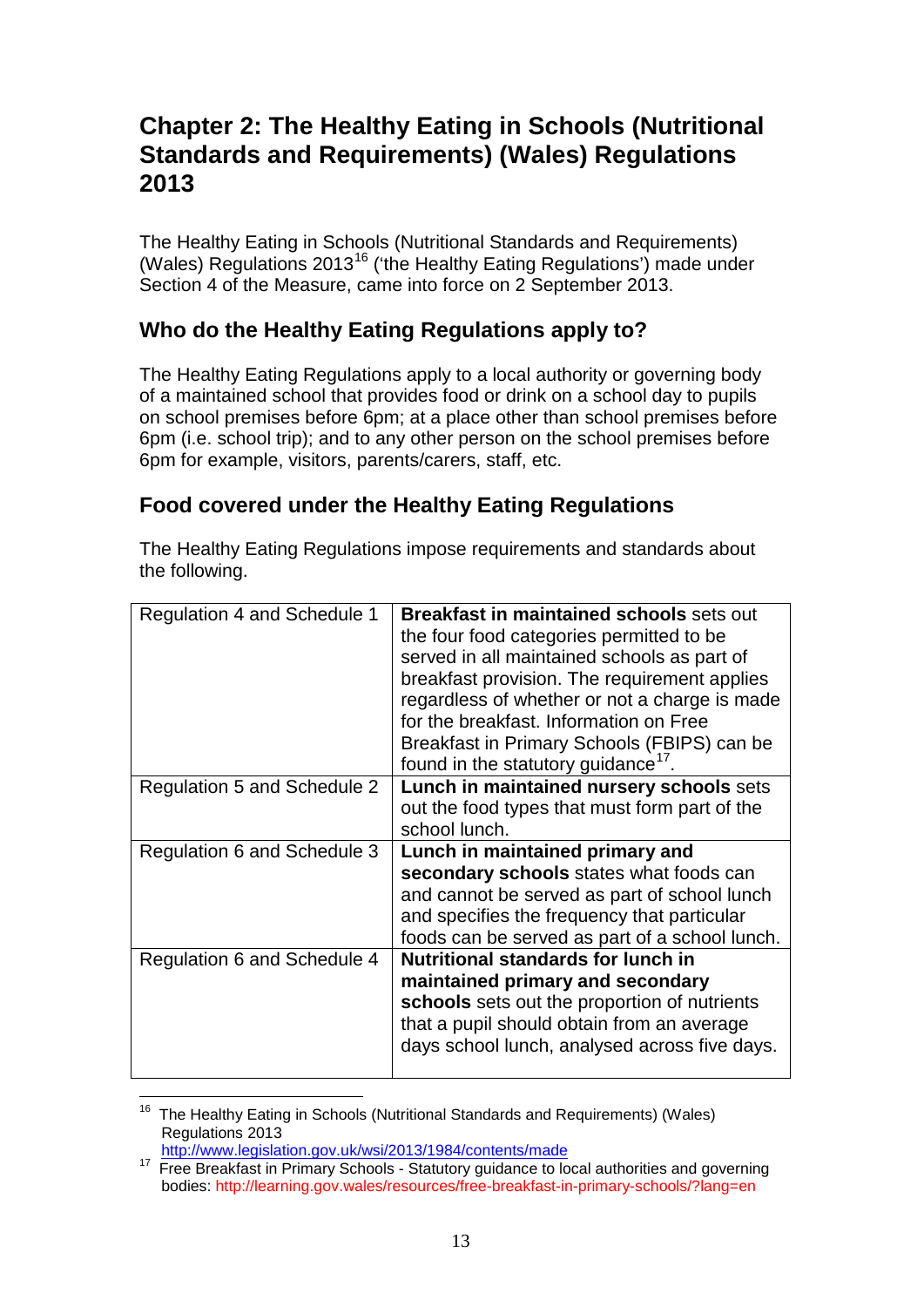| Regulation 7 and Schedule 5 | Drinks provided in maintained schools<br>specifies what drinks can and cannot be<br>provided across the entire school day for each<br>maintained setting.                                                                                                                                                                                                                                                                                         |
|-----------------------------|---------------------------------------------------------------------------------------------------------------------------------------------------------------------------------------------------------------------------------------------------------------------------------------------------------------------------------------------------------------------------------------------------------------------------------------------------|
| Regulation 8 and Schedule 6 | Other food provided in maintained schools<br>sets out the requirements that apply to food<br>provided outside of breakfast and lunch<br>provision; and specifies the type and<br>frequency of certain food that can and cannot<br>be offered in each maintained setting served<br>at mid-morning break, afterschool clubs, etc.<br>This includes food/drinks served in any outlet:<br>tuck-shops, vending machines, on-site coffee<br>shops, etc. |

## **Who is responsible for ensuring compliance?**

Local authorities and governing bodies must comply with the Healthy Eating Regulations. Anyone else who is involved in providing food and drink in maintained schools in Wales should be aware of the statutory requirements if they plan menus, purchase and procure food and prepare food and drink for/in schools.

This includes those working in schools, e.g. headteachers and teachers, parents/carers, pupils, private/in-house catering providers and other stakeholders, e.g. health professionals, dietitians, healthy schools coordinators, etc.

Throughout this guidance, the term 'school meal providers' is used to describe all those that provide food and drinks in schools, e.g. local authority catering, private, and school 'in-house' catering, etc.

## **What food and drink do the Healthy Eating Regulations apply to?**

The Healthy Eating Regulations apply to all food and drink served to pupils at breakfast, break times, lunchtimes, afternoon break and after-school-clubs across the whole school day in all maintained schools; whether such food/drink is provided by the local authority, in-house by the school or by a contract caterer.

The Healthy Eating Regulations also apply to food and drink served at any outlet on school premises throughout the school day, e.g. school tuck shop, vending machine, outside serving area, canteen, sixth form café, etc.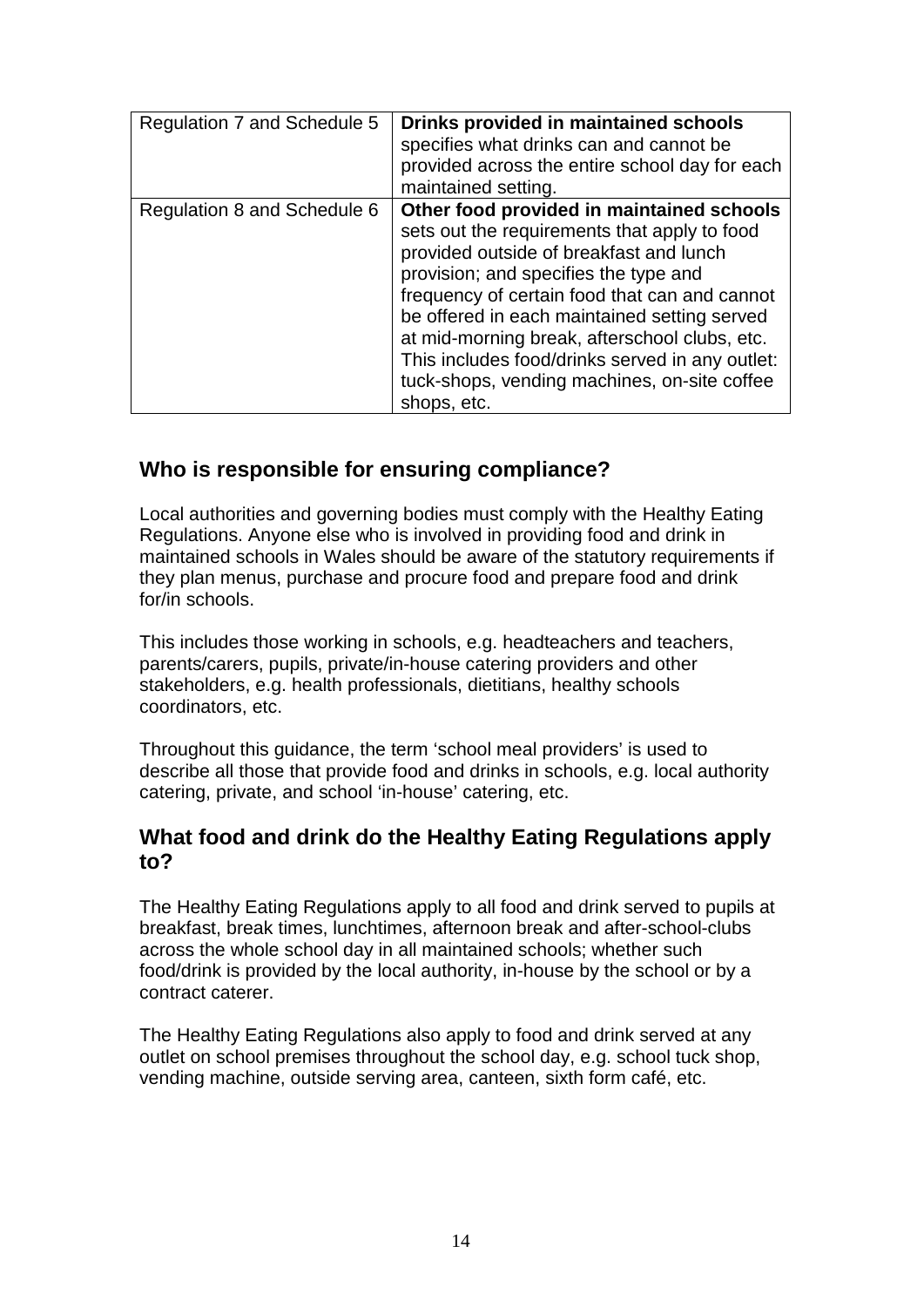## **Exemptions**

The Healthy Eating Regulations **do not** apply to food and drink in the following list. However, it is recommended that those organising any events still encourage and promote healthier options in keeping with the standards under the Regulations and as part of a whole-school ethos towards healthy eating. Therefore, such food and drink can still be subject to restrictions at the discretion of the local authority or governing body of a school.

- At any school social event or school recreational event to mark any religious or cultural occasion.
- At fund-raising events.
- As rewards for achievement, good behaviour or effort. Good practice should ensure that non-food rewards (such as sticker/star scheme) are encouraged to recognise achievement/good behaviour.
- For use in teaching food preparation and cookery skills, provided that any food prepared is not served to pupils as part of a school breakfast or lunch. However, it is recommended that the food and drink chosen for such activities reflect, as far as possible, the ethos of the health promoting school.
- By parents/carers, pupils or others for their own consumption on school premises, e.g. packed lunches or food/drink bought from a shop outside the school premises and brought into school.
- As part of any medically prescribed dietary requirements.
- On or after 6pm on a school day for example as an evening meal served in a local authority boarding school.

## **Food brought into school by pupils/parents/carers to celebrate birthdays, etc.**

It is recommended that schools develop policies for restricting birthday foods in line with the ethos of the standards under the Healthy Eating Regulation, for example, advising parents/carers that the food will be given to the pupils to take home with them at the end of the school day. Schools and governing bodies should consider whether allowing children to bring birthday cake into school is in accordance with the duty to promote healthy eating and drinking.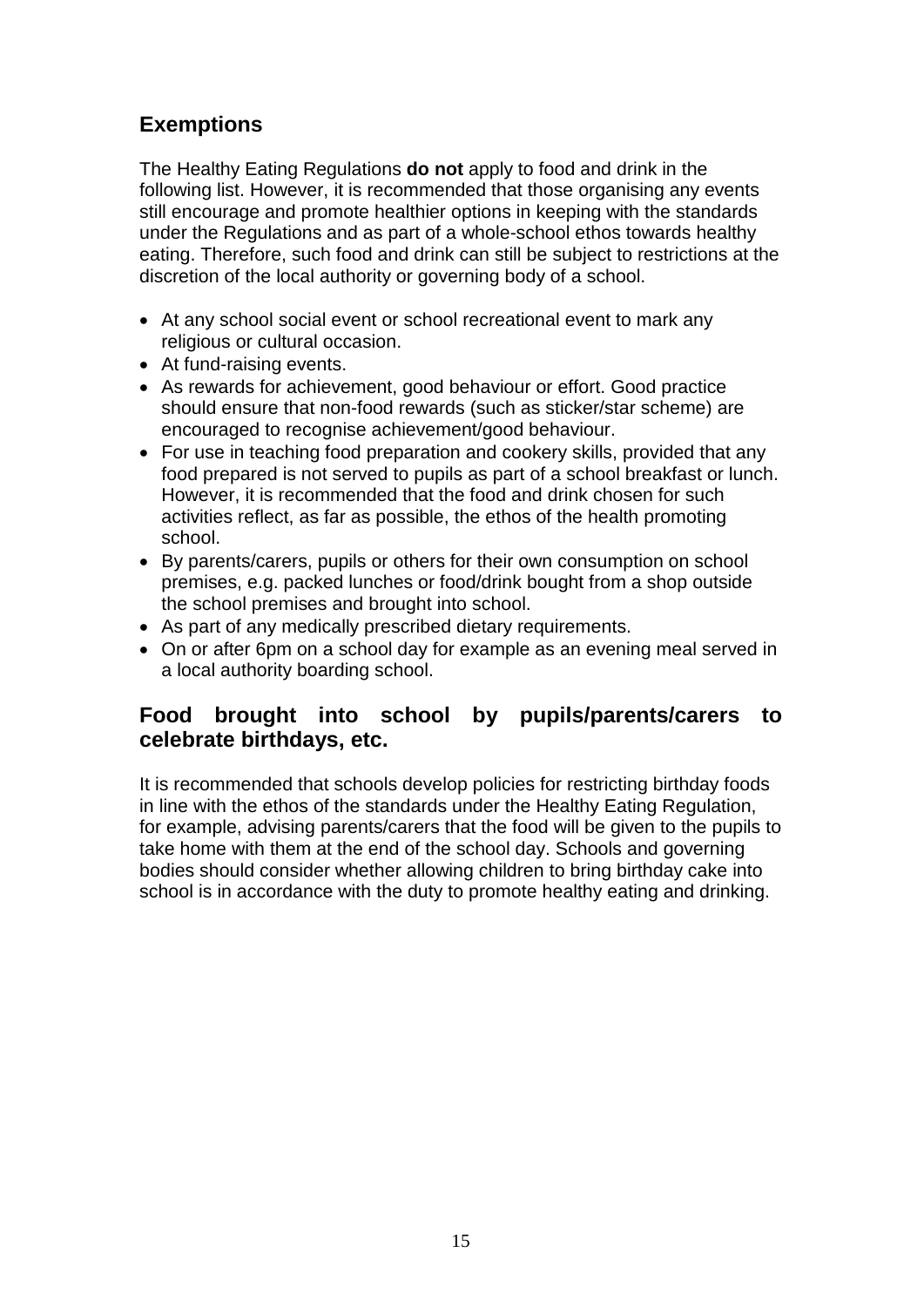## **Regulation 4 and Schedule 1 – Breakfast in maintained schools**

#### **Breakfast**

A local authority or governing body that provides a breakfast service has the flexibility to decide the form of the breakfast content subject to compliance with the *Healthy Eating in Schools (Nutritional Standards and Requirements) (Wales) Regulations 2013* ('the Healthy Eating Regulations').

Breakfast in school is dealt with in Regulation 4 of, and Schedule 1 to, the Healthy Eating Regulations. Schedule 1 (as indicated below with suggested standard items) specifies four permitted food categories. Only foods from these categories must be available during breakfast on each school day.

| <b>Food categories</b> | <b>Suggested standard items</b>                   |  |
|------------------------|---------------------------------------------------|--|
| Milk-based drinks or   | Semi-skimmed or skimmed milk (whole               |  |
| yoghurts*              | milk permitted in nursery)                        |  |
|                        | *Rice milk is not recommended for pupils          |  |
|                        | under five years old                              |  |
| Cereals - not coated   | Whole-wheat biscuit cereal                        |  |
| or flavoured either    | Cornflakes                                        |  |
| alone or in            | Rice-based cereal                                 |  |
| combination with sugar | Shredded wholegrain wheat biscuit cereal          |  |
| or chocolate or cocoa  | Malted wheat squares                              |  |
| powder*                | <b>Bran flakes</b>                                |  |
|                        | Porridge                                          |  |
|                        | <i>*To avoid adding sugar, children should be</i> |  |
|                        | encouraged to use fresh fruit and dried fruit as  |  |
|                        | sweeteners                                        |  |
| Fruit and vegetables*  | A selection of chopped fresh fruit or dried       |  |
|                        | fruit to add to the cereals                       |  |
|                        | Fruit canned in natural fruit juice               |  |
|                        | Unsweetened fruit/vegetable juices                |  |
|                        | Baked beans in tomato sauce                       |  |
|                        | Tomatoes tinned in juice                          |  |
|                        | *Vegetables must not be fried                     |  |
| Breads and toppings    | A variety of breads can be offered                |  |
|                        | Toppings include:                                 |  |
|                        | Polyunsaturated/monounsaturated                   |  |
|                        | margarine, jam, marmalade and honey               |  |
|                        | (thinly spread)                                   |  |

Each child or person attending the breakfast session must be given the option to choose one item from each of the four food categories. Schools must use appropriate portion sizes, as pupils in Reception and Year 1 will require a much smaller portion than those in Year 6.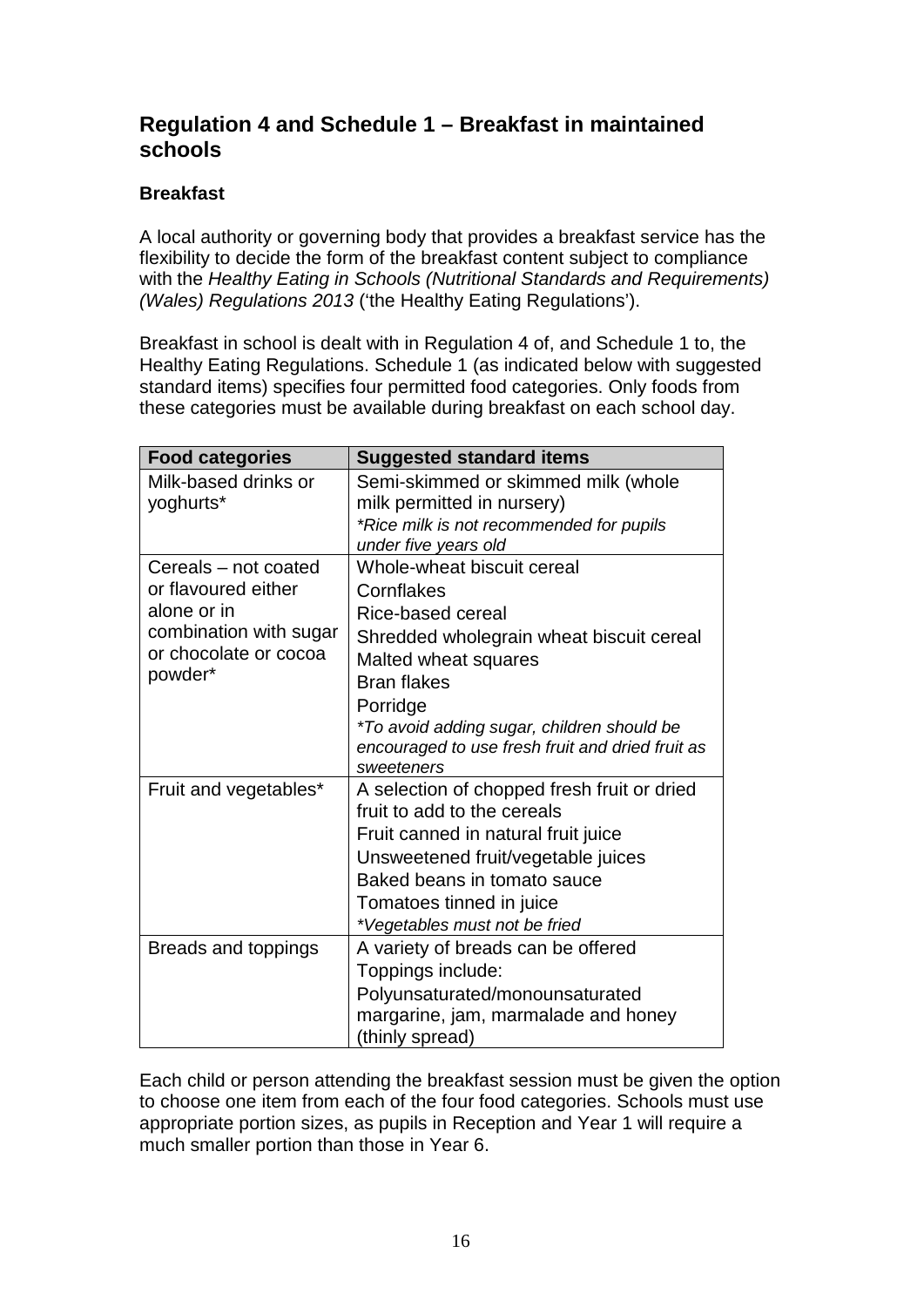#### **Nursery schools**

Milk served in nursery school must not be skimmed milk.

#### **Primary schools**

In addition to the breakfast standards under the Healthy Eating Regulations, any maintained primary school providing free breakfast to pupils is also required to adhere to the statutory guidance for *Free breakfast in primary schools* (FBIPS).

#### **Secondary schools**

In addition to the breakfast standards under the Healthy Eating Regulations, it is recommended that any maintained secondary school providing breakfast provision also adhere to the statutory guidance for FBIPS.

## **Regulation 5 and Schedule 2 – Lunch in maintained nursery schools**

Lunch in maintained nursery schools is dealt with in Regulation 5 and Schedule 2 of the Healthy Eating Regulations. Schedule 2 prescribes four food categories (as outlined below with suggested standard items). Food from each category must form part of the school lunch provided on each school day.

| <b>Food category</b>           | <b>Food included in category</b>         |
|--------------------------------|------------------------------------------|
| Fruit and vegetables           | Fruit and vegetables in all forms        |
|                                | whether fresh, frozen, dried or in the   |
|                                | form of juice but excluding fruit        |
|                                | canned in syrup.                         |
| Meat, fish and other non-dairy | Meat (including poultry) and fish in all |
| sources of protein             | forms whether fresh, frozen, canned      |
|                                | or dried including meat or fish          |
|                                | products, eggs, nuts, pulses and         |
|                                | beans, other than green beans.           |
| Starchy foods                  | Bread, chapatis, pasta, noodles, rice,   |
|                                | potatoes, sweet potatoes, yams,          |
|                                | millet and cornmeal.                     |
| Dairy foods and milk*          | Milk, yoghurt (including frozen          |
|                                | yoghurt and drinking yoghurt),           |
|                                | fromage frais, custard and cheese,       |
|                                | but excluding butter and cream.          |

The examples of foods above are not exhaustive.

\* Milk served in nursery schools must not be skimmed milk.

\* Rice milk is not recommended for pupils under five years old.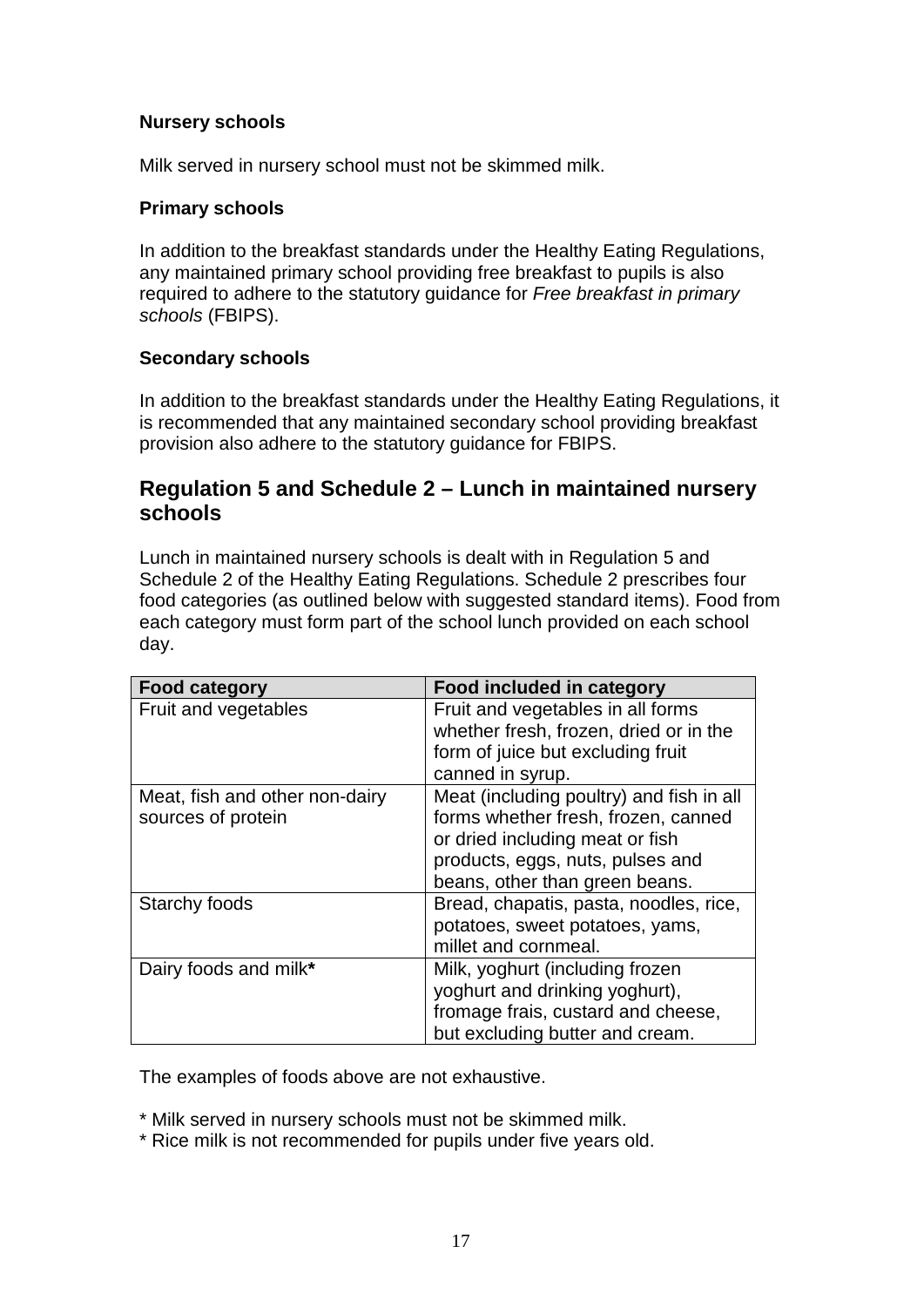A nursery school that complies with the requirements and standards in Schedules 3 and 4 does not have to comply with the requirements in Schedule 2. For example, pupils attending a nursery unit that is attached to a primary school may have the same lunches as the pupils in the primary school.

## **Regulation 6 and Schedule 3 – Lunch in maintained primary and secondary schools**

A basic overview of the food standards for school lunches maintained in primary and secondary schools, under the Healthy Eating Regulations, is provided in the table below.

| <b>Food category</b> | <b>Primary</b>                      | <b>Secondary</b>                |
|----------------------|-------------------------------------|---------------------------------|
|                      | <b>Unrestricted food categories</b> |                                 |
| <b>Vegetables</b>    | At least one portion of             | At least two portions of        |
|                      | vegetables/salad must be            | vegetables/salad must be        |
|                      | provided each day.                  | provided each day.              |
|                      |                                     |                                 |
|                      | *'vegetables' excludes potatoes     | *'vegetables' excludes potatoes |
| <b>Fruit</b>         | At least one portion of fruit,      | At least one portion of fruit,  |
|                      | fruit salad or fruit juice must     | fruit salad or fruit juice must |
|                      | be provided each day.               | be provided each day.           |
|                      |                                     |                                 |
|                      | A fruit-based dessert must be       | A fruit-based dessert must be   |
|                      | provided at least twice each        | provided at least twice each    |
|                      | week - must contain fruit           | week – must contain fruit       |
|                      | content of at least 40g per         | content of at least 60g per     |
|                      | portion measured by the             | portion measured by the         |
|                      | weight of raw ingredients.          | weight of raw ingredients.      |
| <b>Fish</b>          | Fish must be provided at            | Fish must be provided at        |
|                      | least once each week.               | least twice each week.          |
|                      |                                     |                                 |
|                      | Oily fish must be provided at       | Oily fish must be provided at   |
|                      | least twice during any four         | least twice during any four     |
|                      | week period.                        | week period.                    |
| <b>Meat</b>          | Meat cuts must be provided          | Meat cuts must be provided      |
|                      | on at least two days each           | on at least three days each     |
|                      | week.                               | week.                           |
|                      | <b>Restricted food categories</b>   |                                 |
| <b>Potato and</b>    | Potato/potato products which        | Potato/potato products which    |
| potato               | are cooked in fat/oil must not      | are cooked in fat/oil must not  |
| products             | be provided more than twice         | be provided more than twice     |
|                      | each week.                          | each week.                      |
|                      |                                     |                                 |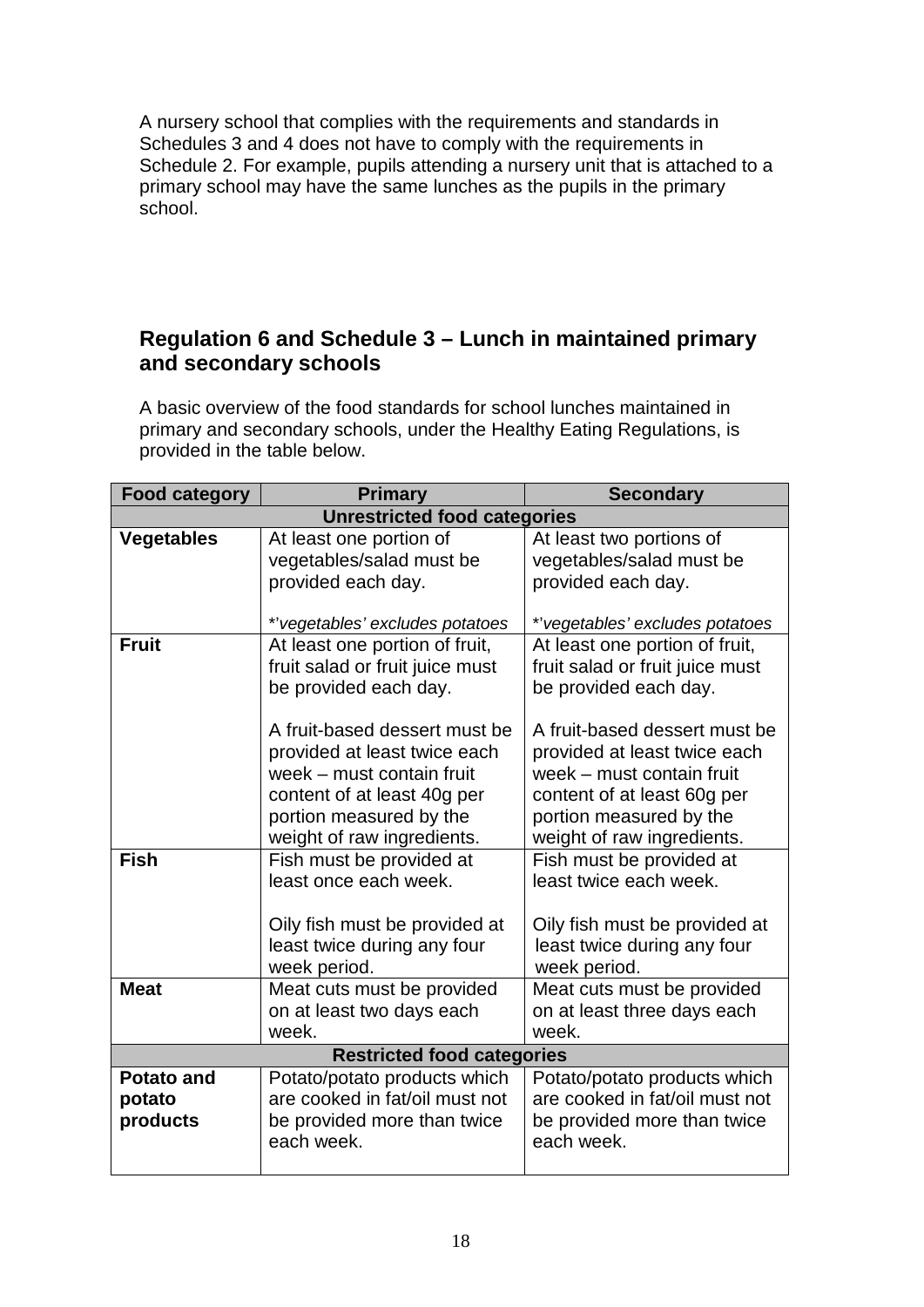|                                      |                               | On each day that a portion of  |  |
|--------------------------------------|-------------------------------|--------------------------------|--|
|                                      |                               | potato or potato product       |  |
|                                      |                               | cooked in fat/oil is provided, |  |
|                                      |                               | an alternative starchy food    |  |
|                                      |                               | that is not cooked in fat/oil  |  |
|                                      |                               | must also be provided.         |  |
| Deep-fried or                        |                               | Food that has been deep-       |  |
|                                      | Food that has been deep-      |                                |  |
| flash-fried                          | fried or flash-fried must not | fried or flash-fried must not  |  |
| food                                 | be provided more than twice   | be provided more than twice    |  |
|                                      | a week.                       | a week.                        |  |
| <b>Meat products</b>                 | No more than two meat         | No more than two meat          |  |
|                                      | products are to be provided   | products are to be provided    |  |
|                                      | each week. Any one meat       | each week. Any one meat        |  |
|                                      | product provided must not be  | product provided must not be   |  |
|                                      | served more than twice each   | served more than twice each    |  |
|                                      | week.                         | week.                          |  |
| <b>Cakes and</b>                     | Permitted for lunch time      | Permitted for lunch time       |  |
| <b>biscuits</b>                      | provision only.               | provision only.                |  |
|                                      |                               |                                |  |
|                                      | Must not contain any          | Must not contain any           |  |
|                                      | confectionery.                | confectionery.                 |  |
| Salt (in                             | Salt should be restricted or  | Salt should be restricted or   |  |
| cooking)                             | removed from recipes (where   | removed from recipes (where    |  |
|                                      | possible) and replaced with   | possible) and replace with     |  |
|                                      |                               |                                |  |
|                                      | appropriate and acceptable    | appropriate and acceptable     |  |
|                                      | herbs and spices.             | herbs and spices.              |  |
| <b>Condiments</b>                    | The portion of any condiment  | The portion of any condiment   |  |
|                                      | made available to pupils must | made available to pupils must  |  |
|                                      | not exceed 10ml.              | not exceed 10ml.               |  |
| <b>Non-permitted food categories</b> |                               |                                |  |
| <b>Confectionery</b>                 | Not permitted.                | Not permitted.                 |  |
| and savoury                          |                               |                                |  |
| snacks                               |                               |                                |  |
| <b>Salt</b>                          | Salt must not be added to     | Salt must not be added to      |  |
|                                      | food after the cooking        | food after the cooking         |  |
|                                      | process is complete, or be    | process is complete, or be     |  |
|                                      | available to pupils to add to | available to pupils to add to  |  |
|                                      | foods.                        | foods.                         |  |
|                                      |                               |                                |  |

It is recommended that bread (without spread) is available throughout lunch.

More detailed guidance on the food standards under the Healthy Eating Regulations is provided in the following section.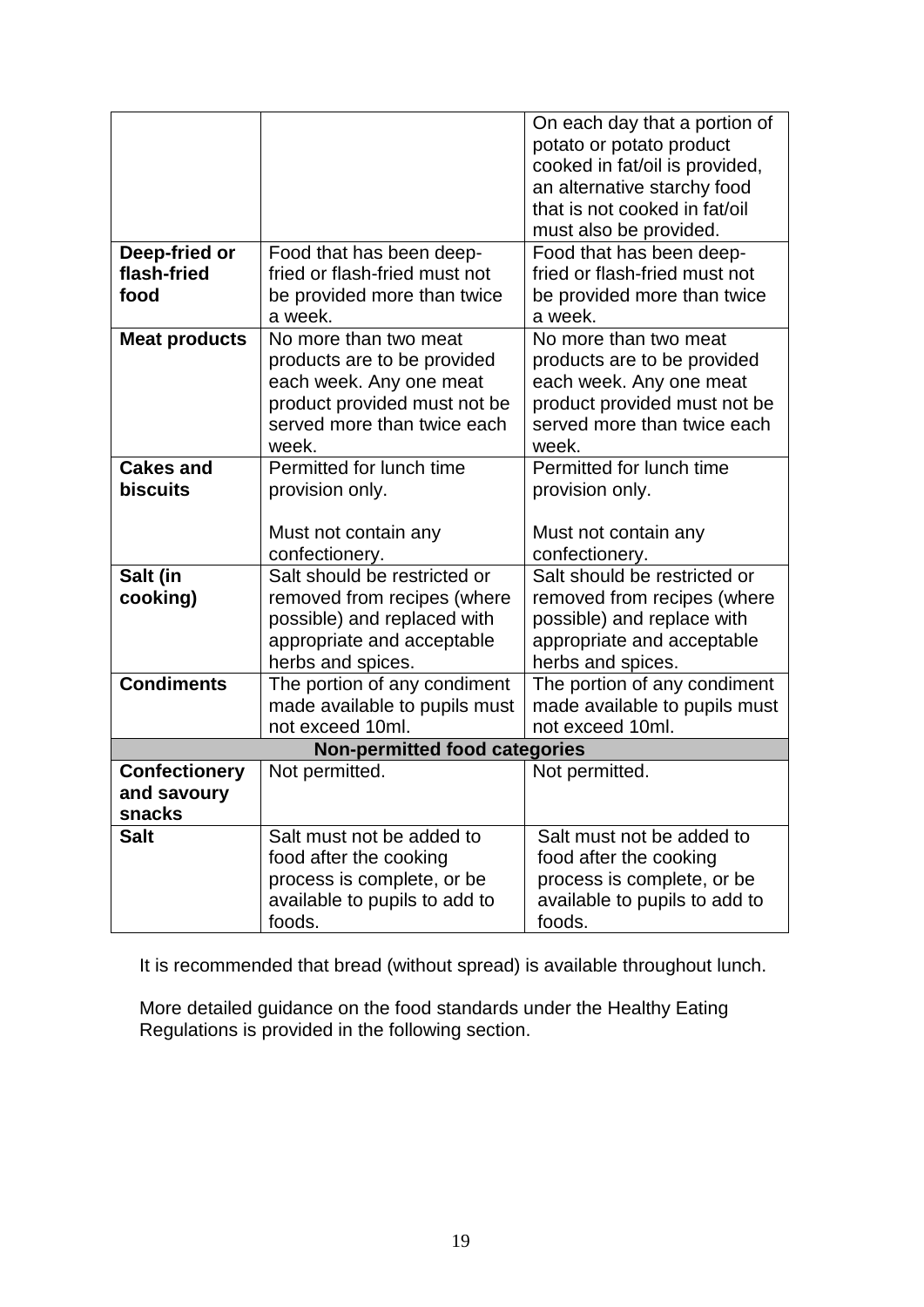## **Unrestricted food categories**

#### **Vegetables**

#### **Primary schools**

At least one portion of vegetables/salad must be provided each day.

#### **Secondary schools**

At least two portions of vegetables/salad must be provided each day.

Vegetables must be available and visible at any outlet across the whole school day where food is served and/or sold. All pupils should be able to have a portion of vegetables if requested.

#### **What this food category includes**

Vegetables in all forms including fresh, frozen, tinned (with no added salt/sugar) or juiced.

Vegetable portions can include a variety taken from the list below.

- Fresh, frozen and tinned varieties whether offered as a salad, cooked vegetables or as part of a dish (for example, broccoli quiche, vegetable curry, stir fry, etc.).
- Pulses such as baked beans, kidney beans, lentils and chick peas are included in the vegetables food category. (Pulses count towards one portion of vegetables under this food standard).
- Foods such as tomatoes and cucumbers are classed as vegetables within the food standards.
- Schools should offer hot vegetables with the main meal as well as a salad bar.

#### **What this food category does not include**

Potatoes, spaghetti hoops and other canned pasta in tomato sauce must **not** be served as a vegetable as they are part of the starchy carbohydrate food group.

Combination vegetable drinks **do not** count towards the vegetables food standard.

#### **What is a portion?**

Vegetables within a recipe must contain the appropriate portion size (see following portion size table) to count towards this food standard in both primary and secondary schools.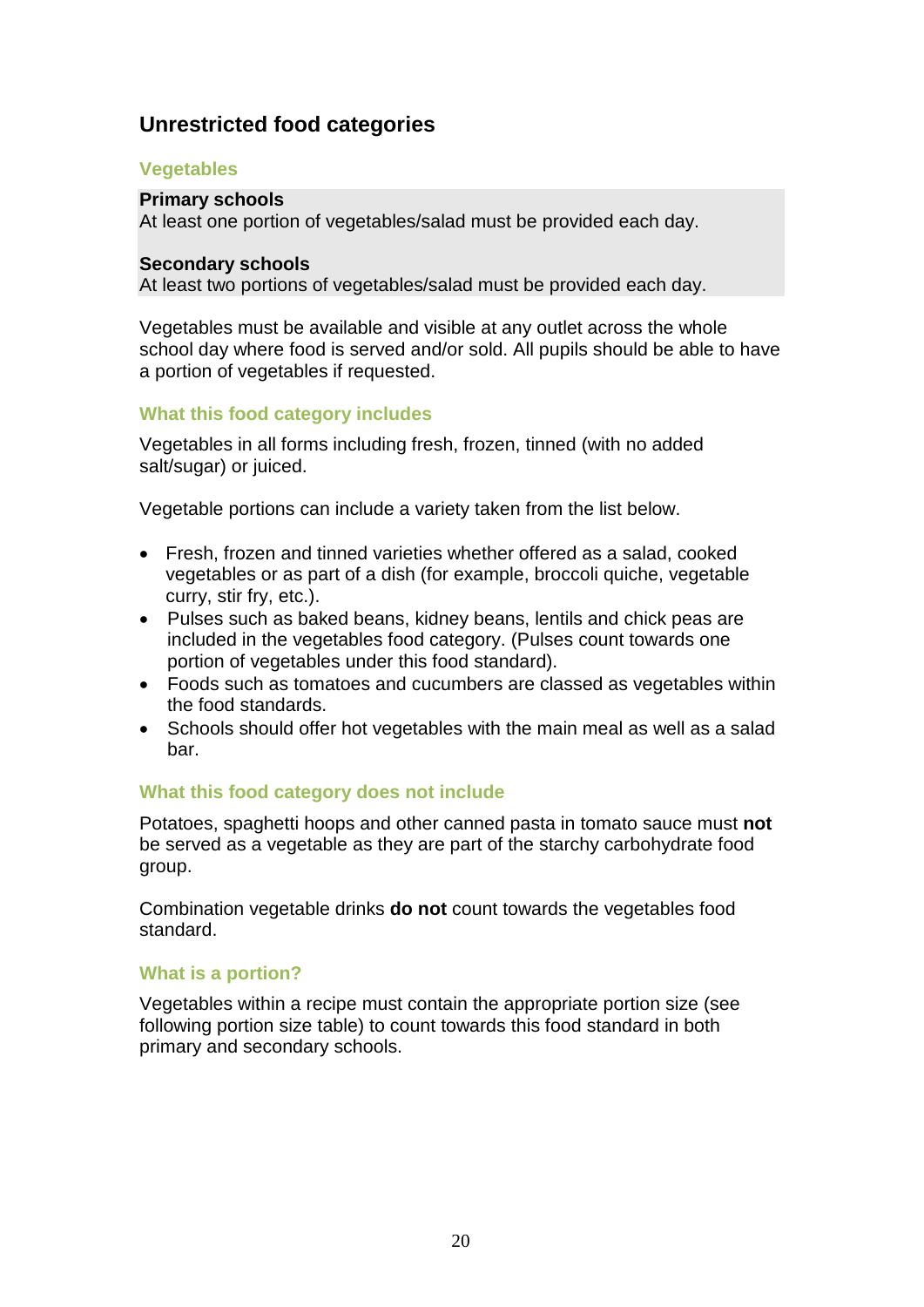The following table details suggested portion sizes for vegetables.

| Food                             | <b>Primary</b>  | <b>Secondary</b> |
|----------------------------------|-----------------|------------------|
| <b>Vegetables</b>                |                 |                  |
| Cooked vegetables                | 56g-70g         | 80 <sub>g</sub>  |
| Raw vegetables or mixed salad    | $42g - 56g$     | 80 <sub>q</sub>  |
| Baked beans in tomato sauce      | 70g-84g         | 140 <sub>g</sub> |
| Coleslaw (at least 60 per cent   | 70 <sub>q</sub> | 70g              |
| vegetables)                      |                 |                  |
| Pulses (dried raw weight)        |                 |                  |
| e.g. red lentils, green lentils, | $20 - 30g$      | $25 - 35g$       |
| kidney beans, chick peas         |                 |                  |
| Vegetable-based soup             | 170g-220g       | 300 <sub>g</sub> |
| Tomatoes tinned in juice         | 65g-130g        | 130 <sub>g</sub> |

It is recommended that a variety of seasonal vegetables are served each day.

Although baked beans are popular, it is important to offer a variety of vegetables on your menu, therefore it is recommended that schools **do not** serve baked beans daily as the only portion of vegetables.

#### **Fruit**

#### **Primary schools**

At least one portion of fruit, fruit salad or fruit juice must be provided each day.

#### **Secondary schools**

At least one portion of fruit, fruit salad or fruit juice must be provided each day.

#### **Primary and secondary**

In addition to a portion of fruit, a fruit-based dessert must be served **at least twice each week**; to count towards this standard, the amount of fruit within the dessert should follow the portion sizes stated in table below as portion sizes differ for primary and secondary schools.

Fruit, fruit salad or fruit juice must be available and visible at any outlet across the whole school day where food is served and/or sold. All pupils should be able to have a portion of fruit if requested.

#### **What this food category includes**

Fruit in all forms; fresh, frozen, fruit tinned in juice, dried fruit and fruit juice (fruit juice only as part of a meal in nursery and primary schools).

#### **What this food category does not include**

- Combination fruit drinks do not count towards the fruit food standard.
- Glace cherries, fruit flavoured yoghurts (e.g. strawberry yoghurt) or jam added to a dessert, do not count towards the fruit standard.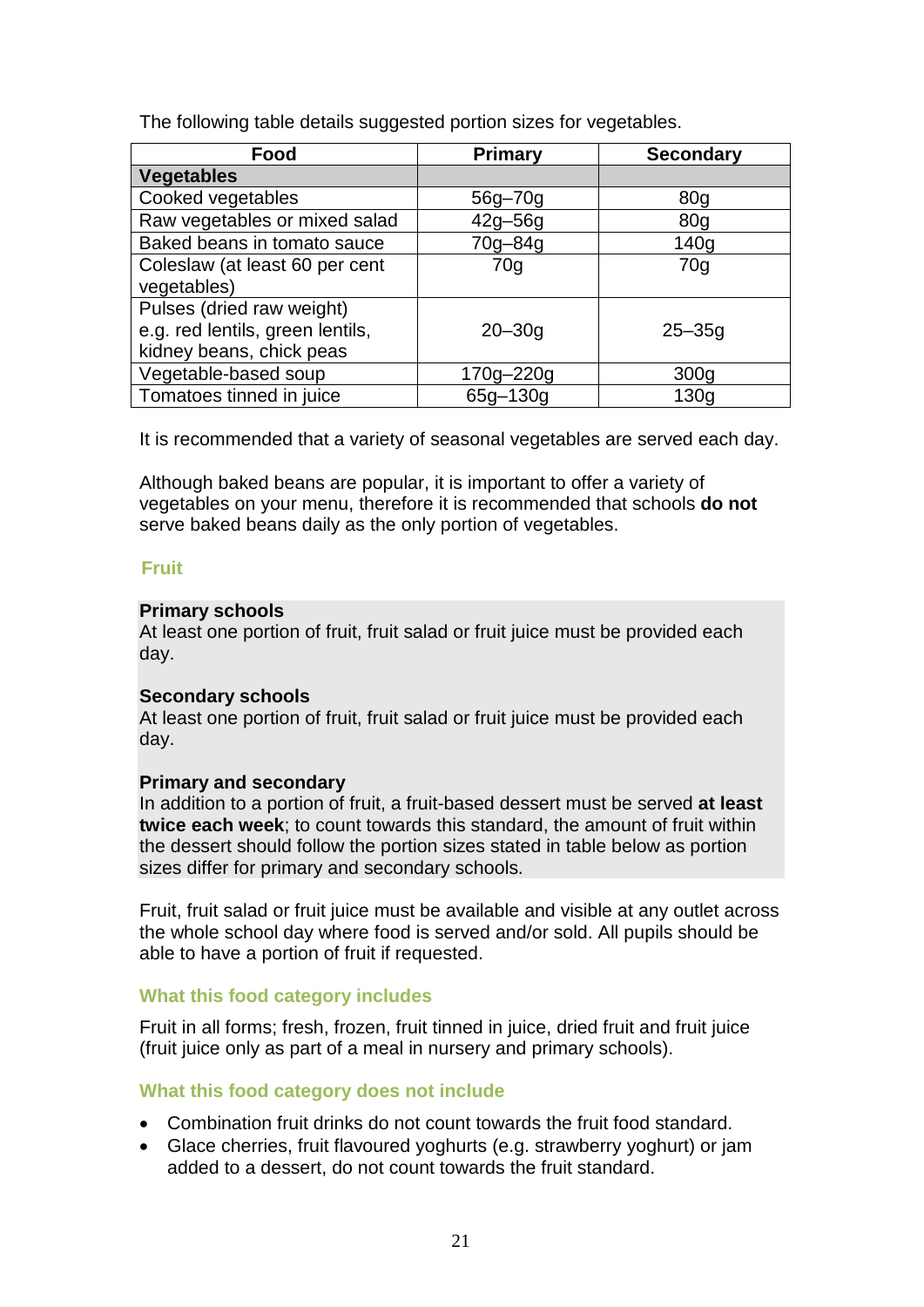- Fruit juice must not be served daily as the only fruit option. Fruit must be offered in a variety of ways.
- Foods such as tomatoes and cucumbers are classed as vegetables within the Healthy Eating food standards; therefore recipes containing these items, e.g. salads, are not to be counted as meeting the fruit food standard.

It is recommended that a variety of seasonal fruit be served each day as it should taste better and provide better value. It is recommended that these are attractively displayed to encourage take-up.

#### **What is a fruit-based dessert?**

A fruit-based dessert is a dessert that either has a portion of fruit within the dessert, e.g. crumble, pie, tart, etc., or a portion of fruit served with an accompaniment, e.g. jelly, yoghurt, ice cream, custard, etc. The accompaniment should be an appropriate portion size for the dessert to ensure the overall dessert portion isn't too large.

It is recommended that school lunch menus contain fruit and fruit-based desserts as the main types of dessert in both primary and secondary schools each day. This is in order to encourage fruit to be eaten as a dessert in place of high fat/sugar foods.

#### **What is a portion?**

| Food                                 | <b>Primary</b>    | <b>Secondary</b> |
|--------------------------------------|-------------------|------------------|
| <b>Fruit served unaccompanied</b>    |                   |                  |
| Pieces of fruit (medium size),       | Half to one fruit | One fruit        |
| e.g. apples, pears, bananas,         | $50g - 100g$      | $80 - 100q$      |
| peaches, oranges                     |                   |                  |
| Pieces of fruit (small size), e.g.   | One to two fruits | Two fruits       |
| satsumas, nectarines, plums,         | $50g - 100g$      | $80 - 100$ g     |
| apricots, kiwis                      |                   |                  |
| Pieces of fruit (very small size),   | $50g - 100g$      | $80 - 100$ g     |
| e.g. grapes, cherries,               |                   |                  |
| strawberries                         |                   |                  |
| Fruit salad, fruit tinned in juice   | 65g-130g          | 130 <sub>g</sub> |
| and stewed fruit (at least 80 per    |                   |                  |
| cent of weight should come from      |                   |                  |
| fruit)                               |                   |                  |
| Dried fruit, e.g. raisins, sultanas, | $10g - 20g$       | 20 <sub>g</sub>  |
| apricots                             |                   |                  |
| Fruit juice                          | 125ml             | 150ml            |
| <b>Fruit-based desserts</b>          |                   |                  |
| Fruit within a dessert or served     | 40g* minimum      | 60g* minimum     |
| with an accompaniment                | *measured as raw  | *measured as raw |
|                                      | ingredients       | ingredients      |

The following table details suggested portion sizes for different types of fruit.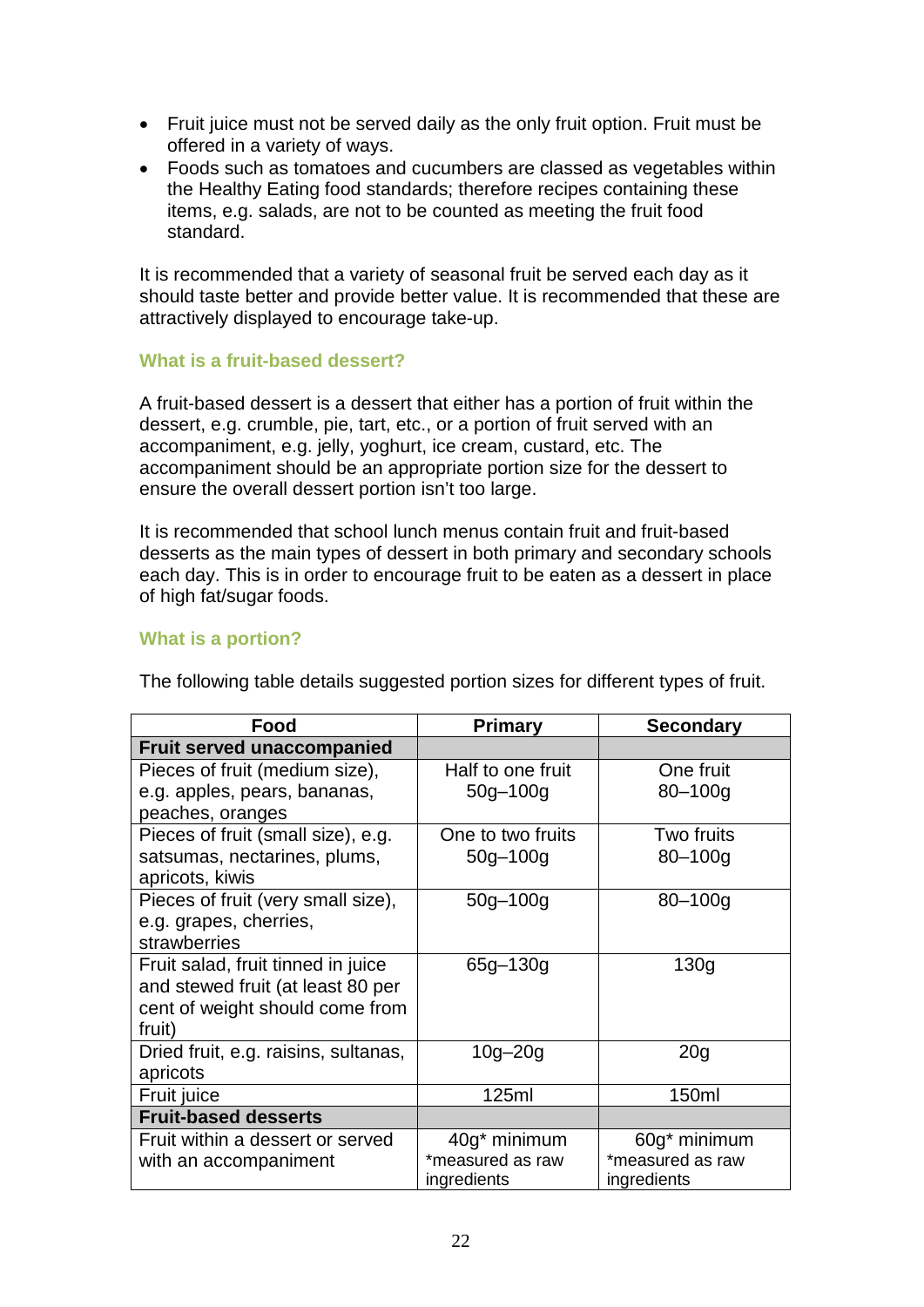#### **Fish**

#### **Primary schools**

Fish must be provided at least once each week.

#### **Secondary schools**

Fish must be provided at least twice each week.

#### **Primary and secondary schools Oily fish** must be provided at least twice during any four week period.

#### **What this food category includes**

Fish includes fresh, frozen and tinned white and oily fish.

#### **What are oily fish?**

An oily fish is one containing omega-3 fatty acids.

Oily fish includes: fresh and frozen tuna; fresh, frozen and canned salmon; anchovies; mackerel; sardines; pilchards; herring; trout; kippers; and whitebait.

#### **What are not oily fish?**

Canned tuna is cooked before it's canned and most of the oil is lost during the cooking process, therefore **does not** count as oily fish. In contrast, canned salmon and sardines are cooked whole in the can and as a result omega-3 levels are not affected $18$ .

Fortified fish products or other foods fortified with omega-3 **do not** count towards the oily fish standard.

It is recommended that small taster portions are offered to introduce pupils to fish dishes they may not have tried before. Research shows small tasters are a very good way of helping children to accept 'new' or 'unfamiliar' food<sup>[19](#page-25-1)</sup>.

It is recommended that a variety of dishes are offered over time to encourage children to keep eating oily fish.

#### **Portion sizes**

 $\overline{\phantom{a}}$ 

Annex 1, (see page 57), provides suggested portion sizes for primary and secondary schools.

<span id="page-25-1"></span><span id="page-25-0"></span><sup>&</sup>lt;sup>18</sup> NHS Choices: <u>http://www.nhs.uk/Livewell/Goodfood/Pages/fish-shellfish.aspx#oily</u><br><sup>19</sup> The importance of exposure for healthy eating in childhood: a review:

<http://www.ncbi.nlm.nih.gov/pubmed/17635306>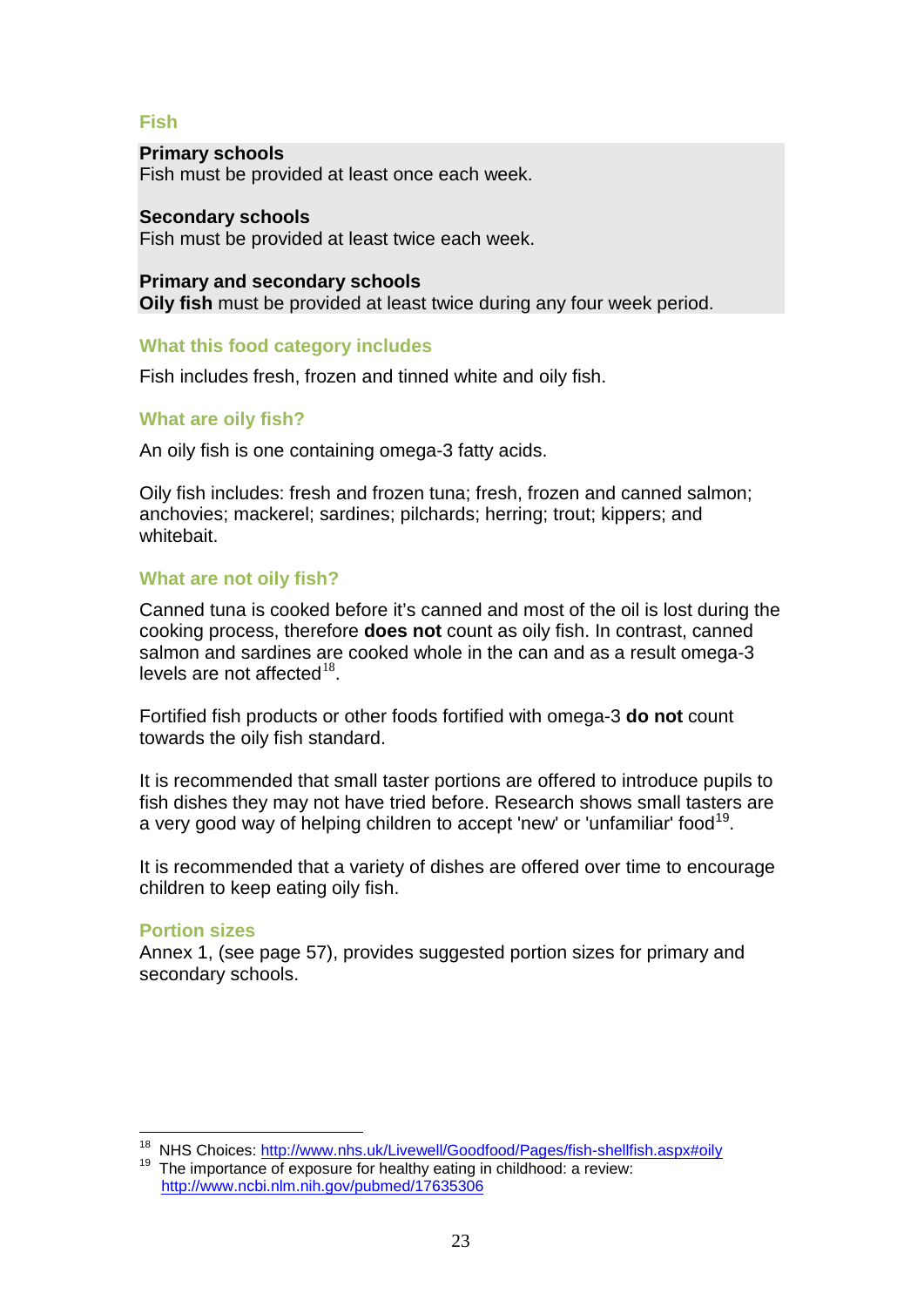#### **Meat**

#### **Primary schools**

Meat cuts must be provided on at least two days each week.

#### **Secondary schools** Meat cuts must be provided on at least three days each week.

#### **What this food category includes**

Examples of meat cuts include: chicken drumsticks; thighs; breast meat; joints, cooked sliced meat; bacon; mince meat; lamb/pork chops. This list is not exhaustive.

#### **Portion sizes**

Annex 1 (see page 57), provides suggested portion sizes for primary and secondary schools.

## **Restricted food categories**

#### **Potato and potato products (cooked in fat/oil)**

#### **Primary and secondary schools**

Potato/potato products which are cooked in fat/oil must not be provided more than twice each week.

#### **Secondary schools**

On each day that a portion of potato or potato product cooked in fat/oil is provided, an alternative starchy food that is not cooked in fat/oil must also be provided.

#### **What this food category includes**

Any potato or potato products cooked in fat/oil either on the school premises or during the manufacturing process. For example; oven chips; potato waffles; potato wedges and pre-prepared battered or breaded products, e.g. potato shapes. This food category also includes home made roast potatoes, diced potatoes and potato wedges where any amount of fat/oil is added during the cooking process. This list is not exhaustive.

Check food labelling and/or food specifications to identify if the food has been cooked in fat/oil during manufacturing.

Any fat/oil added to potato recipes, such as mashed or baked potato, must be included the nutritional analysis software. However, they **do not** count toward this food standard under the Healthy Eating Regulations.

In secondary schools where potato/potato products cooked in fat/oil are on offer, an alternative starchy food not cooked in fat/oil must be provided. A variety of such foods could include; bread, potatoes, rice, pasta and noodles.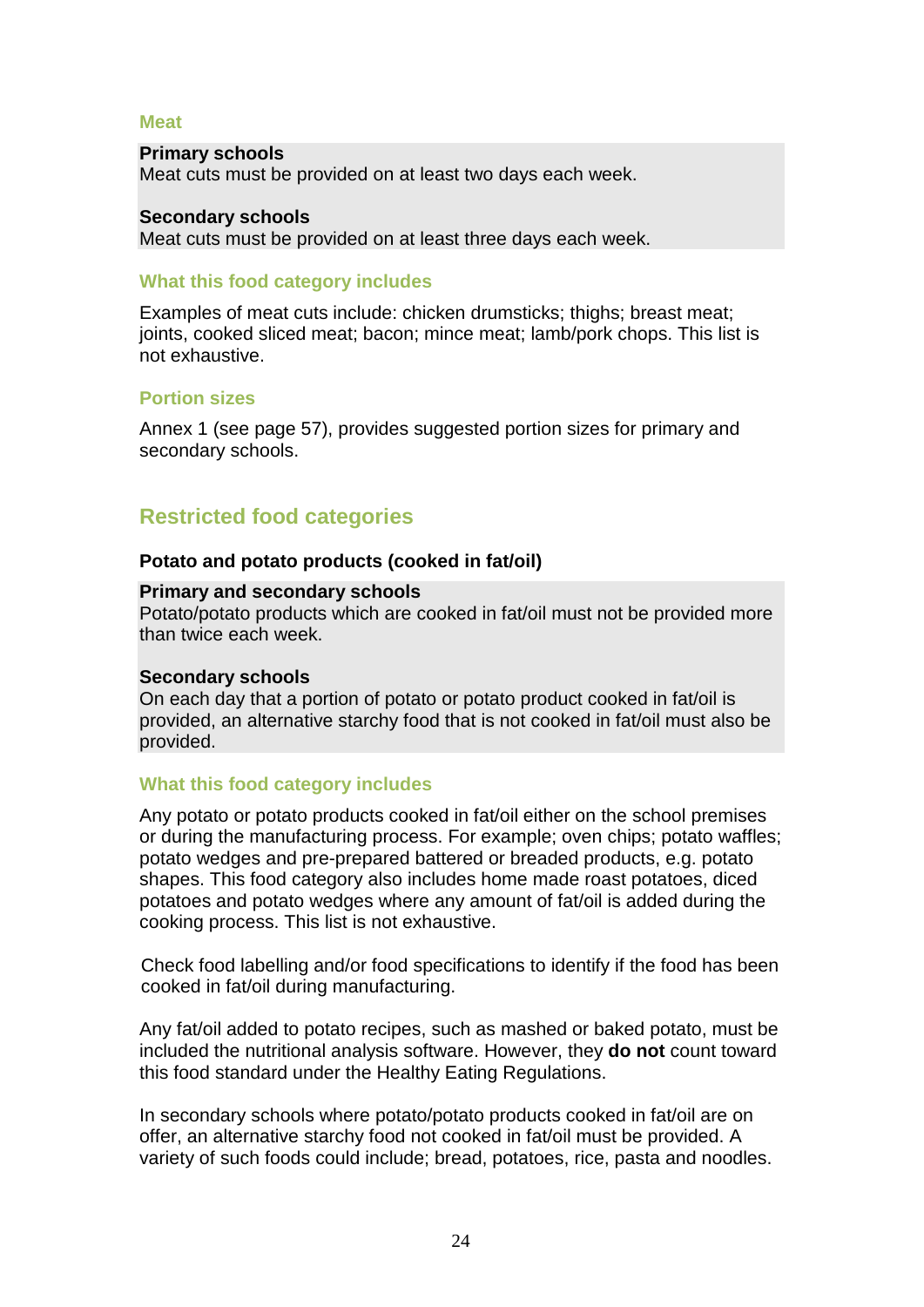#### **Portion sizes**

Annex 1 (see page 57), provides suggested portion sizes for primary and secondary schools.

#### **Deep-fried or flash-fried food**

A portion of food, including prepared, coated, battered and breaded food products, deep-fried or flash-fried\* on school premises, or during the manufacturing process, must not be provided more than twice each week.

\* Deep-fried means to cook by immersing in a deep utensil of fat/oil and flashfried means to cook quickly in hot oil.

#### **What this food category includes**

Any food item that has been deep-fried or flash-fried whether on the school premises or during the manufacturing process. For example chicken nuggets; fish fingers; samosas; spring rolls; battered onion rings; doughnuts and Yorkshire puddings. This list is not exhaustive.

#### **What this food category does not include**

This food category **does not** include potato and potato products cooked in fat/oil because these foods are captured by the specific restriction relating to potato and potato products cooked in fat/oil – see above.

The manufacturer's specifications must be checked for every product to ascertain whether the product has been deep-fried or flash-fried during manufacture.

#### **Portion sizes**

Annex 1 (see page 57) provides suggested portion sizes for primary and secondary schools.

#### **Meat products**

No more than two meat products are to be provided each week\*.

\* To clarify, where the same meat product served at break time is then served again at lunch time on the same day; this would be counted as one meat product. This would allow for another meat product to be served the same week, totalling two over the week.

#### **What this food category includes**

Meat products include: burger, hamburger, chopped meat\*, corned meat, sausage (including frankfurter/hotdogs and pepperoni), sausage meat, sausage roll, meat balls and link chipolata. The food category also includes:

- individual meat pies
- meat puddings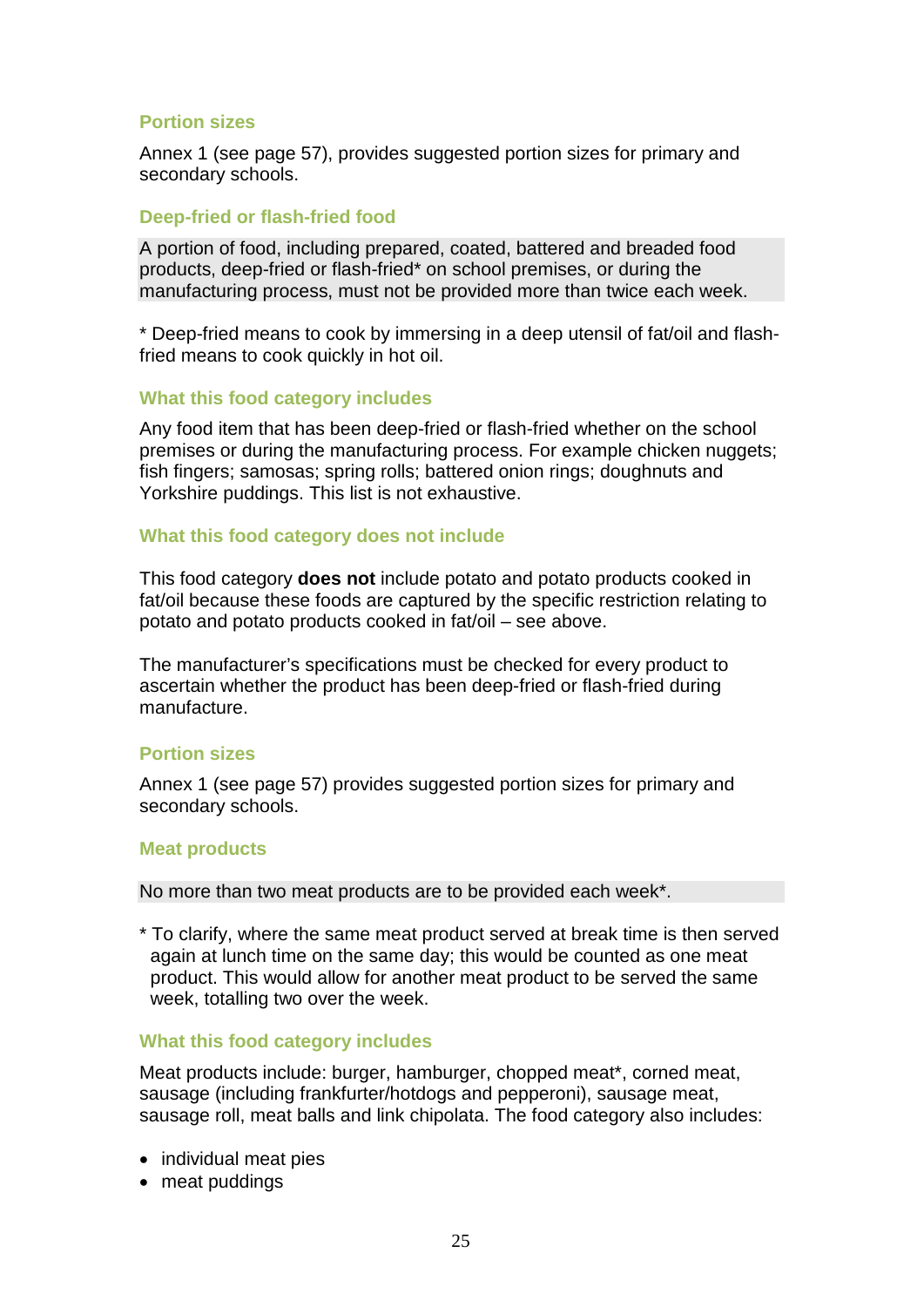- pork pies
- game pie
- Scotch pie
- pasty or pastie
- bridie and any other formed, shaped or coated (breaded/crumbed/ battered) meat product, e.g. nuggets.

This food category also includes home made varieties of these products.

\* Chopped meat refers to finely chopped processed meat, e.g. canned chopped pork and ham. It **does not** refer to unprocessed meat cuts that are chopped up to prepare a dish.

#### **What this food category does not include**

Meat product **does not** include luncheon meat. However, meat products including luncheon meat must meet the minimum meat content levels set out in Schedule 2 to the Meat Products Regulations $^{20}$ .

No meat product must be provided if it contains any carcase part listed in regulation 6(2) of the Meat Products Regulations, subject to the exception provided in those regulations.

No economy burgers as defined in Schedule 2 to the Meat Product Regulations must be provided.

Any shaped meat product consisting of a mixture of meat and other ingredients which is not included in the reserved descriptions specified in Schedule 2 to the Meat Products Regulations may only be provided if it complies with the meat content requirements for 'Burger' in that Schedule; economy burgers defined in the same Schedule must **not** be provided.

#### **Portion sizes**

Annex 1, (see page 57), provides suggested portion sizes for primary and secondary schools.

#### **Cakes and biscuits**

Cakes and biscuits **must not** contain confectionery. Any cakes and biscuits provided must be treated as though they form part of the lunchtime provision and included in the nutritional analysis for that day.

Cakes and biscuits sold other than at lunchtime, e.g. morning break in secondary schools, must comprise part of the lunch provision and therefore included in nutritional analysis.

<span id="page-28-0"></span><sup>20</sup> Means the Meat Products (Wales) Regulations 2004; S.I.2004/1396 (W.141) amended by S.I. 2008/713 (W.74). [www.opsi.gov.uk/legislation/wales/wsi2004/20041369.e.htm](http://www.opsi.gov.uk/legislation/wales/wsi2004/20041369.e.htm) 20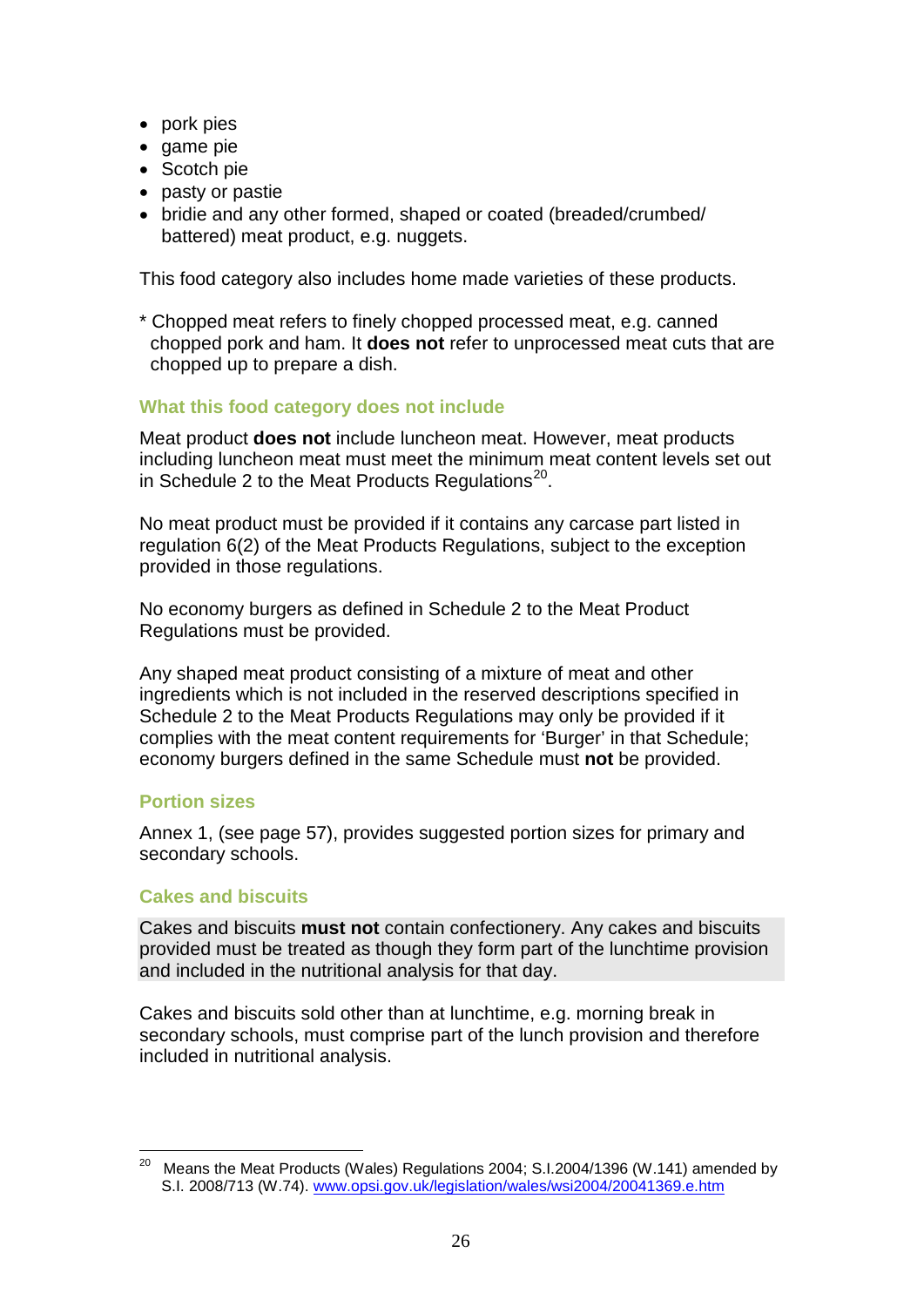All cakes and biscuits served must meet the food standards under the Healthy Eating Regulations, namely; confectionery, cooked in fat/oil, and deep-fried or flash-fried products (for doughnut type products).

#### **What this food category includes**

This food category includes all types of cakes and biscuits. For example, pancakes, scones, sponges, flapjacks, shortbread, cookies and brownies. This list is not exhaustive.

Provision of cakes and biscuits must be carefully considered and care should be taken to ensure that choices on offer do not undermine the uptake of healthy school lunches.

It is recommended that pupils be encouraged to eat cakes and biscuits as part of a dessert following a meal, and not instead of a main course.

#### **Salt**

Salt **must not** be added to food after the cooking process is complete, or be made available to pupils.

Salt should be removed or reduced from recipes (where possible) and replaced with appropriate and acceptable herbs and spices.

#### **Nutritional analysis**

Salt used in the cooking process must be included in nutritional analysis.

#### **Condiments**

The portion of any condiment made available to pupils must not exceed 10ml.

#### **What condiments include**

Condiments include: tomato ketchup, brown sauce, salad cream, mayonnaise, French dressing, tartare sauce, mustard, pickles and relishes. This list is not exhaustive.

#### **What condiments does not include**

Vinegar is **not** included in this food category.

It is recommended that condiments only be provided on request and they are not put on display.

#### **Nutritional analysis**

All condiments served or sold for consumption as part of the school meal must be included in the nutritional analysis.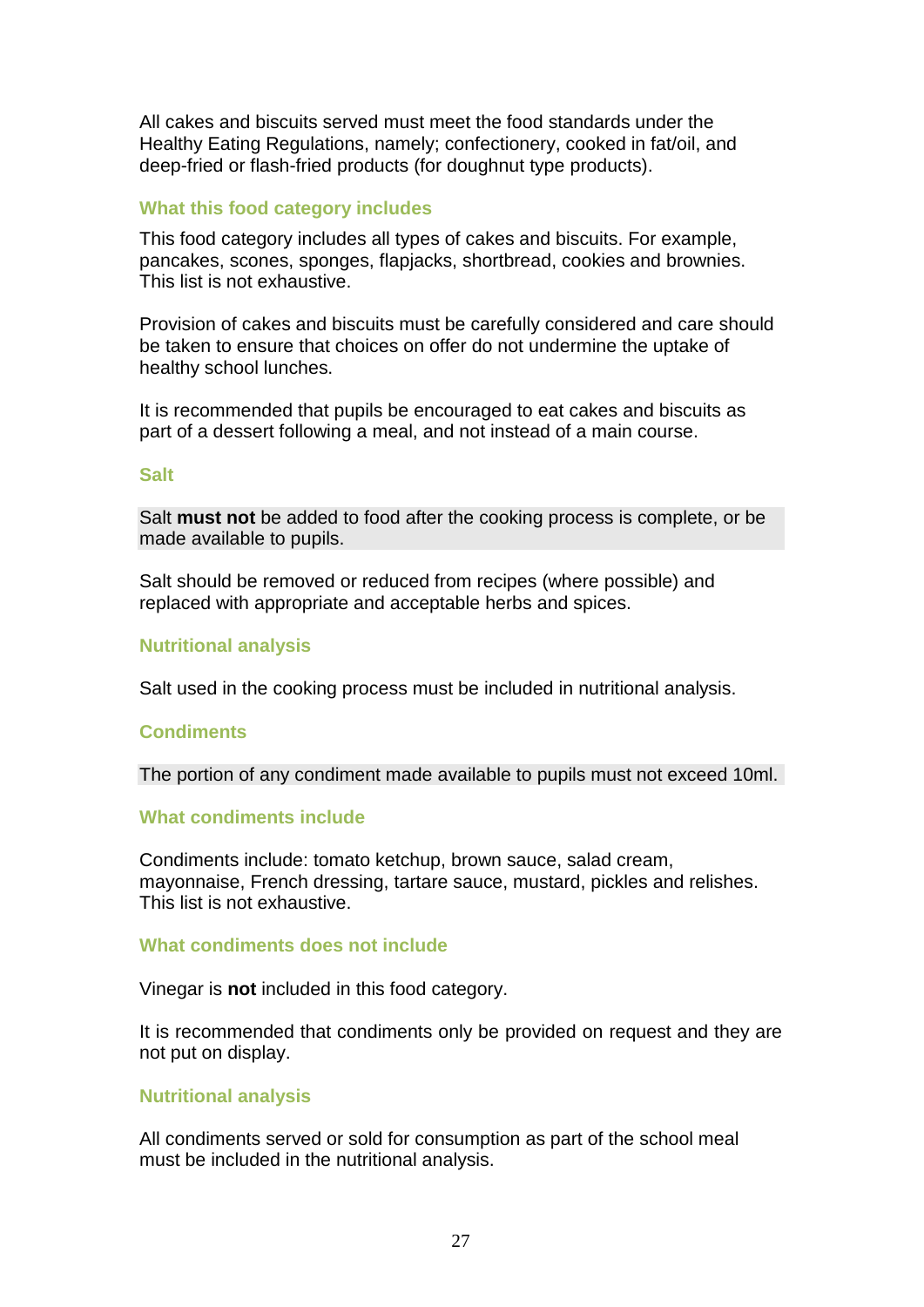## **Non-permitted food categories**

#### **Confectionery and savoury snacks**

**No** confectionery or savoury snacks are permitted as part of school lunch, or at any point throughout the whole school day.

#### **What the confectionery food category includes**

Confectionery means:

- chewing gum including sugar free chewing gum
- cereal bars (whether chewy or crunchy)
- processed or extruded fruit bars
- other non-chocolate confectionery (whether or not containing sugar) including mints, e.g. sherbet, boiled sweets, marshmallows
- frostings or icings or decorative toppings made from icing sugar
- chocolate in any form, e.g. white, milk, plain, chocolate spread (except hot chocolate used for drinking)
- any product containing chocolate or wholly or partially coated with chocolate
- any chocolate flavoured substance (**except** cocoa powder used in cakes, biscuits and puddings or in a drink listed in the drinks section – see page 43).

#### **What the savoury snack food category includes**

Savoury snacks means pre-packaged items which:

- are ready to eat without further preparation (pre-packaged sandwiches, nuts and seeds are not classed as savoury snacks)
- consist of or include as a basic ingredient:
	- o potato or root vegetables (such as crisps)
	- o cereals (such as corn puff or corn snacks)
	- o tortilla chips
	- o pretzels
	- o popcorn (whether plain, sweetened or salted)
	- o prawn crackers
	- o rice cakes (whether plain or flavoured)
	- o Bombay mix.

Cream crackers, water biscuits and oatcakes are not classed as savoury snacks and are therefore permitted.

#### **N.B. Be aware of nut allergies.**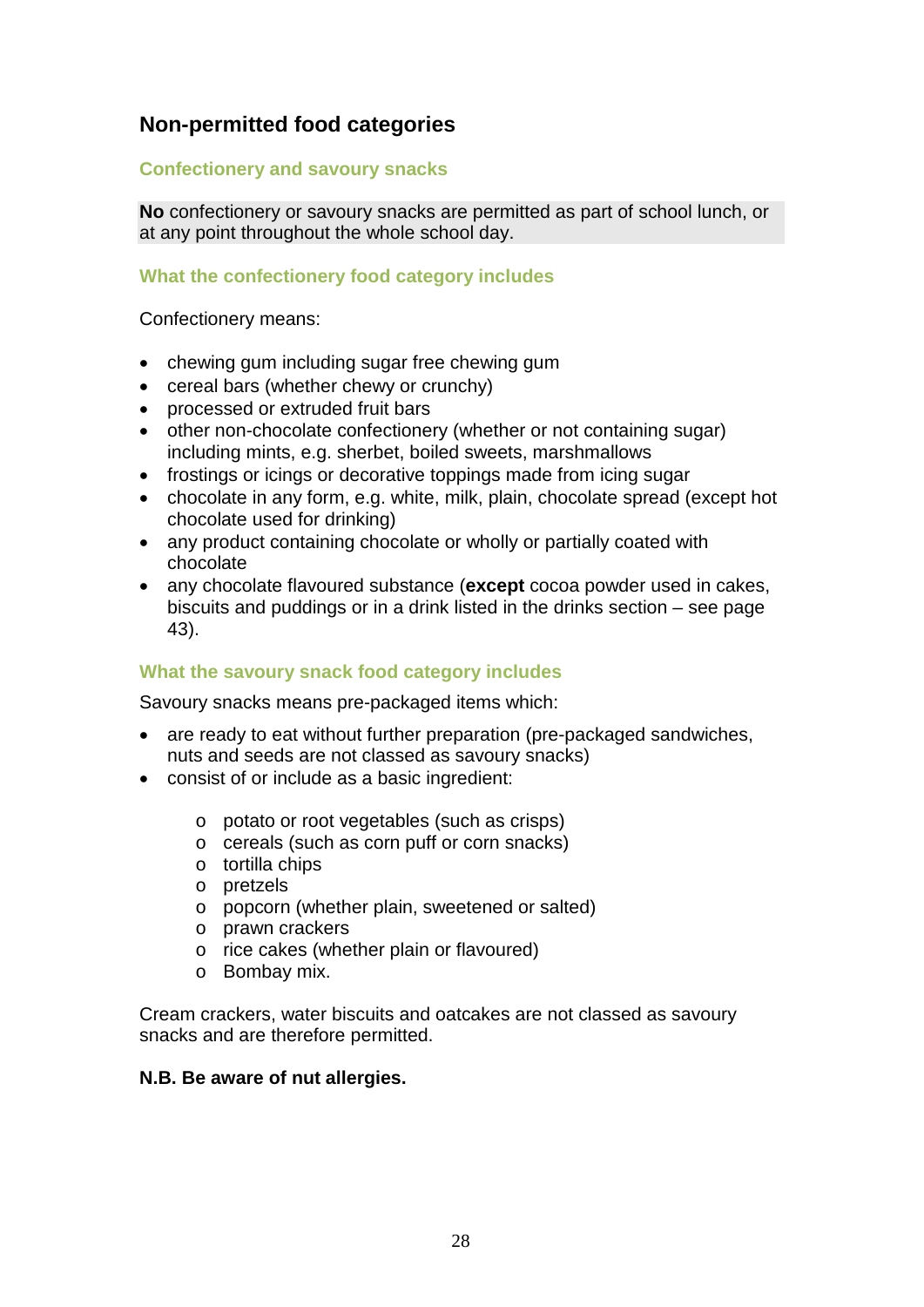## **Recommendations**

#### **Bread (without spread)**

Bread (with no added fat or oil) should be available on a daily basis at lunchtime to those pupils who want it. A variety of breads should be encouraged, which should include brown and wholemeal bread.

#### **What this food category includes**

- This includes brown; wholemeal; granary; high-fibre white and white breads; pittas; and rolls.
- The form of the bread does not matter, therefore sliced bread, homemade bread, baguettes, breadsticks and chapattis may all be used.
- Some bread has a lot of fat added to it and this makes it unsuitable to offer every day. These include naan, and garlic bread.

#### **Why this food category is important**

- Bread is a starchy food which provides energy, a range of vitamins and minerals and is a good source of fibre.
- Most breads are low in fat.
- Pupils who are hungry should be encouraged to fill up on extra bread. This should help satisfy larger appetites.
- Eating starchy foods is a key part of a healthy diet.

#### **Practical advice**

- o Schools should promote wholemeal or brown bread varieties as they have more fibre than white bread.
- o Schools should use a proportion of wholemeal flour when baking homemade bread.
- o Schools could display a bread basket where pupils can help themselves. Bread should be easily seen by the pupils who can then pick up a piece if they wish.
- o Bread is not required to be free of charge unless it is provided as part of free school breakfasts or free school meals.

#### **Nutritional analysis**

Bread must not be included within nutritional analysis calculations unless it is specifically provided as part of a meal, e.g. garlic bread served with spaghetti bolognaise in which case the bread must be analysed, along with all other components of the meal.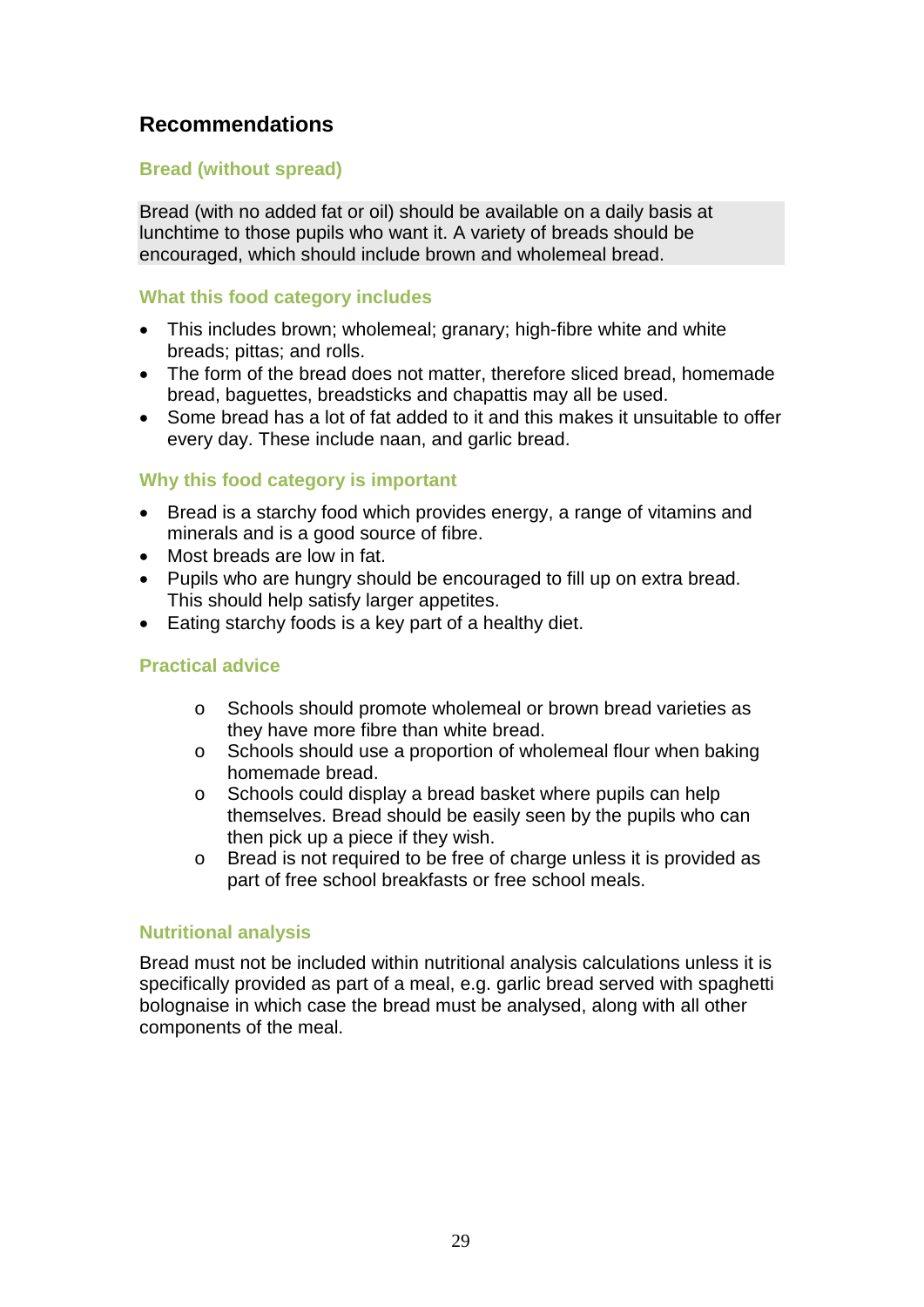## **Regulation 6 and Schedule 4 – Nutritional standards for lunch in maintained primary and secondary schools**

The nutritional standards in the Healthy Eating Regulations set out the proportion of nutrients that a pupil should get from an average day's school lunch, analysed across five days. They relate to overall provision rather than individual consumption.

#### **How the values for the nutritional standards were derived**

The nutritional standards for school lunches in the Healthy Eating Regulations are based on providing 30 per cent of an individual's daily nutrient requirement for macronutrients. This includes energy and 35 per cent of an individual's daily nutrient requirement for micronutrients (exception of iron, zinc and calcium which is set at 30 per cent of greatest need for secondary pupils).

Findings from the *Appetite for Life Action Research Project 2008-2010* [21](#page-32-0) found that the 35 per cent requirement for three micronutrients; iron, zinc and calcium in secondary schools was very challenging to meet. The standard for these three micronutrients was therefore reduced to 30 per cent for secondary schools only. However, these are minimum standards and school caterers should strive towards achieving higher levels of these nutrients where possible as many children and young people are deficient in these nutrients.

The micronutrients standards are based on the greatest need in the school aged population. In addition to this, the standards for both primary and secondary schools were calculated using a percentage split of age ranges across both settings. Therefore the primary standards were calculated on the assumption that 60 per cent of those receiving school meals were aged four to six years and 40 per cent aged seven to ten years. While the secondary standards were based on the assumption that 70 per cent of those receiving school meals were aged 11 to 14 years and 30 per cent aged 15 to 18 years (School Census (2010) Welsh Government).

#### **Nutritional standards**

The table below outlines the daily nutrient intake that daily menus should supply for an average lunch over a period of five school days for groups of mixed gender children in primary schools and also includes single sex groups for secondary schools. This means that school meal providers must plan a five-day menu to ensure that an average lunch meets the daily nutrient based standards.

An average school lunch **must** provide:

• the amount of energy shown in the table below (within the five per cent tolerance)

<span id="page-32-0"></span><sup>&</sup>lt;sup>21</sup> Appetite for Life Action Research Project 2008-2010 <http://wales.gov.uk/statistics-and-research/appetite-life-action-research-project/?lang=en>  $\overline{a}$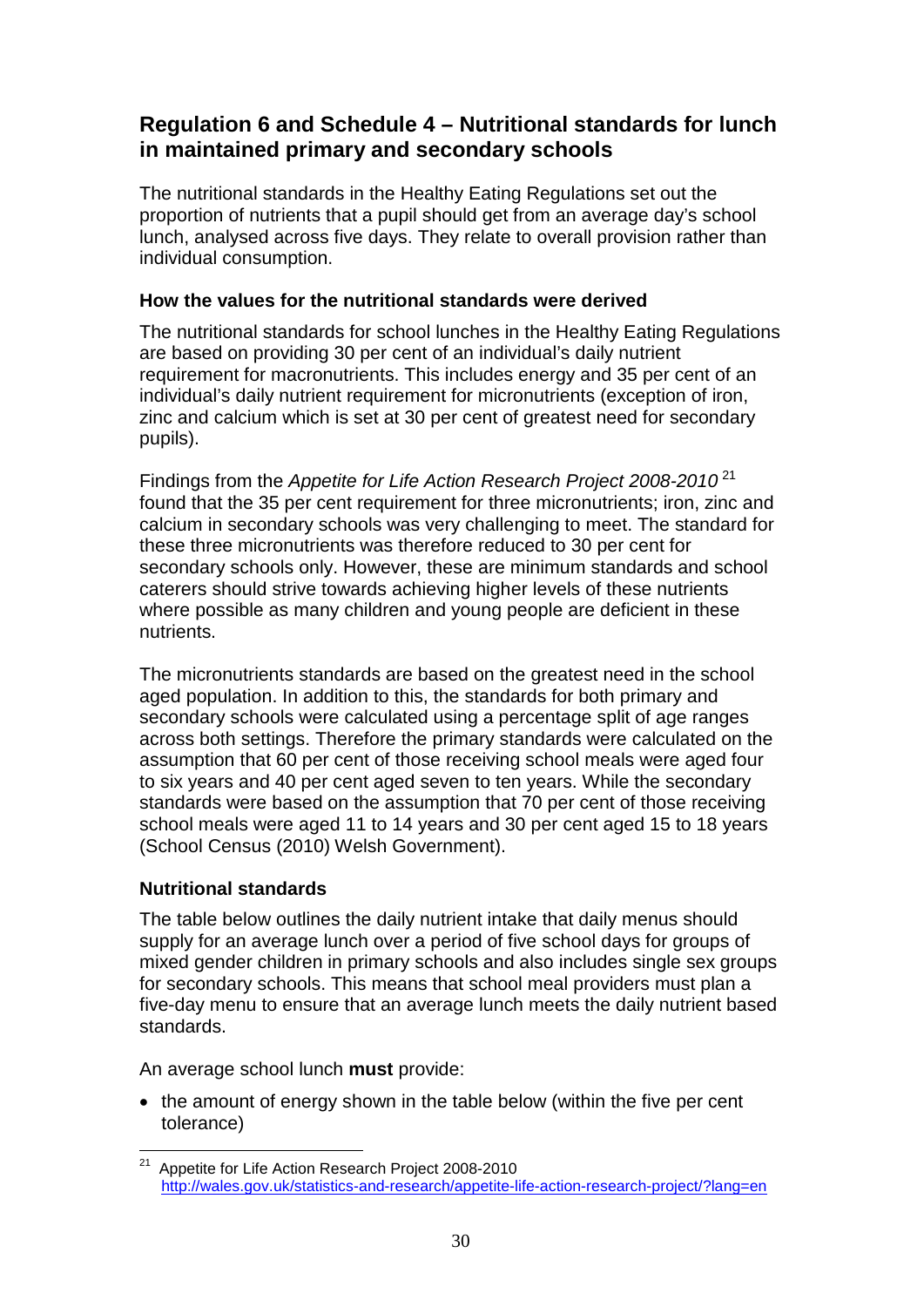- no more than the maximum amount for fat, saturated fat, non-milk extrinsic sugars (NMES) and sodium shown in the table below
- at least the minimum amount for carbohydrate, fibre, protein, iron, zinc, calcium, vitamin A, vitamin C, and folate shown in the table below.

| <b>Nutrient</b>  | <b>Minimum</b> | <b>School</b>    |                  | School lunch provided in |                   |  |  |
|------------------|----------------|------------------|------------------|--------------------------|-------------------|--|--|
|                  | or             | lunch            |                  | secondary schools        |                   |  |  |
|                  | maximum        | provided in      | Co-              | <b>Single</b>            | <b>Single sex</b> |  |  |
|                  |                | primary          | educational      | sex                      | boys'             |  |  |
|                  |                | schools          |                  | girls'                   |                   |  |  |
| Energy (kilo     | $+/- 5%$       | 530              | 646              | 577                      | 714               |  |  |
| calories)        |                |                  |                  |                          |                   |  |  |
| <b>Total fat</b> | Max            | 20.6             | 25.1             | 22.5                     | 27.8              |  |  |
| (grams)          |                |                  |                  |                          |                   |  |  |
| Saturated fat    | Max            | 6.5              | 7.9              | $\overline{7.1}$         | 8.7               |  |  |
| (grams)          |                |                  |                  |                          |                   |  |  |
| Total            | Min            | 70.6             | 86.1             | 77                       | 95.2              |  |  |
| carbohydrate     |                |                  |                  |                          |                   |  |  |
| (grams)          |                |                  |                  |                          |                   |  |  |
| Non-milk         | <b>Max</b>     | 15.5             | 18.9             | 16.9                     | 20.9              |  |  |
| extrinsic        |                |                  |                  |                          |                   |  |  |
| sugars           |                |                  |                  |                          |                   |  |  |
| (grams)          |                |                  |                  |                          |                   |  |  |
| Fibre (grams)    | Min            | 4.2              | 5.2              | 4.6                      | 5.7               |  |  |
| Protein          | Min            | 7.5              | 13.3             | 12.7                     | 13.8              |  |  |
| (grams)          |                |                  |                  |                          |                   |  |  |
| Iron             | Min            | $\overline{3.0}$ | 4.4              | $\overline{4.4}$         | $\overline{3.4}$  |  |  |
| (milligrams)     |                |                  |                  |                          |                   |  |  |
| Zinc             | Min            | 2.5              | 2.8              | 2.7                      | 2.8               |  |  |
| (milligrams)     |                |                  |                  |                          |                   |  |  |
| Calcium          | Min            | 193              | 300              | 240                      | 300               |  |  |
| (milligrams)     |                |                  |                  |                          |                   |  |  |
| <b>Vitamin A</b> | Min            | 175              | 245              | 210                      | 245               |  |  |
| (micrograms)     |                |                  |                  |                          |                   |  |  |
| Vitamin C        | Min            | 10.5             | 14               | 14                       | $\overline{14}$   |  |  |
| (milligrams)     |                |                  |                  |                          |                   |  |  |
| Folate           | Min            | 53               | 70               | 70                       | 70                |  |  |
| (micrograms)     |                |                  |                  |                          |                   |  |  |
| Sodium           | Max            | 499              | $\overline{714}$ | 714                      | 714               |  |  |
| (milligrams)     |                |                  |                  |                          |                   |  |  |

#### **Nutritional analysis**

Nutritional analysis applies to primary, secondary and special schools. There are separate nutritional standards in the Healthy Eating Regulations for primary and secondary pupils which reflect the differing nutritional needs of the age groups and for single sex secondary schools.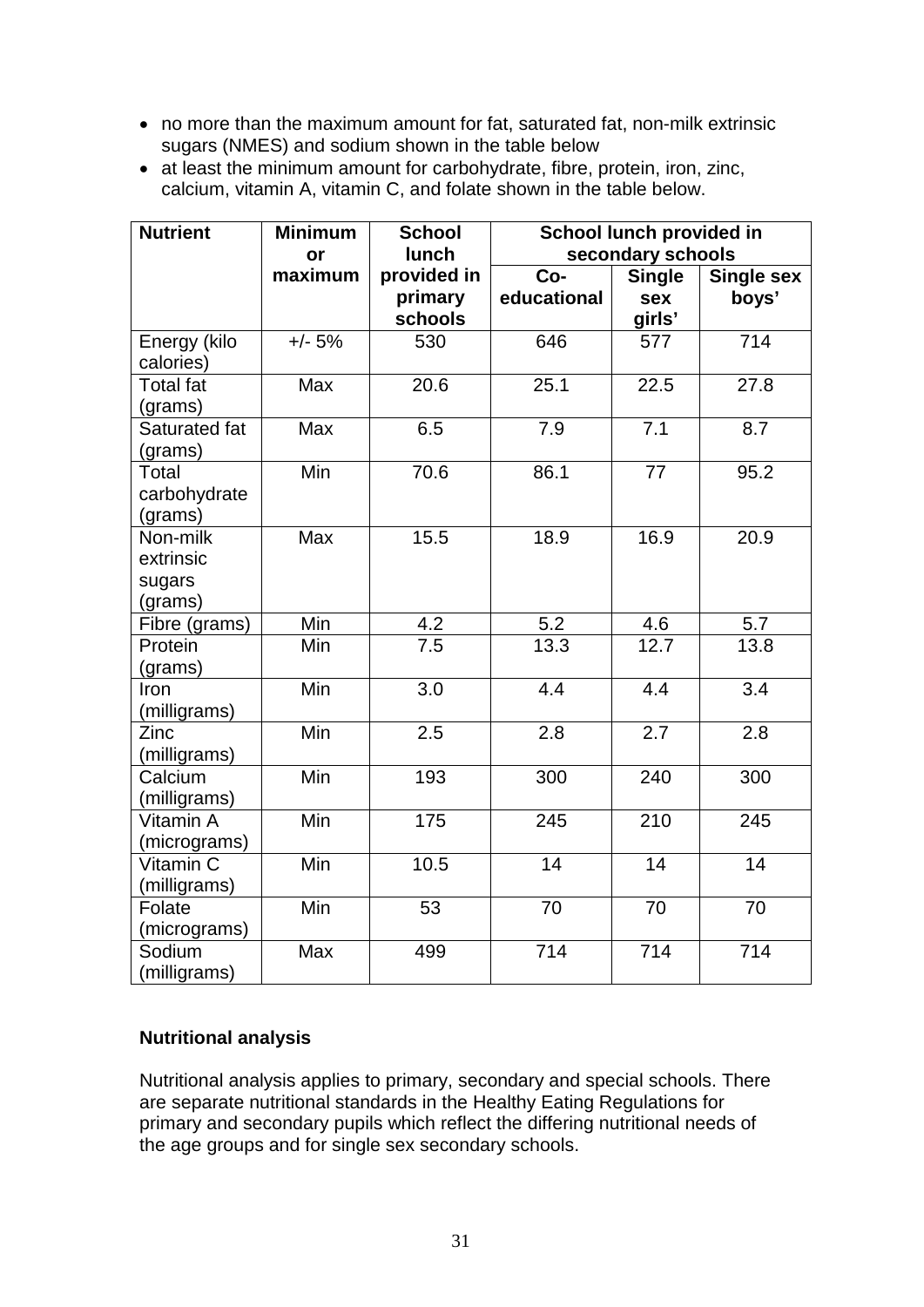School meal providers must ensure that where the same menu is offered to both primary and secondary children that this meets the corresponding standards, i.e. a school lunch provided to a primary pupil must comply with the nutritional standards for primary schools; and a school lunch provided to a secondary pupil must comply with the nutritional standards for secondary schools. In practice this will mean portion sizes will need to vary for primary and secondary pupils.

Food and drinks provided as part of lunchtime provision must be nutritionally analysed using the appropriate methods (i.e. primary or secondary analysis) set out in the nutritional analysis guide. The *Nutritional Analysis Guide* provides details on how to nutritionally analyse school lunches to ensure compliance with the nutrient standards for an average school lunch.

Pupils who require a special diet should be provided with food that is healthy and nutritionally balanced, i.e. meets the food and nutritional standards in the Healthy Eating Regulations. Specialist foods provided as part of a medically prescribed diet would not need to be included within nutritional analysis calculations, i.e. foods prescribed by dieticians such as supplement feeds or full fat milk where a child is under weight due to their medical condition. Advice should be sought from specialists for pupils with complex dietary needs.

#### **Calculating the average school lunch**

The average school lunch for a school or a group of schools must be calculated in accordance with the following formula:

 $(A / B / C)$ 

Where, 'A' is the total amount of energy and nutrient content provided in all school lunches served in the course of a school week (see table above); 'B' is the estimated number of school lunches served to pupils during that school week; and 'C' is the number of days in the school week.

More information about the individual nutrients, food sources of these nutrients and good practice is provided in the following section.

#### **Energy**

An average school lunch should provide 30 per cent of the total daily energy requirement. This is based on the assumption that three meals a day are consumed and that lunch provides approximately one third of the daily intake. This is a significant contribution, but it must also be well balanced.

An average school lunch must contain:

| <b>Nutrient</b> | <b>Primary</b>    | <b>Secondary</b> |              |             |  |  |
|-----------------|-------------------|------------------|--------------|-------------|--|--|
|                 |                   | Co-ed            | <b>Girls</b> | <b>Boys</b> |  |  |
| Energy (kilo    | $1530 (\pm 26.5)$ | $646 (\pm 32.3)$ |              |             |  |  |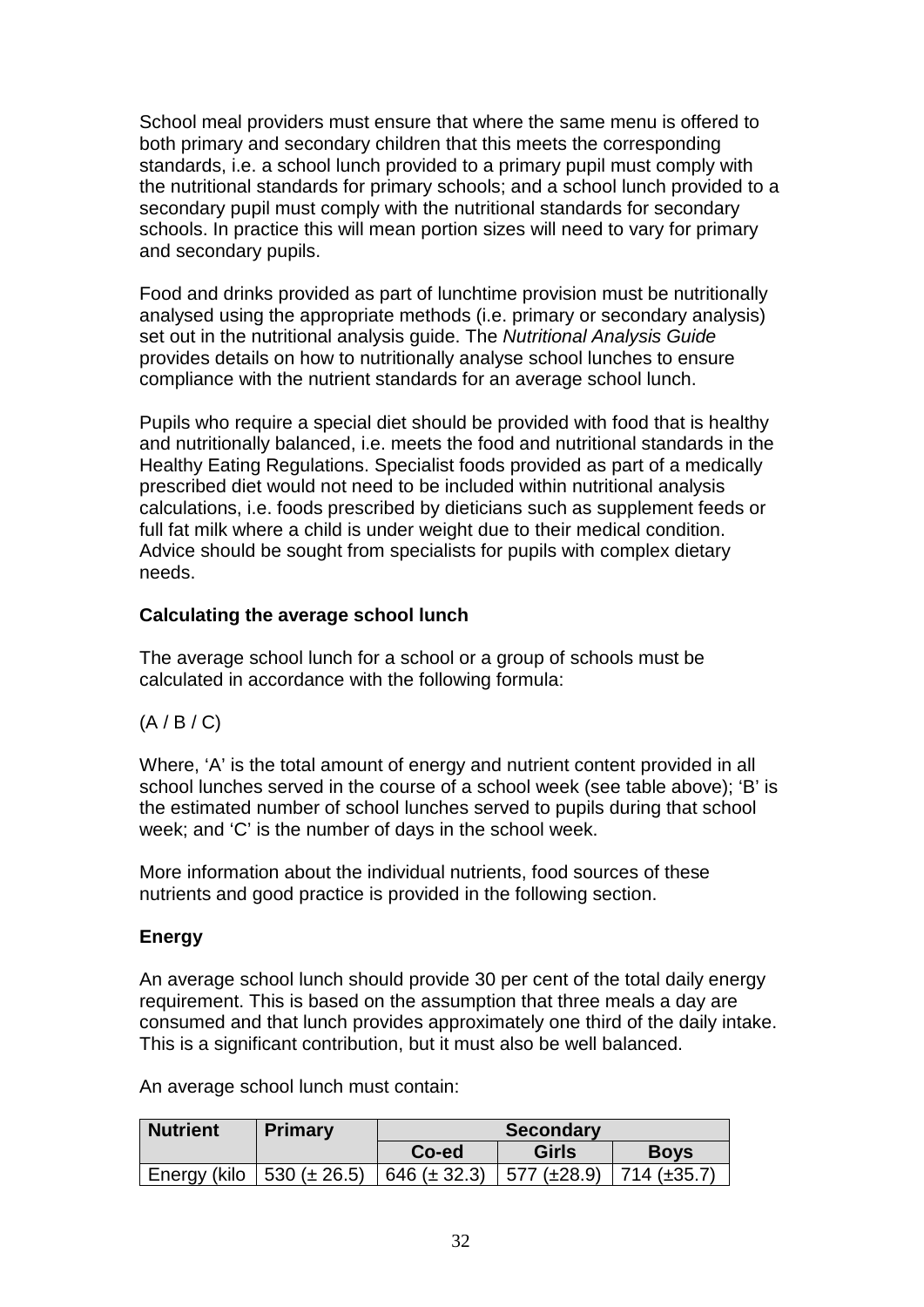| . |
|---|
|---|

Energy is most commonly expressed in 'calories' but the actual unit is a kilocalorie. The modern metric units for energy are kilojoules (kJ). To convert kilojoules to kilocalories (calories) divide by 4.2.

#### **Why is the energy nutritional standard important?**

Energy is vital for pupils' growth and development. It is essential for normal daily activity.

#### **Sources of energy**

Energy from food comes from carbohydrate, fat and protein. At least 50 per cent of our energy should come from carbohydrate, with no more than 11 per cent of this coming from non-milk extrinsic (NME) sugars. A smaller amount of energy should come from fat (not more than 35 per cent of which there should be no more than 11 per cent coming from saturated fat). The rest of the energy comes from protein.

#### **Why is consuming more energy than required not recommended?**

Consuming more energy than you need may lead to weight gain and associated health problems like coronary heart disease and diabetes.

#### **Fat**

An average school lunch must contain not more than:

|                 | Nutrient   Min/max   Primary |      | <b>Secondary</b> |              |             |
|-----------------|------------------------------|------|------------------|--------------|-------------|
|                 |                              |      | Co-ed            | <b>Girls</b> | <b>Boys</b> |
| Total fat   Max |                              | 20.6 | 25.1             | 22.5         | 27.8        |
| (grams)         |                              |      |                  |              |             |

#### **Why is the fat nutritional standard important?**

- This standard is important as it limits the amount of fat in the diet.
- Fat is a concentrated source of energy.
- Fat has more than twice the calories weight for weight of carbohydrate.
- Fat provides essential fatty acids.

#### **Sources of fat**

These include: butter, lard, margarine, fat spreads, oils; dressings such as mayonnaise; chips and other deep-fried food; garlic bread; pastries, cakes, biscuits and creamy puddings; and meat or meat products such as pasties.

#### **Why consuming more fat than required is not recommended?**

High fat intake can lead to excess energy intake and weight gain.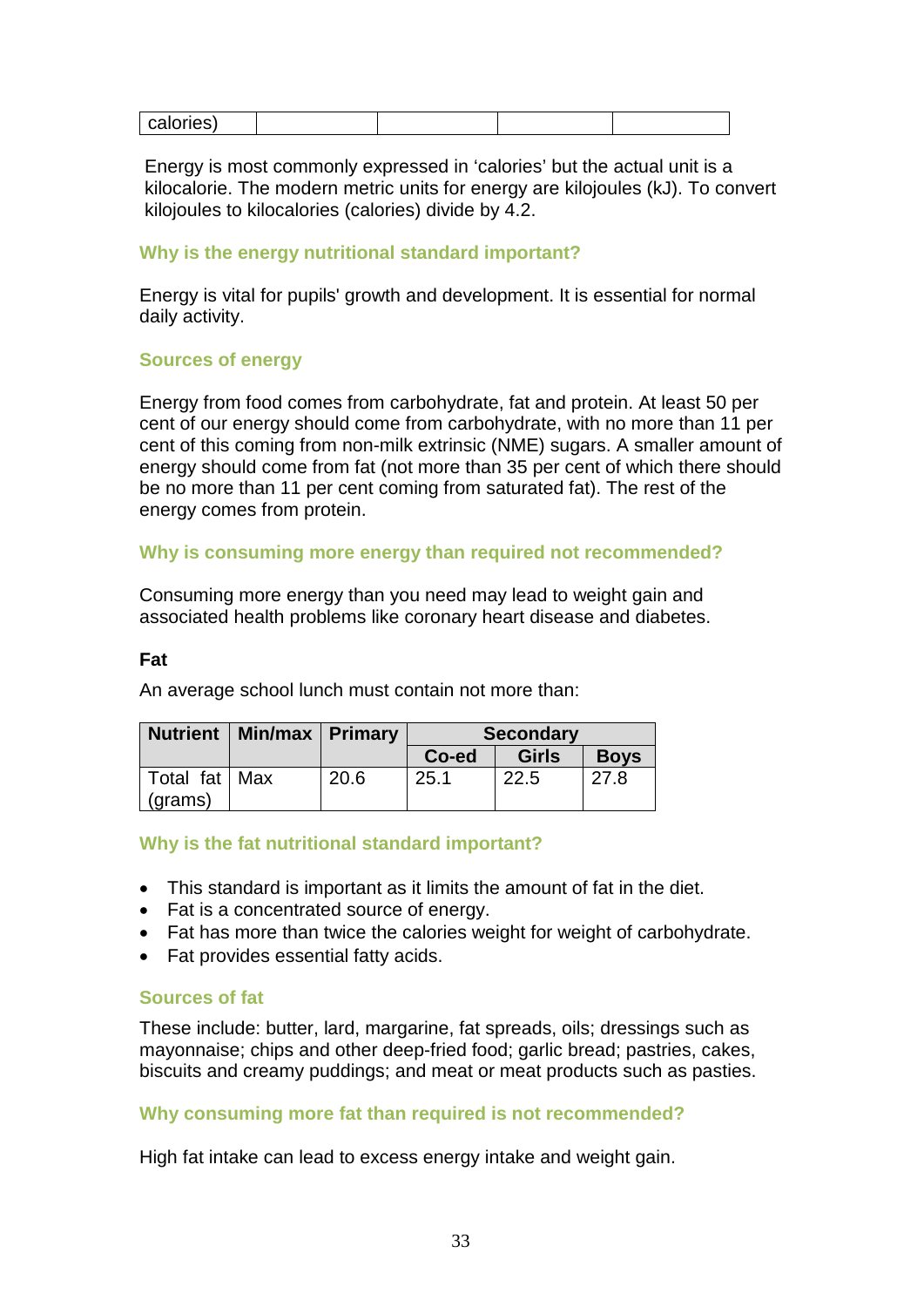### **Practical advice**

- Food should be baked or grilled instead of fried.
- When making sandwiches, avoid using spread or mayonnaise if the filling is moist enough.
- When using fat spread, choose a reduced-fat variety and spread thinly.
- When choosing prepared products, check the label and choose those products lower in fat. The Government Front of Pack nutrition labelling scheme<sup>[22](#page-36-0)</sup> states that more than 17.5g of fat per 100g is 'high' and 3g fat or less fat per 100g is 'low'.
- Ask suppliers about the fat content of food.

There are two types of fat – saturated fat and unsaturated fat.

#### **Saturated fat**

An average school lunch must contain not more than:

| <b>Nutrient</b>          | Min/max   Primary |     | <b>Secondary</b> |       |             |
|--------------------------|-------------------|-----|------------------|-------|-------------|
|                          |                   |     | Co-ed            | Girls | <b>Boys</b> |
| Saturated<br>fat (grams) | Max               | 6.5 |                  |       |             |

#### **Why is the saturated fat nutritional standard important?**

- This standard is important as it limits the amount of saturated fat in the diet.
- Too much saturated fat can cause weight gain and ill health in later life.
- A diet high in saturated fat can raise the levels of cholesterol in your blood which increases the risk of diseases such as coronary heart disease.

#### **Sources of saturated fat**

Foods that are high in saturated fat include: animal products such as fatty cuts of meat, butter and cheese, pastry, chocolate, biscuits and coconut cream.

#### **Practical advice**

- Choose lower fat dairy products skimmed or semi-skimmed milk, low fat yoghurt and reduced fat cheese.
- Choose lean cuts of red meat, trim the fat from meat cuts and remove the skin from chicken.
- When cooking, use an unsaturated vegetable oil such as rapeseed oil or olive oil.
- Avoid adding butter to food (e.g. vegetables) after cooking.
- When choosing prepared products, ensure the label is checked and products lower in saturated fat are chosen. The Government Front of Pack

<span id="page-36-0"></span> $22$  Guide to creating a front of pack (FoP) nutrition label for pre-packed products sold through retail outlets: <http://wales.gov.uk/topics/health/improvement/index/front-of-pack/?lang=en>  $\overline{a}$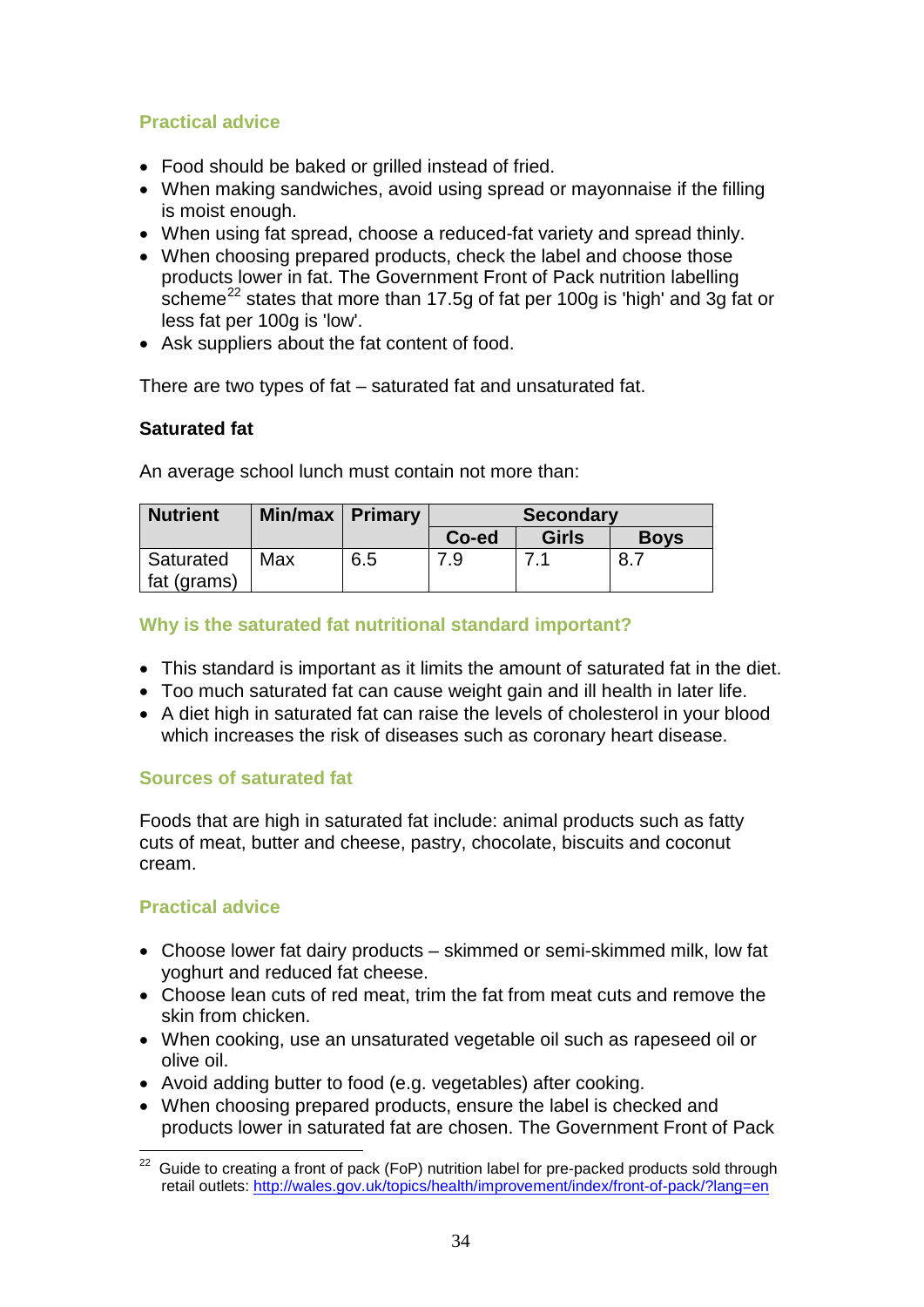nutrition labelling scheme<sup>[23](#page-37-0)</sup> states that more than 5g of saturated fat per 100g is 'high' and 1.5g or less saturated fat per 100g is 'low'.

• Ask suppliers about the saturated fat content of food.

#### **Carbohydrate**

An average school lunch must contain not less than:

| <b>Nutrient</b>                  | Min/max   Primary |      | <b>Secondary</b> |              |             |
|----------------------------------|-------------------|------|------------------|--------------|-------------|
|                                  |                   |      | Co-ed            | <b>Girls</b> | <b>Boys</b> |
| Total<br>carbohydrate<br>(grams) | Min               | 70.6 | 86.1             |              | 95.2        |

#### **Why is the carbohydrate nutritional standard important?**

There are two types of carbohydrate – starches and sugars. Starchy carbohydrates should provide the main source of energy in the diet and should form the main component of a meal. Starchy carbohydrates such as wholegrains can help reduce blood cholesterol and keep our heart healthy as well as helping our digestive system.

#### **Sources of starchy carbohydrates**

Bread of all types, rice, pasta, noodles, potatoes, yam, oats, cassava, couscous, breakfast cereals and wheat grains like bulgar wheat. Lentils, red kidney beans and black eye beans are a good source of dietary fibre.

These food items can be incorporated into dishes, e.g. spaghetti bolognaise, lasagne, curry with rice, cottage pie, shepherd's pie, baked potato with beans, pasta bake and risotto.

#### **Practical advice**

• Wholegrain varieties of bread and cereals should be used where appropriate as they are good sources of fibre.

#### **Non-milk extrinsic (NME) sugars**

An average school lunch must contain not more than:

| <b>Nutrient</b>       | Min/max   Primary |      | <b>Secondary</b> |              |             |
|-----------------------|-------------------|------|------------------|--------------|-------------|
|                       |                   |      | Co-ed            | <b>Girls</b> | <b>Boys</b> |
| Non-milk<br>extrinsic | Max               | 15.5 | 18.9             | 16.9         | 20.9        |
| sugars (grams)        |                   |      |                  |              |             |

<span id="page-37-0"></span>Guide to creating a front of pack (FoP) nutrition label for pre-packed products sold through retail outlets:<http://wales.gov.uk/topics/health/improvement/index/front-of-pack/?lang=en>  $\overline{a}$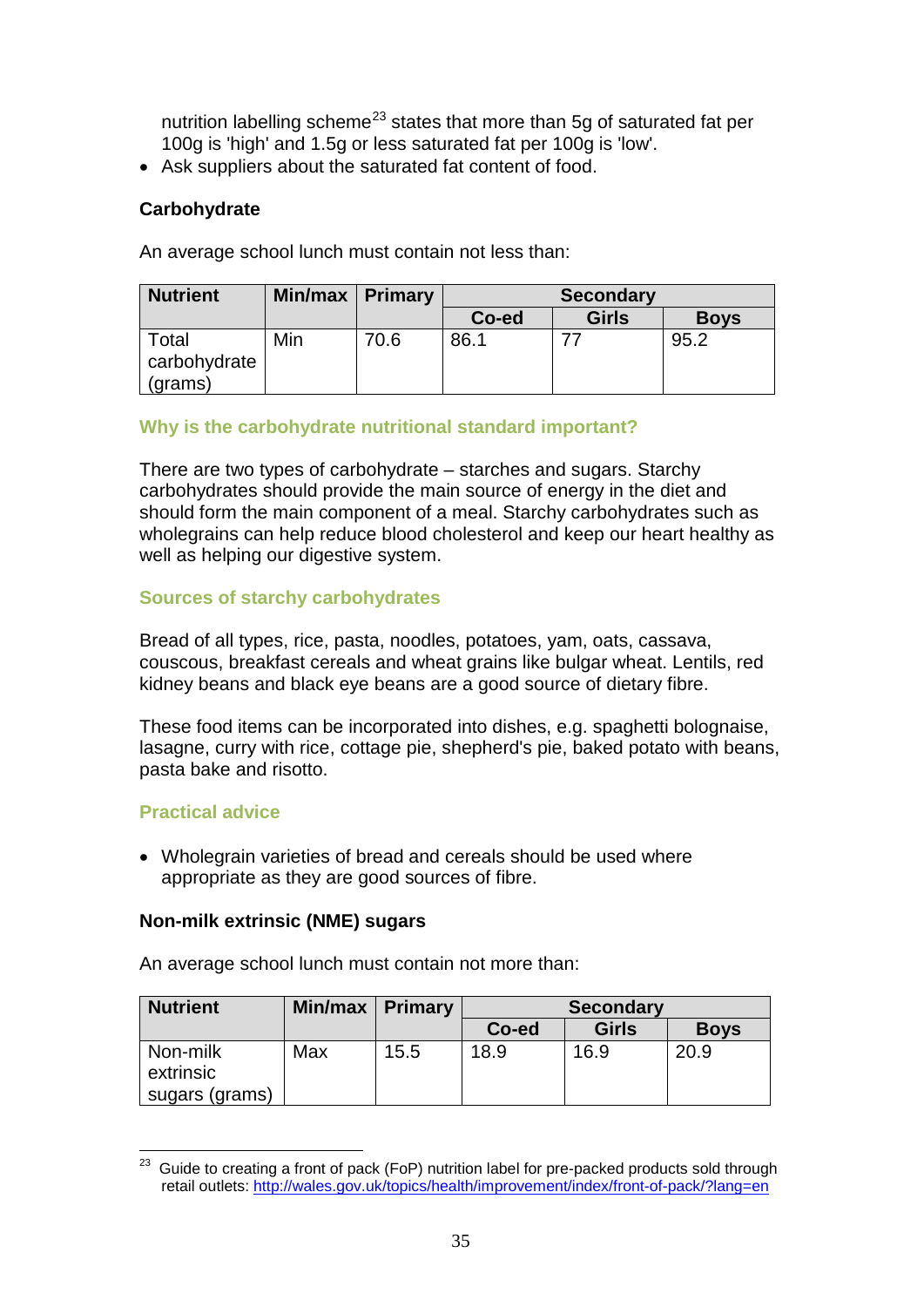#### **Why is the NME sugars nutritional standard important?**

- Food and drink high in NME sugars often provide calories but few other essential nutrients.
- A diet high in NME sugars contributes to tooth decay.
- This standard is important as it limits the amount of NME sugars in the diet.

#### **Sources of NME sugars**

- Table sugar; jam; honey; sweetened drinks; cakes; pastries; ice cream; sweets; biscuits; confectionery and chocolate.
- NMES also includes the sugar released from fruit when it is blended or juiced.
- Some other common terms used to label sugar are glucose; fructose; beet sugar; cane sugar; dextrose; and syrup.

#### **Practical advice**

- Use less sugar in your recipes.
- Serve fruit-based or dairy-based desserts instead of cakes and biscuits which often contain lots of added sugar.
- In primary schools fruit juice should only be provided alongside a meal and not as a snack.
- When choosing prepared products, check the label and choose those products lower in sugar. The Government Front of Pack nutrition labelling scheme<sup>[24](#page-38-0)</sup> states that more than 22.5g of sugar per 100g is 'high' and 5g or less sugar per 100g is 'low'.
- Ask suppliers about the sugar content of food.

#### **Fibre**

An average school lunch must contain not less than:

|                  | Nutrient   Min/max   Primary |     | <b>Secondary</b> |              |             |
|------------------|------------------------------|-----|------------------|--------------|-------------|
|                  |                              |     | Co-ed            | <b>Girls</b> | <b>Boys</b> |
| Fibre<br>(grams) | Min                          | 7.Z | 5.2              | 4.6          | - 5. .      |

#### **Why is the fibre nutritional standard important?**

Fibre is essential for a healthy digestive system. It assists bowel function and prevents problems such as constipation.

<span id="page-38-0"></span> $24$  Guide to creating a front of pack (FoP) nutrition label for pre-packed products sold through retail outlets:<http://wales.gov.uk/topics/health/improvement/index/front-of-pack/?lang=en>  $\overline{a}$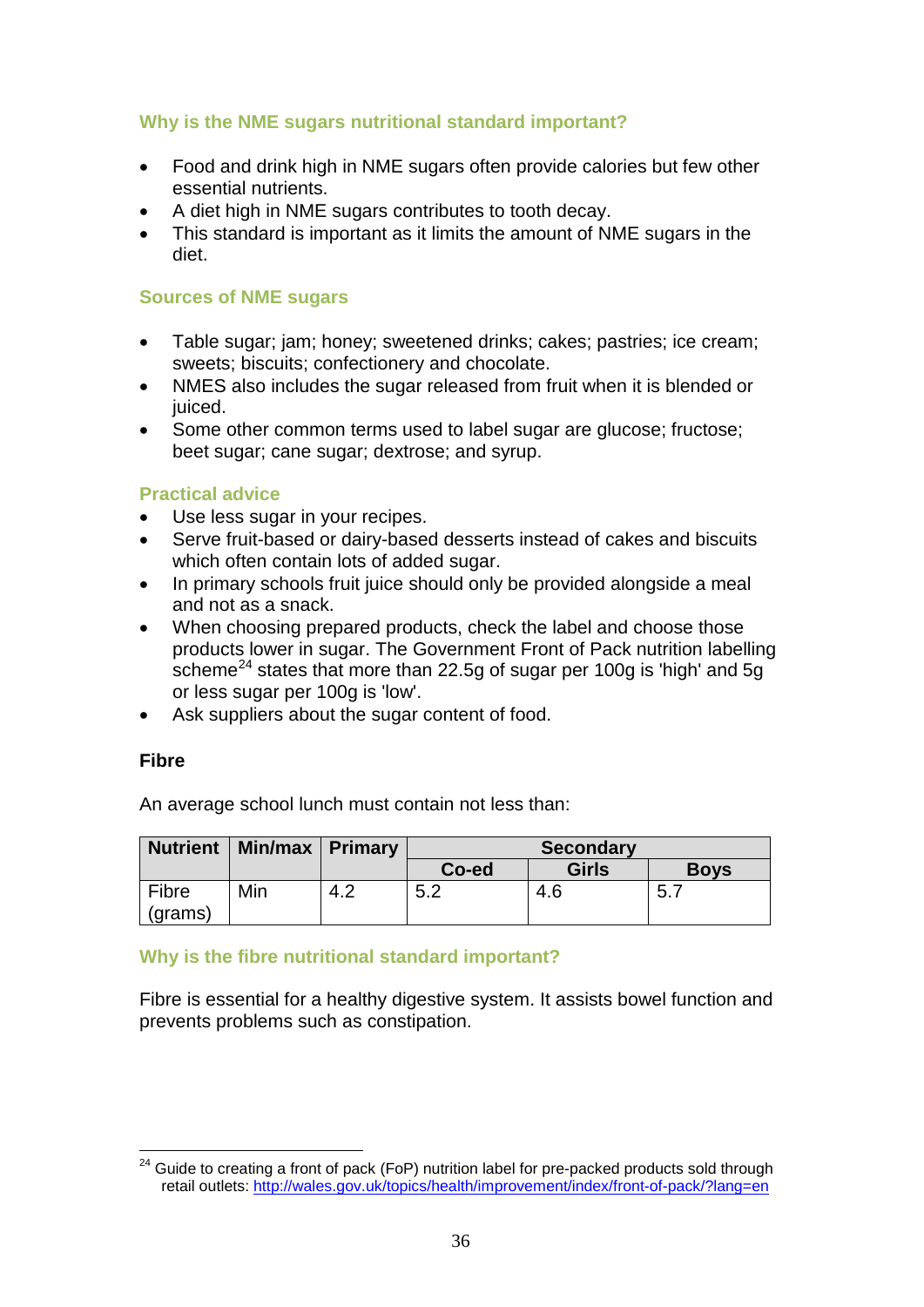#### **Sources of fibre**

- Brown rice, oats, wholegrain cereals, muesli, potatoes with skins, wholemeal pasta, wholemeal bread, lentils, chickpeas, red kidney beans, fruit and vegetables.
- These food items can be incorporated into dishes, e.g. vegetable and lentil bake, chilli con carne served with brown rice, jacket potato with beans and fruit salad.

#### **Practical advice**

- Choose wholegrain, wholemeal or brown varieties where possible.
- Where possible leave the skins on potatoes and do not peel fruit or vegetables.
- Add pulses and vegetables to stews and pies to add fibre.

#### **Protein**

An average school lunch must contain not less than:

|         | Nutrient   Min/max   Primary |     | <b>Secondary</b> |              |             |
|---------|------------------------------|-----|------------------|--------------|-------------|
|         |                              |     | Co-ed            | <b>Girls</b> | <b>Boys</b> |
| Protein | Min                          | 5.' | 13.3             | 12.7         | 13.8        |
| (grams) |                              |     |                  |              |             |

#### **Why is the protein nutritional standard important?**

Protein is important for the growth and repair of body tissues like muscles. Pupils are growing fast so protein is particularly important for them.

#### **Sources of protein**

Meat, fish, milk, cheese, eggs, yoghurt, nuts\* and seeds, red kidney beans, chickpeas, lentils and meat alternatives (e.g. tofu, soya products, mycoprotein foods such as Quorn).

These food items can be incorporated into dishes, e.g. chicken and vegetable jambalaya, chickpea and cauliflower curry, salmon sandwiches, nut roast\*, chicken casserole, omelette with ham and cheese.

#### **\*N.B. Be aware of nut allergies.**

#### **Practical advice**

- Including plant protein as well as animal protein on your menu will ensure that pupils are eating protein from a variety of sources.
- Vegetarian pupils **should** have adequate protein intakes if they eat cereals, beans and lentils, soya products, eggs, milk and dairy products.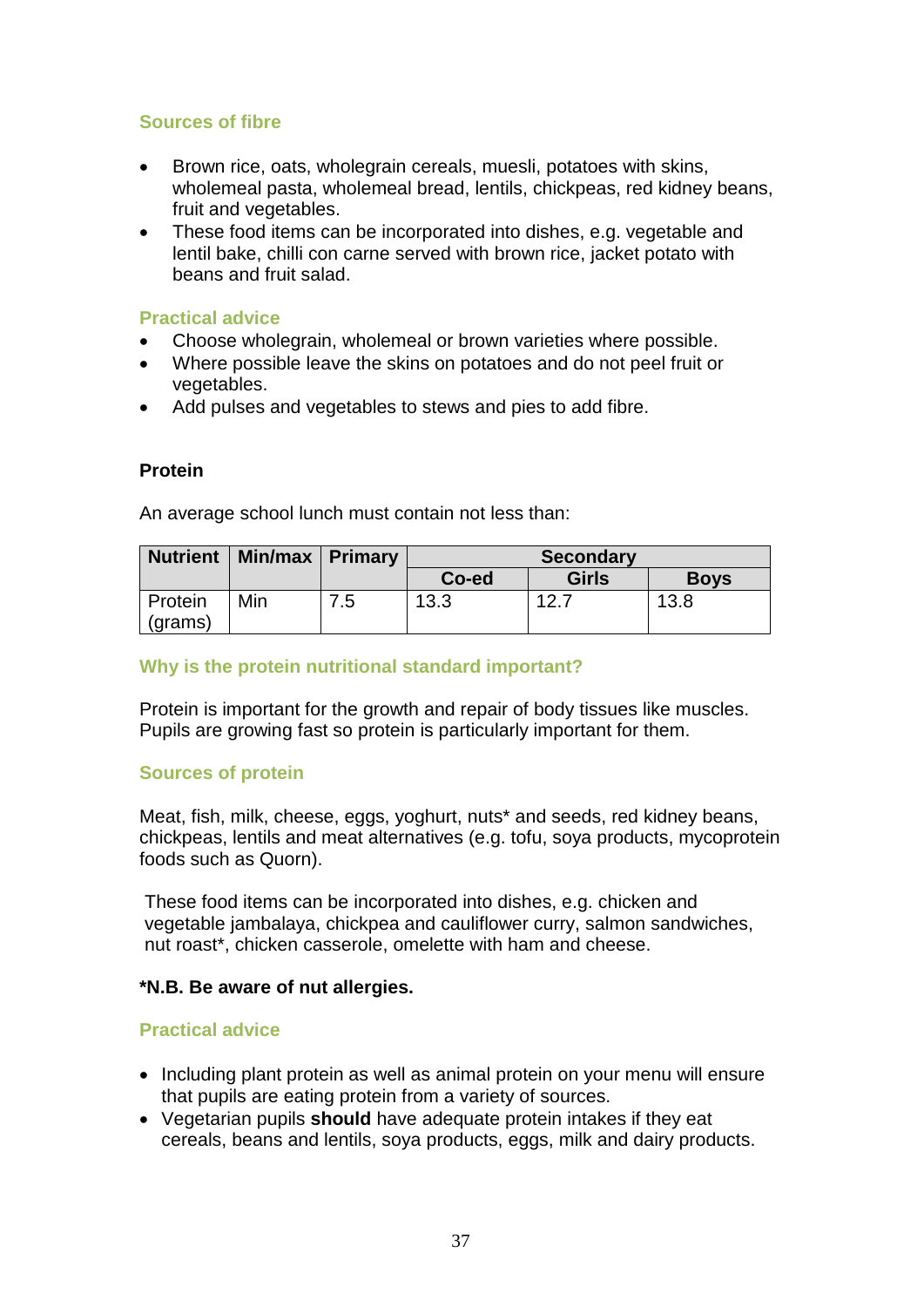- **Do not** rely on cheese as the only vegetarian protein alternative, a wide variety of non-animal protein rich foods must be available for all pupils. Vegan diet excludes all meat, fish and animal products, including eggs, dairy and honey.
- For vegan or lactose intolerant pupils, ensure soya, oat or rice\* drinks are provided as an alternative to milk.

\*Rice milk is not recommended for pupils under five years old.

#### **Iron**

An average school lunch must contain not less than:

| <b>Nutrient</b> | Min/max   Primary |     | <b>Secondary</b> |              |             |
|-----------------|-------------------|-----|------------------|--------------|-------------|
|                 |                   |     | Co-ed            | <b>Girls</b> | <b>Boys</b> |
| Iron            | Min               | 3.0 | 4.4              |              | っ           |
| (milligrams)    |                   |     |                  |              |             |

#### **Why is the iron nutritional standard important?**

- Iron plays a major part in how the body uses oxygen. It is needed for the production of red blood cells which carry oxygen around the body, and iron-containing substances utilise oxygen within the cells.
- Iron also plays an important role in maintaining a healthy immune system.
- It is especially important for teenage girls nearly half of all 11 to 18- year-old girls are deficient in iron<sup>[25](#page-40-0)</sup>.
- Iron deficiency can cause anaemia which may result in loss of stamina, tiredness and headaches.
- Iron deficiency has also been shown to lower resistance to infection.

#### **Sources of iron**

Red meat, offal (especially liver and kidney), canned fish, eggs, dark green leafy vegetables, peas, whole grains (e.g. brown rice), nuts\* and seeds, red kidney beans, black-eye beans, lentils, chickpeas, dried apricots and raisins.

#### **\* Be aware of nut allergies.**

#### **Practical advice**

- Iron from animal sources is more easily absorbed by the body than iron from plant sources, but plant sources are important because they provide most of the iron in the diet.
- Consuming food high in vitamin C at the same time as food containing iron enhances iron absorption.

<span id="page-40-0"></span><sup>25</sup> National Diet and Nutrition Survey: Headline Results from Years 1, 2 and 3 (combined) of the Rolling Programme 2008/09 – 2010/11 [https://www.gov.uk/government/publications/national-diet-and-nutrition-survey-headline](https://www.gov.uk/government/publications/national-diet-and-nutrition-survey-headline-results-from-years-1-2-and-3-combined-of-the-rolling-programme-200809-201011)[results-from-years-1-2-and-3-combined-of-the-rolling-programme-200809-201011](https://www.gov.uk/government/publications/national-diet-and-nutrition-survey-headline-results-from-years-1-2-and-3-combined-of-the-rolling-programme-200809-201011)  $25$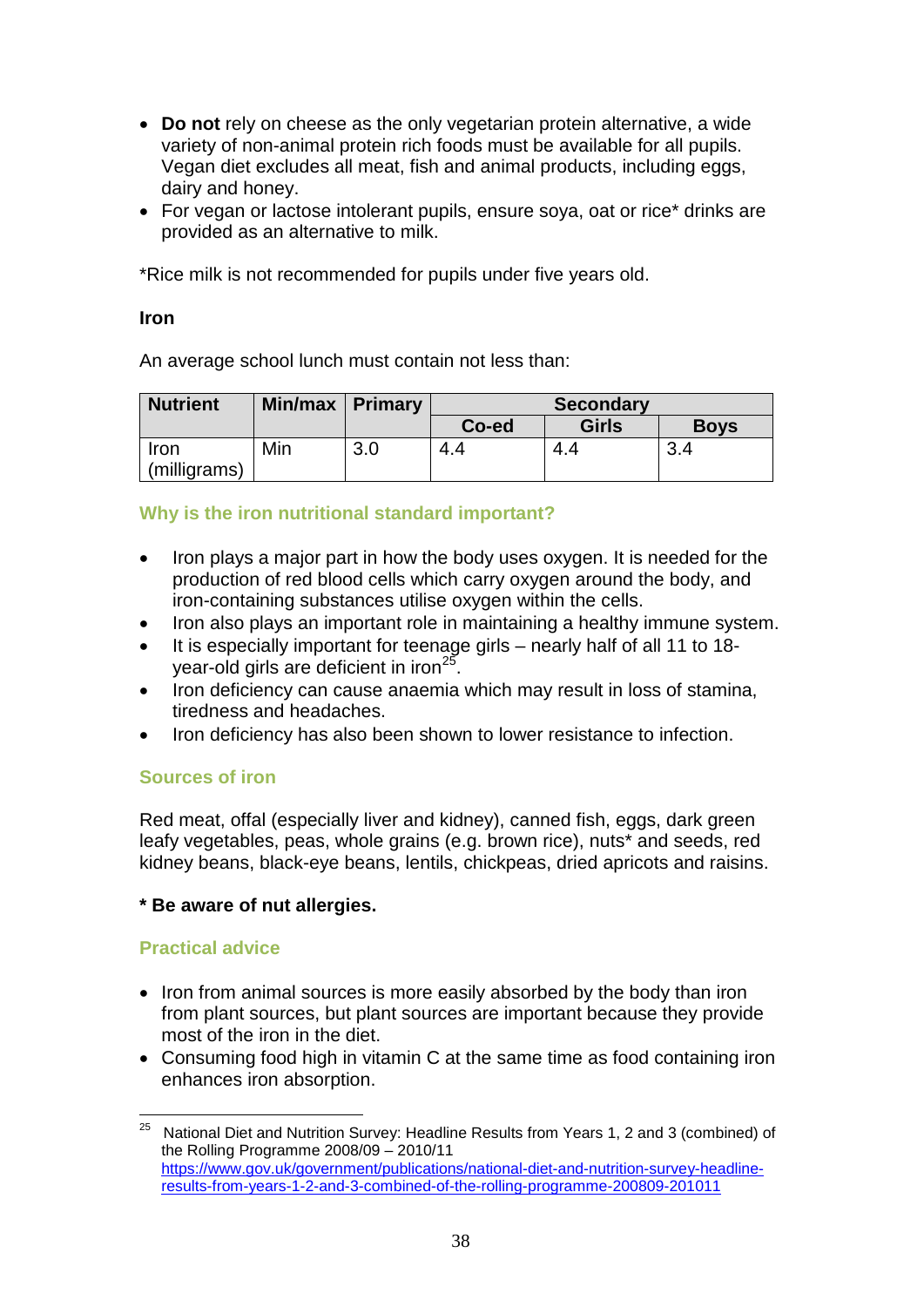- Vegetarian dishes should regularly include a variety of lentils and peas, eggs, dark green leafy vegetables and whole grains.
- Incorporate foods high in iron into dishes, e.g. lamb casserole, hummus, spaghetti bolognaise, shepherd's pie, mixed bean wrap and dried fruit compote.
- Breakfast cereals are often fortified with iron, and all wheat flour, other than wholemeal is fortified with iron by law (The Bread and Flour Regulations  $1998)^{26}$  $1998)^{26}$  $1998)^{26}$ .

#### **Zinc**

An average school lunch must contain not less than:

| <b>Nutrient</b> | Min/max   Primary |     | <b>Secondary</b> |       |             |
|-----------------|-------------------|-----|------------------|-------|-------------|
|                 |                   |     | Co-ed            | Girls | <b>Boys</b> |
| <b>Zinc</b>     | Min               | 2.5 |                  |       | 2.8         |
| (milligrams)    |                   |     |                  |       |             |

#### **Why is the zinc nutritional standard important?**

Zinc is used by the body and has a number of important functions, including growth and tissue repair, wound healing and the immune system.

#### **Sources of zinc**

Red meat, offal (especially liver and kidney), eggs, fish, milk and other dairy products, cereals, soya products, red kidney beans, lentils, chickpeas and nuts\*.

#### **\* Be aware of nut allergies.**

#### **Practical advice**

- Vegetarian dishes should regularly include whole grain cereals, kidney beans, milk and eggs.
- Incorporate foods high in zinc into dishes, e.g. cottage pie, roast pork or beef, lentil bake, brown rice, vegetarian bolognaise using soya mince and pumpkin seeds in crumble toppings.

#### **Calcium**

An average school lunch must contain not less than:

| <b>Nutrient</b> | Min/max | Primary | <b>Secondary</b> |              |             |
|-----------------|---------|---------|------------------|--------------|-------------|
|                 |         |         | Co-ed            | <b>Girls</b> | <b>Boys</b> |
| Calcium         | Min     | 193     | 300              | 240          | 300         |
| (milligrams)    |         |         |                  |              |             |

<span id="page-41-0"></span><sup>&</sup>lt;sup>26</sup> The Bread and Flour Regulations 1998: <http://www.legislation.gov.uk/uksi/1998/141/contents/made>  $\overline{a}$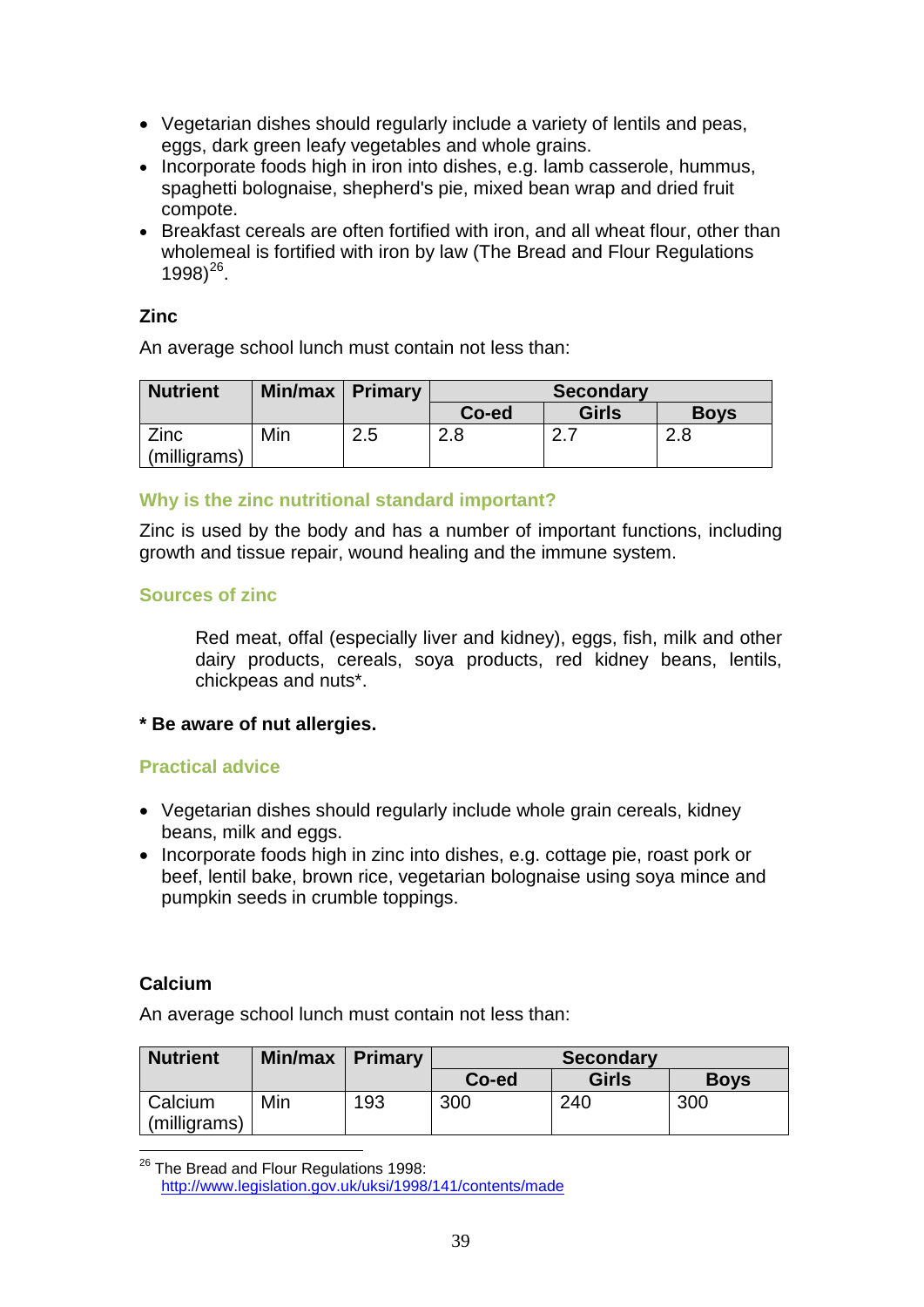#### **Why is the calcium nutritional standard important?**

- Calcium is essential for strong bones and teeth, especially during childhood and adolescence when the skeleton is growing.
- It is also important for muscle and nerve function as well as blood clotting.
- Children who do not have enough calcium may have stunted growth and rickets, as well as being at risk of developing osteoporosis or brittle bones in later life.

#### **Sources of calcium**

- Dairy products such as milk, cheese and yoghurt; canned fish with bones (e.g. salmon and pilchards); broccoli and cabbage; dried fruits; tofu; red kidney beans, chickpeas and soya beans.
- White bread is fortified with calcium.

#### **Practical advice**

- For people who are not able to drink cow's milk, schools should provide an alternative such as soya, oat or rice\* drinks enriched with calcium.
- Use lower fat dairy products; they contain as much calcium as their full-fat equivalents.
- Incorporate foods high in calcium into dishes, e.g. cheese and potato pie, salmon quiche, rice pudding and custard made with milk.

\* Rice milk is not recommended for pupils under five years old.

#### **Vitamin A**

An average school lunch must contain not less than:

| <b>Nutrient</b>           | Min/max   Primary |     | <b>Secondary</b> |              |             |
|---------------------------|-------------------|-----|------------------|--------------|-------------|
|                           |                   |     | Co-ed            | <b>Girls</b> | <b>Boys</b> |
| Vitamin A<br>(micrograms) | Min               | 175 | 245              | 210          | 245         |

#### **Why is the vitamin A nutritional standard important?**

Vitamin A is important for growth and tissue repair, good eyesight and the immune system.

#### **Sources of vitamin A**

- Oily fish, eggs, liver, cheese and milk.
- Yellow, orange and red coloured fruits and vegetables such as: carrots, peppers, apricots, oranges, papaya, mango, butternut squash, sweet potato and tomatoes.
- Dark green leafy vegetables.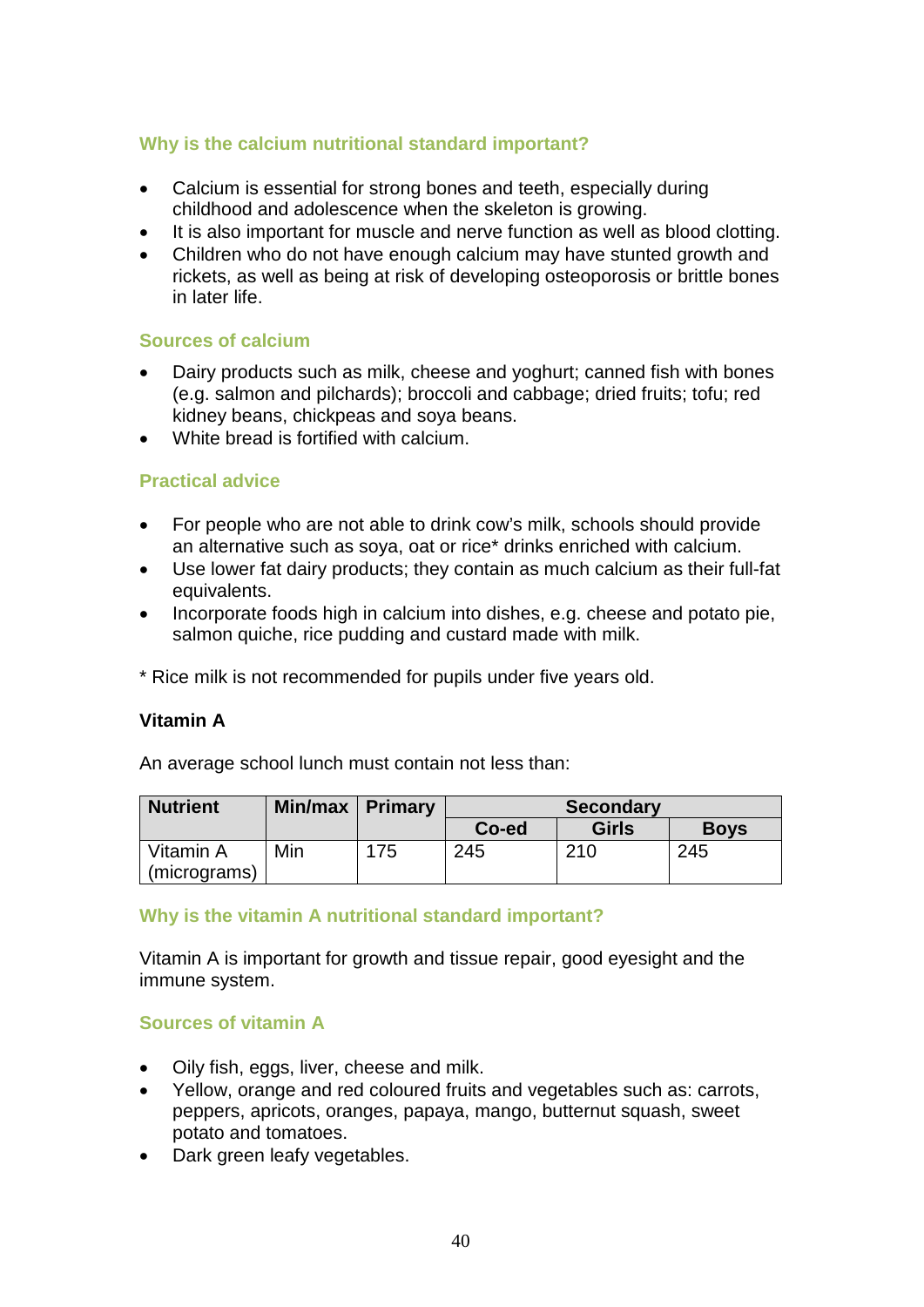### **Practical advice**

• Incorporate foods high in vitamin A into dishes, e.g. salmon fish cakes, baked sweet potato wedges, red pepper and tomato omelette, carrot and coriander soup and fruit salad

#### **Vitamin C**

An average school lunch must contain not less than:

| <b>Nutrient</b> | Min/max   Primary |      | <b>Secondary</b> |              |             |
|-----------------|-------------------|------|------------------|--------------|-------------|
|                 |                   |      | Co-ed            | <b>Girls</b> | <b>Boys</b> |
| Vitamin C       | Min               | 10.5 | 14               | 14           | 14          |
| (milligrams)    |                   |      |                  |              |             |

#### **Why is the vitamin C nutritional standard important?**

- Vitamin C is needed for wound healing and the structure of blood vessels and skin.
- Vitamin C is an antioxidant which helps to protect the body from infections and disease.
- Vitamin C enhances iron absorption.

#### **Sources of vitamin C**

- Fruits especially citrus fruits (oranges, lemons, limes, grapefruit), berries and kiwi fruits.
- Vegetables (including frozen) especially broccoli, green and red peppers, potatoes and sweet potatoes.

#### **Practical advice**

- Make raw fruit and vegetables available each day as they contain the most vitamin C.
- Prepare and cook food containing vitamin C as close to lunchtime as possible; vitamin C is a water soluble vitamin and may be lost during preparation and cooking.
- Steam vegetables to minimise vitamin losses or cook them in a minimum volume of water.
- Incorporate foods high in vitamin C into dishes, e.g. jacket potato with salad, fruit salad, mixed vegetable hotpot, casserole and stew.

#### **Folate**

An average school lunch must contain not less than;

| <b>Nutrient</b> | Min/max   Primary |    | <b>Secondary</b> |              |             |
|-----------------|-------------------|----|------------------|--------------|-------------|
|                 |                   |    | Co-ed            | <b>Girls</b> | <b>Boys</b> |
| Folate          | Min               | 53 |                  |              |             |
| (micrograms)    |                   |    |                  |              |             |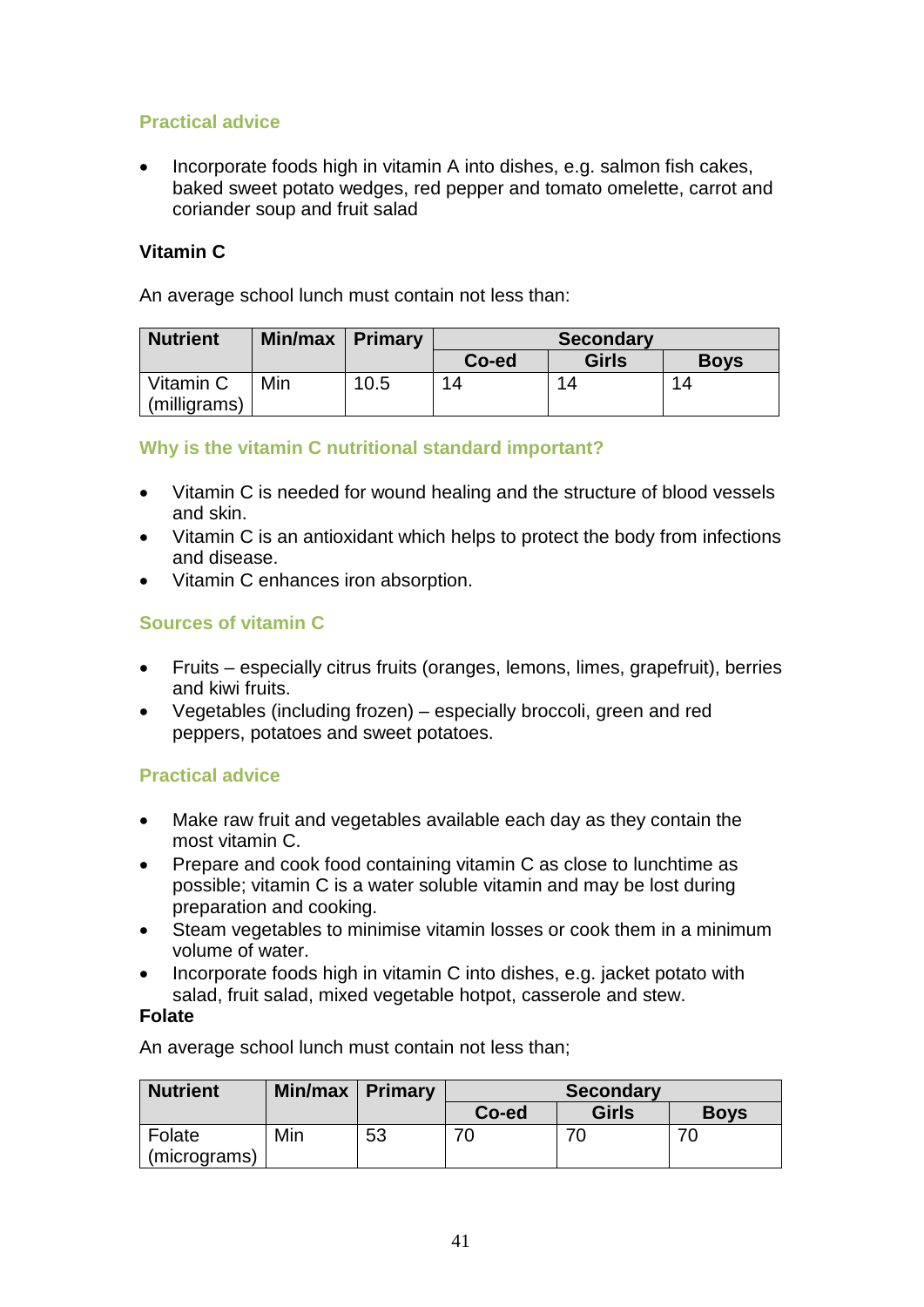#### **Why is the folate nutritional standard important?**

- Folate is essential for blood cells, the nervous system and helps prevent anaemia.
- All young women of child bearing age should have sufficient folate to reduce the risk of neural tube defects such as spina bifida in any resulting pregnancy

#### **Sources of folate**

- Liver, yeast extract, orange juice, green leafy vegetables (e.g. spinach), green beans, beetroot, chickpeas, black-eye beans, broccoli, peas and brown rice.
- Breakfast cereals are often fortified with folic acid.

#### **Practical advice**

- Prepare and cook food containing folate as close to lunchtime as possible as folate may be lost during the cooking process.
- Steam or cook vegetables in a minimum volume of water to minimise vitamin losses.
- Incorporate foods high in folate into dishes, e.g. pea and ham soup and spinach and potato curry.

#### **Sodium**

An average school lunch must contain not more than:

| <b>Nutrient</b> | Min/max   Primary |     | <b>Secondary</b> |              |             |
|-----------------|-------------------|-----|------------------|--------------|-------------|
|                 |                   |     | Co-ed            | <b>Girls</b> | <b>Boys</b> |
| Sodium          | Max               | 499 | 714              | 714          | 714         |
| (milligrams)    |                   |     |                  |              |             |

Sodium is a component of salt. To convert sodium into grams (g) of salt you need to multiply the sodium value by 2.5.

#### **Why is the sodium nutritional standard important?**

- This standard is important as it limits the amount of sodium in the diet.
- Most salt consumed is contained within processed food.
- Too much salt can cause high blood pressure, which may lead to conditions such as stroke and heart disease.

#### **Sources of sodium**

Ready made soups and sauces, gravy, processed food, some breakfast cereals, salty snacks (e.g. crisps and salted nuts\*), bacon, ham, sausages, pizza, cheese and condiments.

**\* N.B. Be aware of nut allergies.**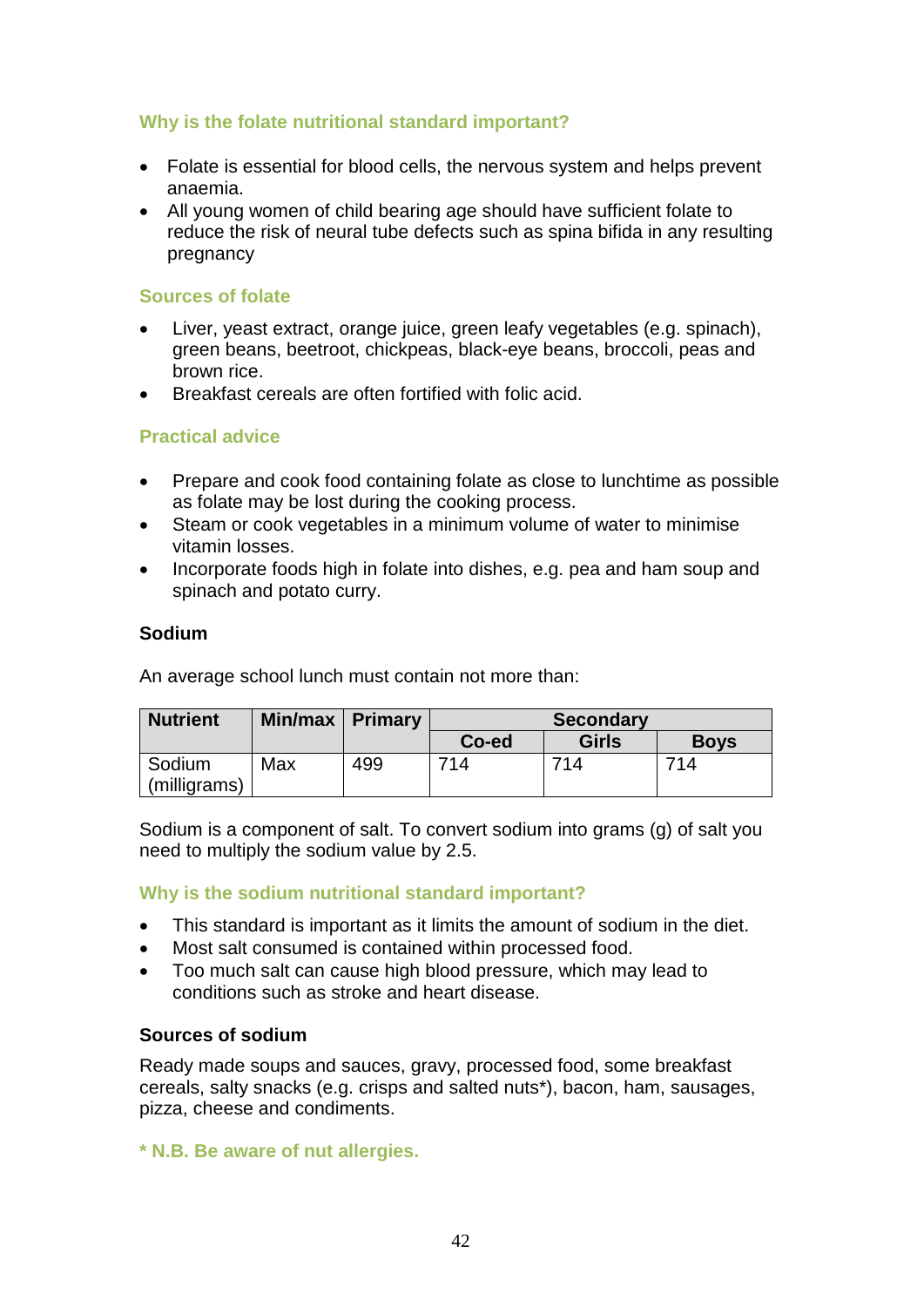#### **Practical advice**

- Remove or reduce the amount of salt added during cooking and instead flavour with appropriate and acceptable herbs and spices.
- Cook meals from raw ingredients rather than using manufactured products high in salt.
- When choosing prepared products, check the label and choose those products lower in salt. The Government Front of Pack nutrition labelling scheme<sup>[27](#page-45-0)</sup> states that more than 1.5g of salt (0.6g sodium) per 100g is 'high' and 0.3g or less of salt (0.1g sodium) per 100g is 'low'.

## **Regulation 7 and Schedule 5 – Drinks in maintained schools**

| <b>Single drinks</b>                                                                | <b>Mandatory</b><br>requirement/s for<br>product                                                                                                                                                                                                                                               | <b>Nursery</b><br>schools (NS)         | <b>Primary</b><br>schools<br>(PS)      | <b>Secondar</b><br>y schools<br>(SS) |
|-------------------------------------------------------------------------------------|------------------------------------------------------------------------------------------------------------------------------------------------------------------------------------------------------------------------------------------------------------------------------------------------|----------------------------------------|----------------------------------------|--------------------------------------|
| Plain water (still or<br>carbonated)                                                | No added substances.                                                                                                                                                                                                                                                                           | <b>Yes</b>                             | <b>Yes</b>                             | <b>Yes</b>                           |
| Plain milk (whole<br>milk, semi-skimmed or<br>skimmed milk);                        | No added substances.<br>Milk provided in NS must<br>be whole milk or semi-<br>skimmed milk.<br>Milk provided in PS and<br><b>SS</b> must be semi-<br>skimmed or skimmed<br>milk.                                                                                                               | <b>Yes</b>                             | <b>Yes</b>                             | <b>Yes</b>                           |
| Fruit $\overline{\text{julce}^{28}}$ or<br>vegetable juice (still<br>or carbonated) | No added substances,<br>except sugar, which may<br>be added to fruit juice<br>(other than any prepared<br>from grapes or pears) for<br>the purpose of regulating<br>acidic taste in an amount<br>(expressed as dry<br>matter), not exceeding<br>15 grams per litre of<br>juice <sup>29</sup> . | $Yes - at$<br>breakfast/<br>lunch only | $Yes - at$<br>breakfast/<br>lunch only | <b>Yes</b>                           |
| Plain soya, plain rice<br>or plain oat drinks                                       | No added substances<br>except; may contain<br>added calcium.                                                                                                                                                                                                                                   | <b>Yes</b>                             | <b>Yes</b>                             | <b>Yes</b>                           |

The table below details the permitted drinks in each maintained setting across the entire school day, under the Healthy Eating in Schools Regulations.

<span id="page-45-0"></span>Guide to creating a front of pack (FoP) nutrition label for pre-packed products sold through<br>retail outlets: http://wales.gov.uk/topics/health/improvement/index/front-of-pack/?lang=en  $27\,$ 

<span id="page-45-1"></span>retail outlets: http://wales.gov.uk/topics/health/index/front-of-content-of-pack-of-pack-of-pack-of-pack-of-pac<br>As defined in The Fruit Juices and Nectars (Wales) Regulations 2003 SI No. 3041<br>(W.286).

<span id="page-45-2"></span> $\frac{29}{2}$  As permitted by paragraph 3(a) of Schedule 3 to S.I. 2003/3041 (W.286) (as amended by S.I. 2011/700 (W.107)).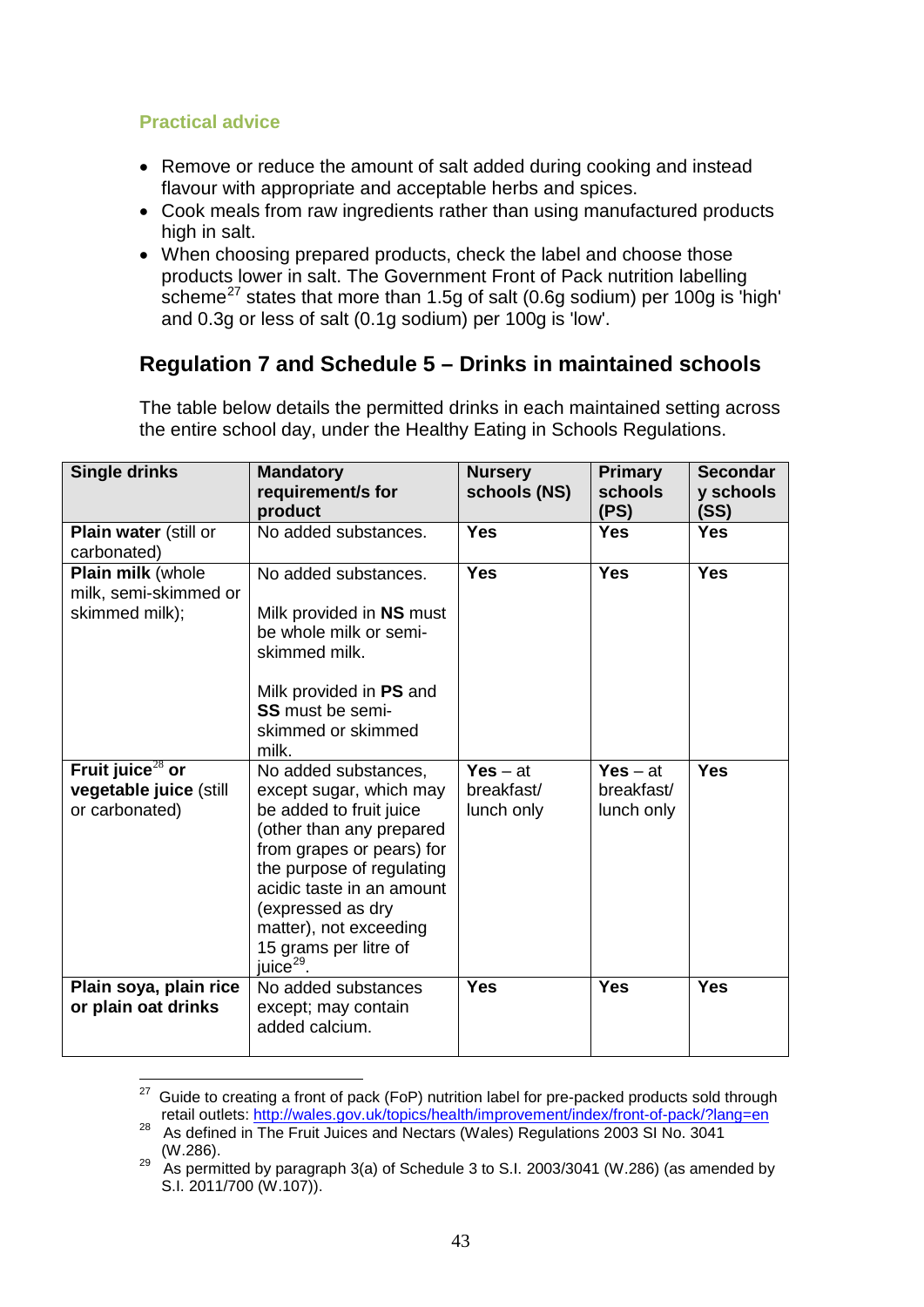|                                                                                   | NB: Rice milk is not<br>recommended for children<br>under five years old.                                                                                                                                                         |                                        |                                        |            |
|-----------------------------------------------------------------------------------|-----------------------------------------------------------------------------------------------------------------------------------------------------------------------------------------------------------------------------------|----------------------------------------|----------------------------------------|------------|
|                                                                                   |                                                                                                                                                                                                                                   |                                        |                                        |            |
| <b>Combination</b><br>Drinks $30$                                                 |                                                                                                                                                                                                                                   |                                        |                                        |            |
| Fruit juice or<br>vegetable juice<br>combined with water<br>(still or carbonated) | Must contain a minimum<br>of 50 per cent fruit juice<br>or vegetable juice.<br>No added substances<br>except; may contain<br>colours, flavourings and                                                                             | $Yes - at$<br>breakfast/<br>lunch only | $Yes - at$<br>breakfast/<br>lunch only | <b>Yes</b> |
|                                                                                   | other additives such as<br>preservatives,<br>antioxidants and<br>stabilisers <sup>31</sup> .                                                                                                                                      |                                        |                                        |            |
| Fruit juice or<br>vegetable juice                                                 | Milk must be semi-<br>skimmed or skimmed.                                                                                                                                                                                         | <b>No</b>                              | <b>No</b>                              | <b>Yes</b> |
| combined with plain<br>milk or plain yoghurt                                      | Milk or yoghurt must be<br>at least 50 per cent by<br>volume.<br>No added substances,<br>except; may contain                                                                                                                      |                                        |                                        |            |
|                                                                                   | colours, flavourings and<br>other additives such as<br>preservatives,<br>antioxidants and<br>stabilisers <sup>32</sup> ; may have<br>less than five per cent<br>added sugar or honey<br>added; and/or may<br>contain vitamins and |                                        |                                        |            |
|                                                                                   | minerals.<br>Must contain a minimum                                                                                                                                                                                               | <b>No</b>                              | <b>No</b>                              | <b>Yes</b> |
| Fruit juice or<br>vegetable juice<br>combined with plain<br>soya, plain rice or   | of 50 per cent soya, rice<br>or oat drink by volume.                                                                                                                                                                              |                                        |                                        |            |
| plain oat drinks                                                                  | No added substances,<br>except; may contain<br>colours, flavourings and<br>other additives such as<br>preservatives,                                                                                                              |                                        |                                        |            |

<span id="page-46-0"></span>These drinks are legally permitted to contain sweeteners, colours, flavourings and other miscellaneous additives such as preservatives, antioxidants and stabilisers as specified under EU law (Council Directive 89/107 EEC and Council Directive 88/388/EEC). They are also permitted to contain added vitamins and minerals.  $30$ 

<span id="page-46-1"></span>are also permitted to contain added vitamins and minerals. <sup>31</sup> In accordance with the relevant European Union Regulations defined in Regulation 2 of the Healthy Eating in School (Nutritional Standards and Requirements) (W) Regulations 2013.

<span id="page-46-2"></span><sup>&</sup>lt;sup>32</sup> In accordance with the relevant European Union Regulations defined in Regulation 2 of the Healthy Eating in School (Nutritional Standards and Requirements) (W) Regulations 2013.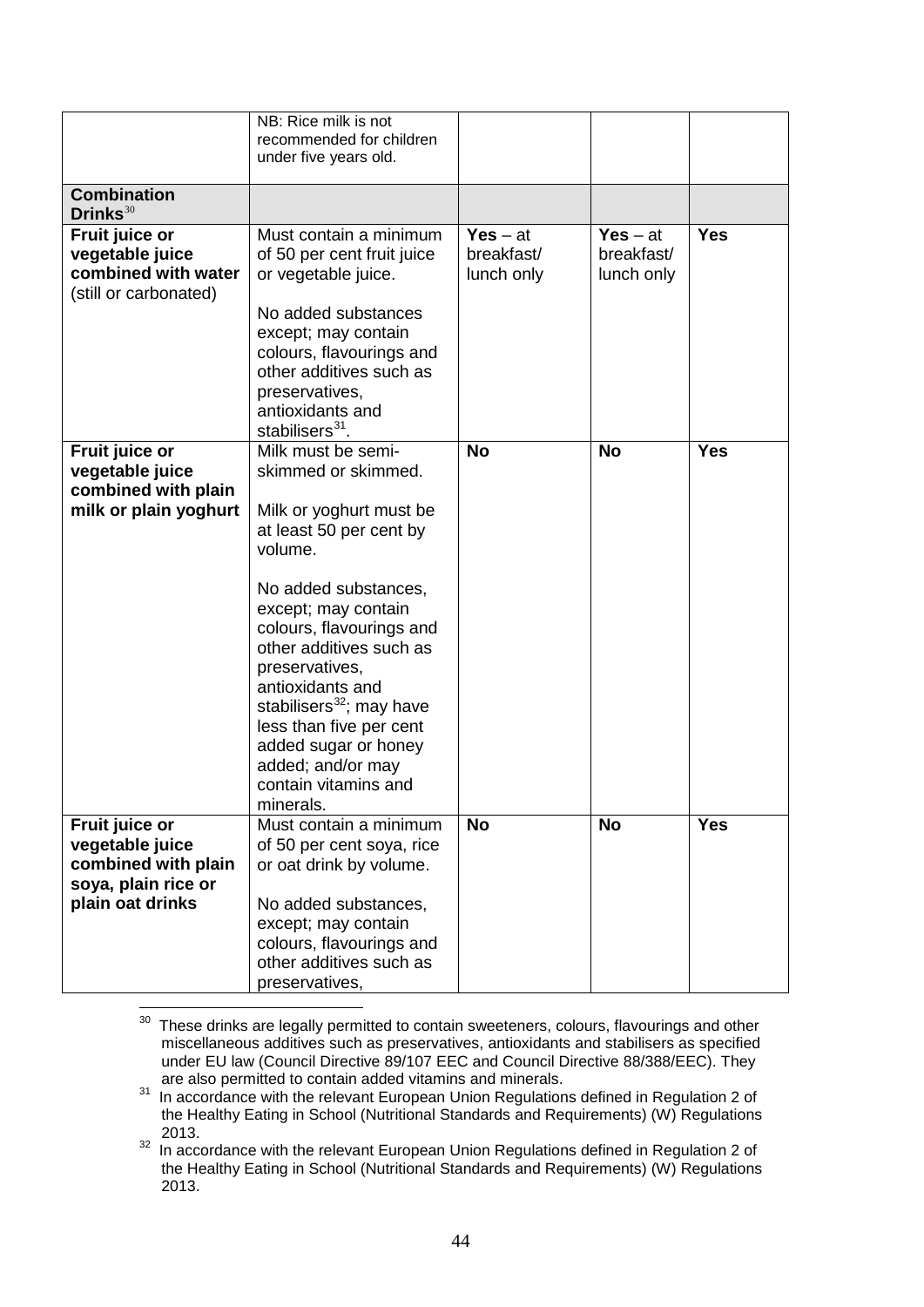|                                                                                                                                    | antioxidants and<br>stabilisers $33$ :<br>may have less than five<br>per cent added sugar or<br>honey added; and/or<br>may contain vitamins<br>and minerals.                                                                                                                                                                                                                                                                        |                          |                          |            |
|------------------------------------------------------------------------------------------------------------------------------------|-------------------------------------------------------------------------------------------------------------------------------------------------------------------------------------------------------------------------------------------------------------------------------------------------------------------------------------------------------------------------------------------------------------------------------------|--------------------------|--------------------------|------------|
| Flavoured milk,<br>yoghurt or soya, rice<br>or oat drinks                                                                          | Milk must be semi-<br>skimmed or skimmed.<br>Milk or yoghurt or soya,<br>rice or oat drink must be<br>at least 90 per cent by<br>volume.<br>No added substances,<br>except; may contain<br>colours, flavourings and<br>other additives such as<br>preservatives,<br>antioxidants and<br>stabilisers $^{34}$ ;<br>may have less than five<br>per cent added sugar or<br>honey added; and/or<br>may contain vitamins<br>and minerals. | <b>No</b>                | <b>No</b>                | <b>Yes</b> |
| <b>Blended drinks</b> <sup>35</sup>                                                                                                |                                                                                                                                                                                                                                                                                                                                                                                                                                     |                          |                          |            |
| A drink made singly<br>or in combination<br>with a blend or<br>puree of fruit,<br>vegetables, fruit<br>juice or vegetable<br>juice | No added substances,<br>except; a blended drink<br>may contain colours,<br>flavourings and other<br>additives such as<br>preservatives,<br>antioxidants and<br>stabilisers <sup>36</sup> .                                                                                                                                                                                                                                          | Yes $-$ at lunch<br>only | $Yes - at$<br>lunch only | <b>Yes</b> |
| <b>Traditional hot</b><br>drinks                                                                                                   |                                                                                                                                                                                                                                                                                                                                                                                                                                     |                          |                          |            |
| <b>Tea and coffee</b>                                                                                                              | No added substances,<br>except; may contain<br>semi-skimmed or                                                                                                                                                                                                                                                                                                                                                                      | <b>No</b>                | <b>No</b>                | <b>Yes</b> |

<span id="page-47-0"></span><sup>33</sup> In accordance with the relevant European Union Regulations defined in Regulation 2 of the Healthy Eating in School (Nutritional Standards and Requirements) (W) Regulations 2013. 33

<span id="page-47-1"></span><sup>&</sup>lt;sup>34</sup> In accordance with the relevant European Union Regulations defined in Regulation 2 of the Healthy Eating in School (Nutritional Standards and Requirements) (W) Regulations 2013.

<span id="page-47-2"></span> $35$  These drinks are legally permitted to contain sweeteners, colours, flavourings and other miscellaneous additives such as preservatives, antioxidants and stabilisers as specified under EU law (Council Directive 89/107 EEC and Council Directive 88/388/EEC). They are also permitted to contain added vitamins and minerals.

<span id="page-47-3"></span>are also permitted to contain added vitamins and minerals. <sup>36</sup> In accordance with the relevant European Union Regulations defined in Regulation 2 of the Healthy Eating in School (Nutritional Standards and Requirements) (W) Regulations 2013.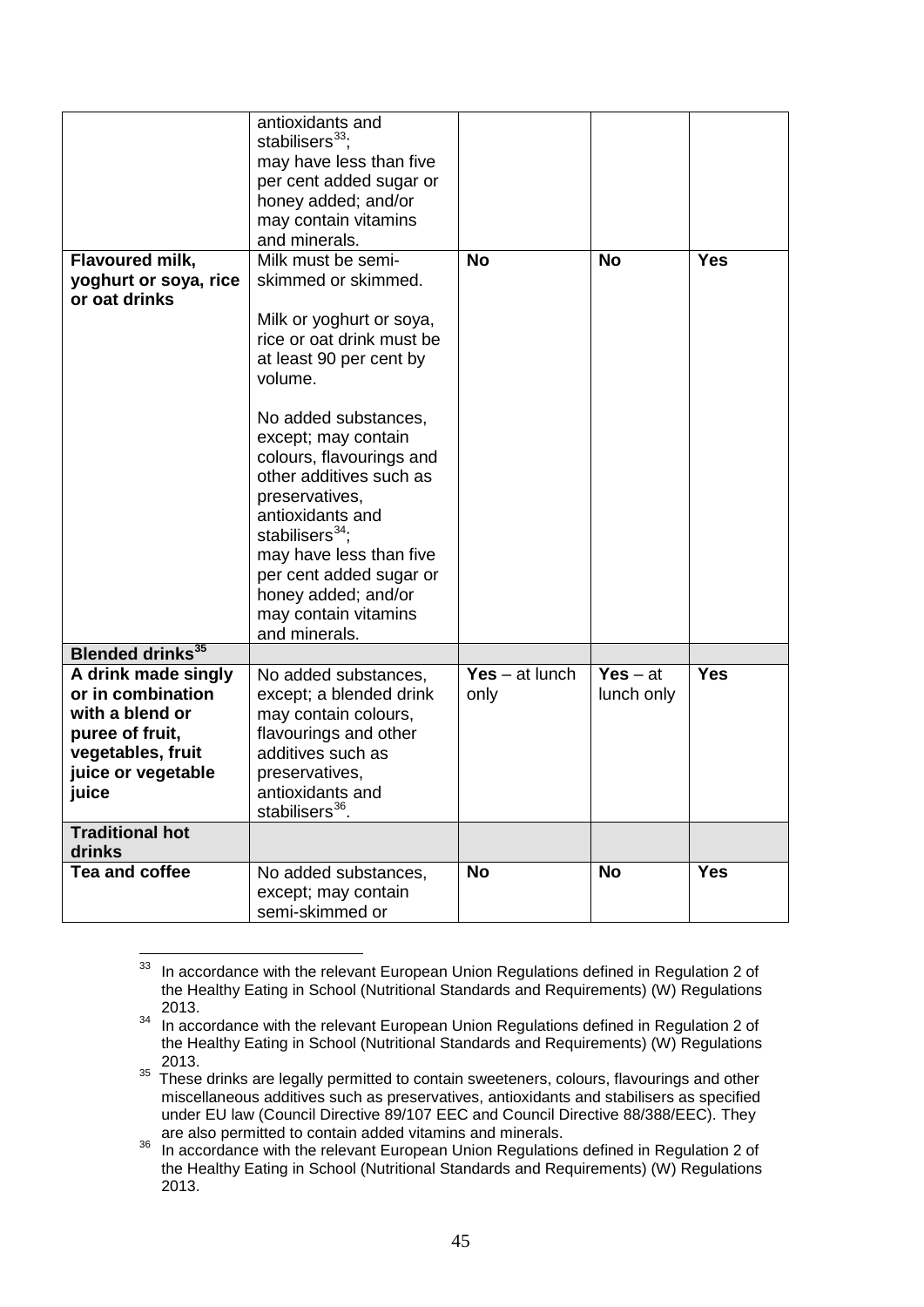|                      | skimmed milk.                                                                                                                                                                    |           |           |            |
|----------------------|----------------------------------------------------------------------------------------------------------------------------------------------------------------------------------|-----------|-----------|------------|
| <b>Hot chocolate</b> | Must be made with plain<br>water, or plain milk<br>(semi-skimmed or<br>skimmed) or plain soya,<br>plain rice or plain oat<br>drink.<br>Drink must not exceed<br>250ml in volume. | <b>No</b> | <b>No</b> | <b>Yes</b> |
|                      | No added substances,<br>except; may contain<br>vitamins and minerals;<br>and may have less than<br>five per cent added<br>sugars or honey added.                                 |           |           |            |

#### **N.B. All drinks must satisfy the mandatory requirements to be permitted.**

The essential need is to provide fresh, readily available drinking water in **all** maintained schools. In addition to water, **nursery**[37](#page-48-0) and **primary**[38](#page-48-1) **schools** may wish to take advantage of the free and subsidised milk schemes.

In secondary schools, drinks provided through vending and/or counter services must also comply with the standards set out in the table above.

#### **Combination drinks**

To ensure a consistent approach towards healthy eating avoid serving imitation fizzy pop drinks e.g. fruity cola and lemonade type drinks. Whilst these types of drinks may meet the drinks criteria in terms of the fruit juice content they may also confuse pupils about the types of drinks that are healthy.

#### **Drinks standards at a glance**

The drinks standards apply to drinks served across the entire school day, and **not** just at lunch times.

<sup>37</sup> 

<span id="page-48-1"></span><span id="page-48-0"></span> $37$  Nursery Milk Scheme  $\frac{http://www.nurserymilk.co.uk/index.html}{http://www.nurserymilk.co.uk/index.html}$ <br> $38$  Milk for Primary School children [http://wales.gov.uk/topics/educationandskills/schoolshome/foodanddrink/milkforprimarysch](http://wales.gov.uk/topics/educationandskills/schoolshome/foodanddrink/milkforprimaryschoolchildren/?lang=en) [oolchildren/?lang=en](http://wales.gov.uk/topics/educationandskills/schoolshome/foodanddrink/milkforprimaryschoolchildren/?lang=en)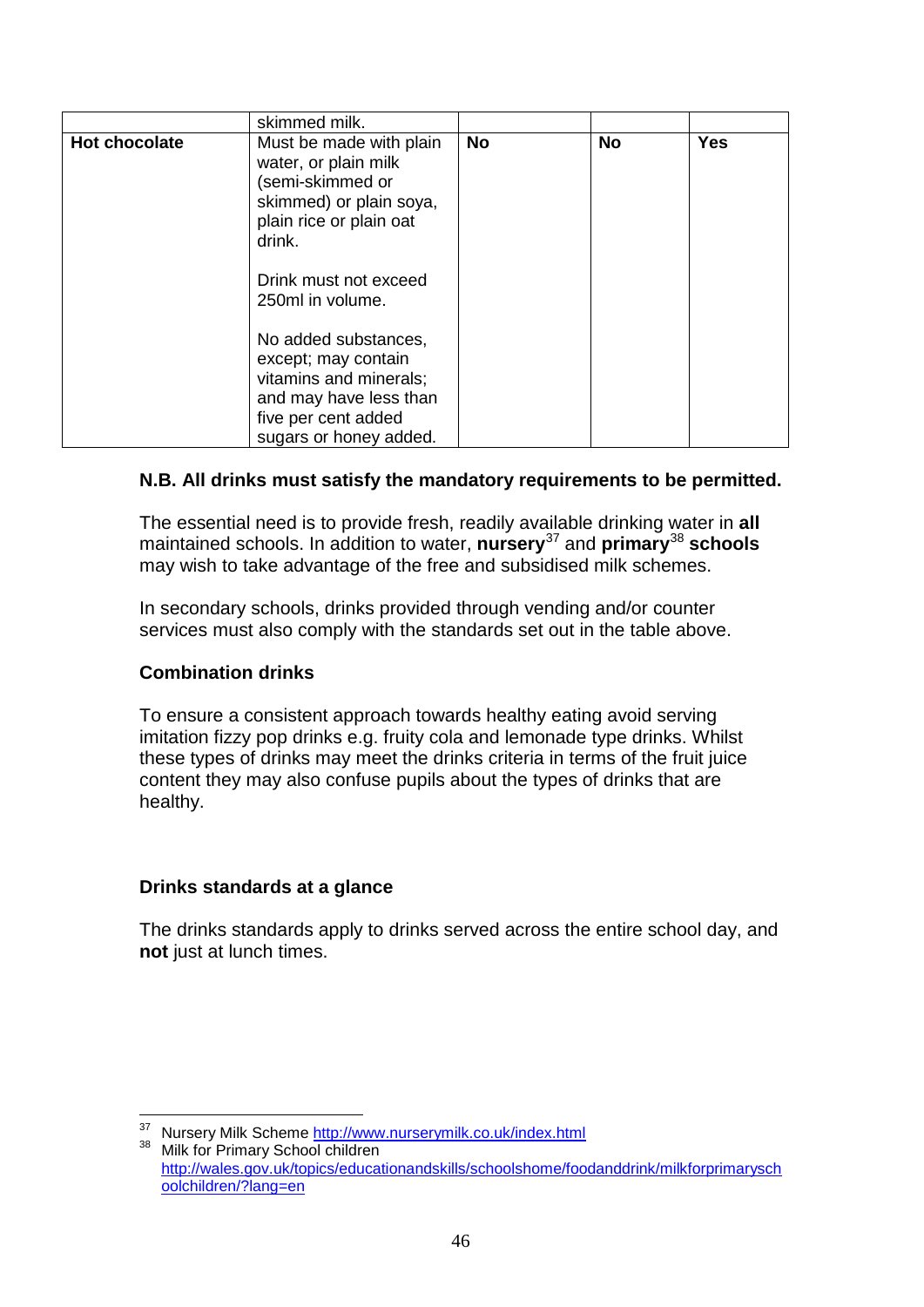## **Nursery schools**

| <b>Plain water</b> – still or carbonated.<br><b>X</b> Squash of any kind, including<br>Plain milk - whole or semi-<br>sugar free squash.<br>skimmed.<br><b>X</b> Flavoured waters including<br>Fruit juice* - still or carbonated.<br>sugar free flavoured water.<br>Vegetable juice* - still or<br><b>X</b> Sports or energy drinks.<br>carbonated.<br><b>X</b> Fizzy soft drinks including<br>$\checkmark$ Plain soya, plain rice** or plain<br>oat drinks.<br>diet or sugar free fizzy<br>drinks, e.g. cola, lemonade.<br>Fruit juice combined with water*<br>- still or carbonated.<br><b>X</b> Fruit juice or vegetable juice<br>Vegetable juice combined with<br>combined with plain milk or<br>plain water* - still or carbonated.<br>plain yoghurt (e.g. dairy<br>smoothies).<br><b>Blended drinks</b> <sup>*</sup> – a drink made<br>singly or in combination with a<br><b>X</b> Fruit juice or vegetable juice<br>blend or puree of fruit, vegetables,<br>combined with plain soya,<br>fruit juice or vegetable juice.<br>plain rice or plain oat drinks.<br>$x$ Tea or coffee. | Drinks that are permitted in nursery<br>schools<br>* At meal times only, not at break times<br>** Rice milk is not recommended for pupils<br>under five years old | Drinks that are not permitted in<br>nursery schools |
|-------------------------------------------------------------------------------------------------------------------------------------------------------------------------------------------------------------------------------------------------------------------------------------------------------------------------------------------------------------------------------------------------------------------------------------------------------------------------------------------------------------------------------------------------------------------------------------------------------------------------------------------------------------------------------------------------------------------------------------------------------------------------------------------------------------------------------------------------------------------------------------------------------------------------------------------------------------------------------------------------------------------------------------------------------------------------------------------|-------------------------------------------------------------------------------------------------------------------------------------------------------------------|-----------------------------------------------------|
| <b>X</b> Hot chocolate.                                                                                                                                                                                                                                                                                                                                                                                                                                                                                                                                                                                                                                                                                                                                                                                                                                                                                                                                                                                                                                                                   |                                                                                                                                                                   |                                                     |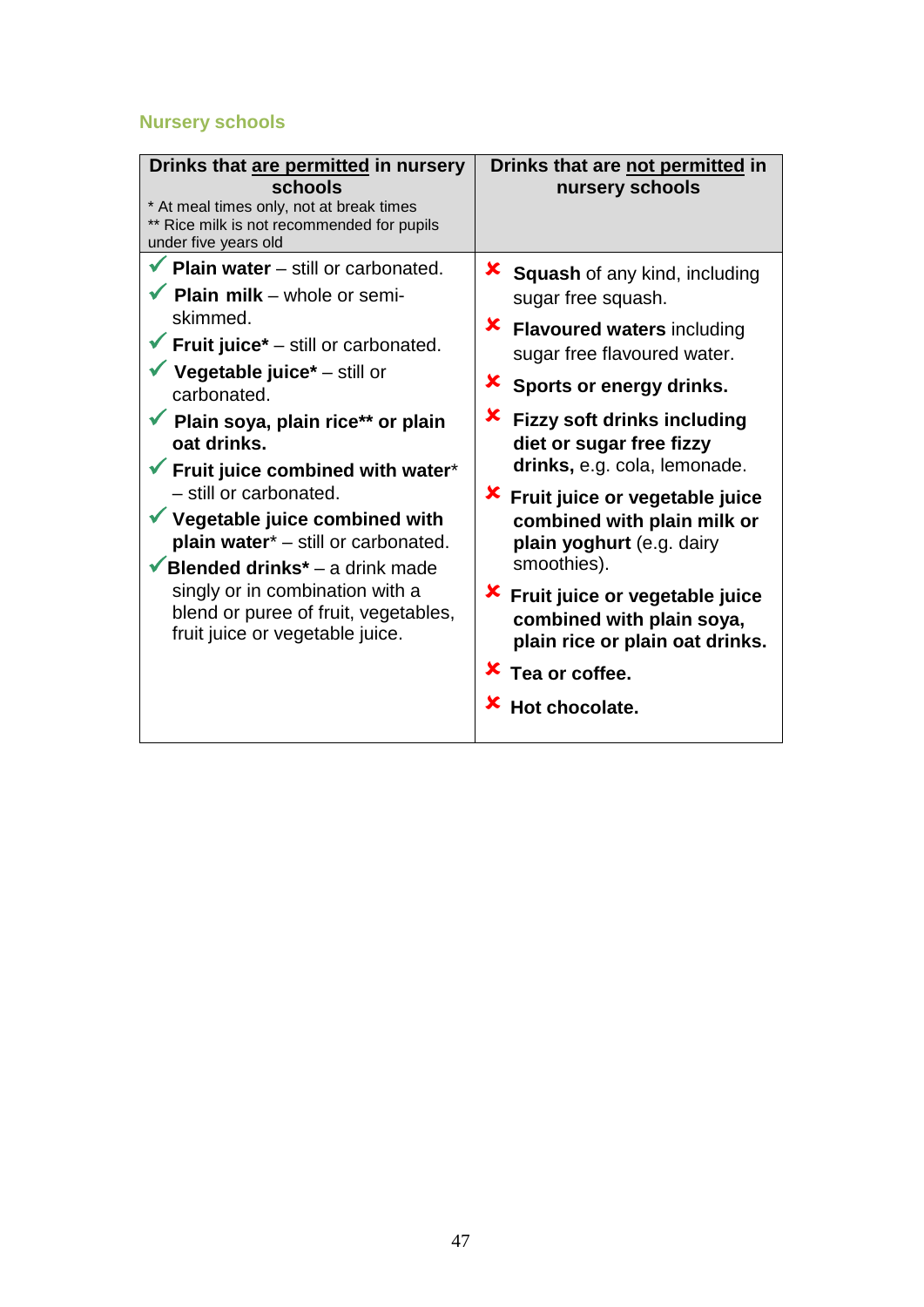## **Primary schools**

| Drinks that are permitted in primary<br>schools<br>* At meal times only, not at break times<br>** Rice milk is not recommended for pupils<br>under five years old                                                                                                                                                                                                                                                                                                                                                                                                                                     | Drinks that are not permitted in<br>primary schools                                                                                                                                                                                                                                                                                                                                                                                                                                                                                                                                                                                 |
|-------------------------------------------------------------------------------------------------------------------------------------------------------------------------------------------------------------------------------------------------------------------------------------------------------------------------------------------------------------------------------------------------------------------------------------------------------------------------------------------------------------------------------------------------------------------------------------------------------|-------------------------------------------------------------------------------------------------------------------------------------------------------------------------------------------------------------------------------------------------------------------------------------------------------------------------------------------------------------------------------------------------------------------------------------------------------------------------------------------------------------------------------------------------------------------------------------------------------------------------------------|
| $\checkmark$ Plain water – still or carbonated.<br>$\checkmark$ Plain milk – semi skimmed or<br>skimmed.<br>$\checkmark$ Fruit juice <sup>*</sup> – still or carbonated.<br>Vegetable juice* $-$ still or<br>carbonated.<br><b>V</b> Plain soya, plain rice** or plain<br>oat drinks.<br>Fruit juice combined with water*<br>- still or carbonated.<br>$\checkmark$ Vegetable juice combined with<br>water* - still or carbonated.<br><b>Blended drinks</b> <sup>*</sup> – a drink made<br>singly or in combination with a<br>blend or puree of fruit, vegetables,<br>fruit juice or vegetable juice. | <b>X</b> Squash of any kind, including<br>sugar free squash.<br>x.<br><b>Flavoured waters including</b><br>sugar free flavoured water.<br><b>X</b> Sports or energy drinks.<br><b>X</b> Fizzy soft drinks including<br>diet or sugar free fizzy<br>drinks, e.g. cola, lemonade.<br><b>X</b> Fruit juice or vegetable juice<br>combined with plain milk or<br>plain yoghurt (e.g. dairy<br>smoothies).<br><b>X</b> Fruit juice or vegetable juice<br>combined with plain soya,<br>plain rice or plain oat drinks.<br><b>X</b> Flavoured milk, yoghurt or<br>soya, rice or oat drinks.<br>X Tea or coffee.<br><b>X</b> Hot chocolate. |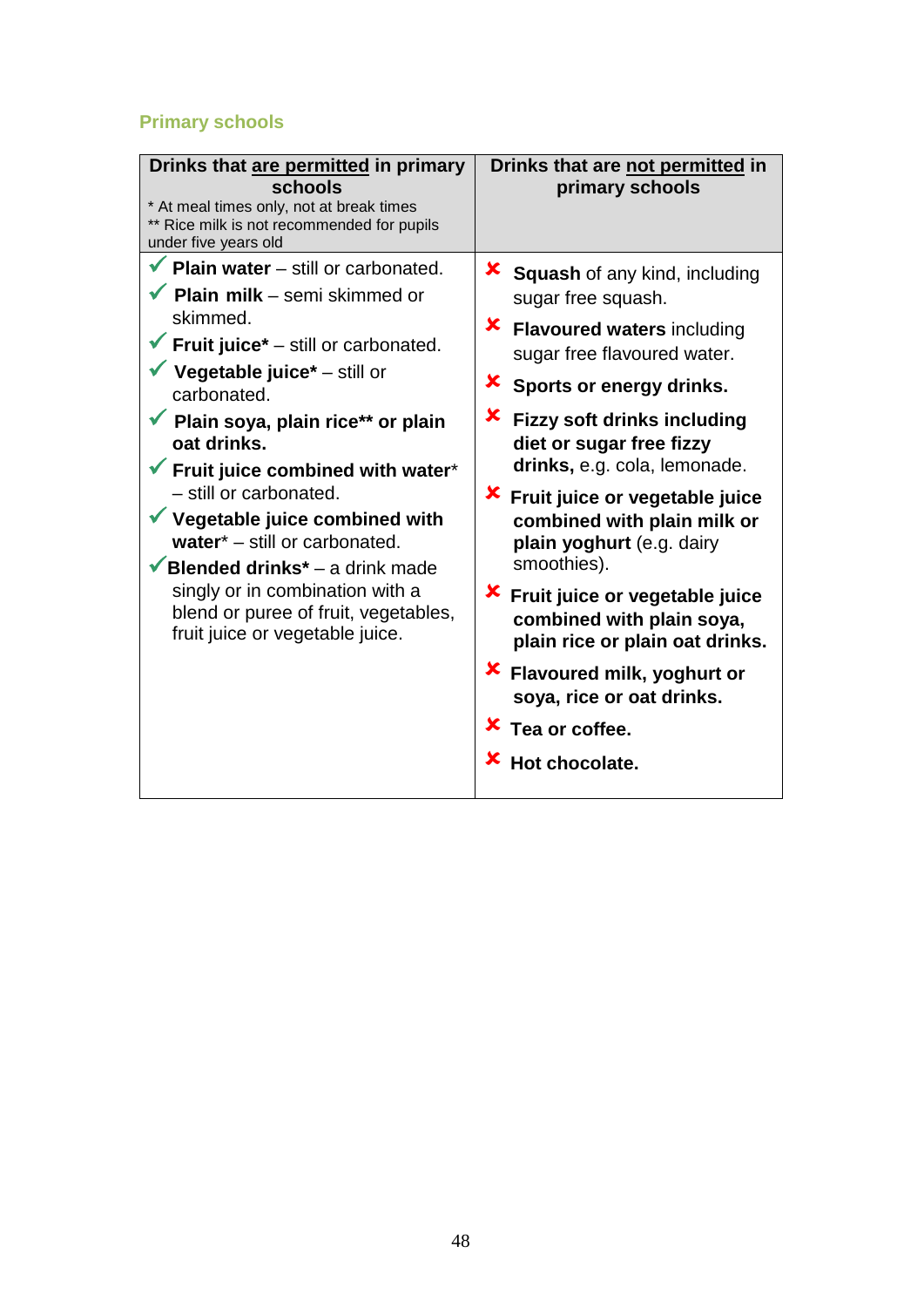#### **Secondary schools**

| Drinks that are permitted in<br>secondary schools                                                                                                    | Drinks that are not permitted in<br>secondary schools                                                    |
|------------------------------------------------------------------------------------------------------------------------------------------------------|----------------------------------------------------------------------------------------------------------|
| <b>Plain water</b> – still or carbonated.<br>$\checkmark$ Plain milk – semi skimmed or                                                               | <b>X</b> Squash of any kind, including<br>sugar free squash.                                             |
| skimmed.<br><b>Fruit juice</b> – still or carbonated.<br>Vegetable juice - still or                                                                  | X.<br><b>Flavoured waters including</b><br>sugar free flavoured water.<br>x.<br>Sports or energy drinks. |
| carbonated.<br>Plain soya, plain rice or plain oat<br>drinks.<br>Fruit juice combined with plain                                                     | X.<br><b>Fizzy soft drinks including</b><br>diet or sugar free fizzy<br>drinks, e.g. cola, lemonade.     |
| water $-$ still or carbonated.<br>Vegetable juice combined with<br>plain water - still or carbonated.                                                |                                                                                                          |
| Fruit juice or vegetable juice<br>combined with plain milk or<br>plain yoghurt (e.g. dairy<br>smoothies).                                            |                                                                                                          |
| Fruit juice or vegetable juice<br>combined with plain soya, plain<br>rice or plain oat drinks.                                                       |                                                                                                          |
| Flavoured milk, yoghurt or soya,<br>rice or oat drinks.                                                                                              |                                                                                                          |
| <b>Blended drinks</b> $-$ a drink made<br>singly or in combination with a<br>blend or puree of fruit, vegetables,<br>fruit juice or vegetable juice. |                                                                                                          |
| Tea and coffee.                                                                                                                                      |                                                                                                          |
| Hot chocolate.                                                                                                                                       |                                                                                                          |

More detailed guidance on the drinks standards is provided below.

#### **Plain water (still or carbonated)**

#### **What this drink standard includes**

Plain water, still or carbonated which **does not** contain artificial or natural sweeteners, sugars, honey, colouring or flavouring.

### **Why is this drink standard important?**

- To limit the consumption of sugary drinks by pupils and increase the consumption of water.
- Water quenches thirst and does not damage teeth.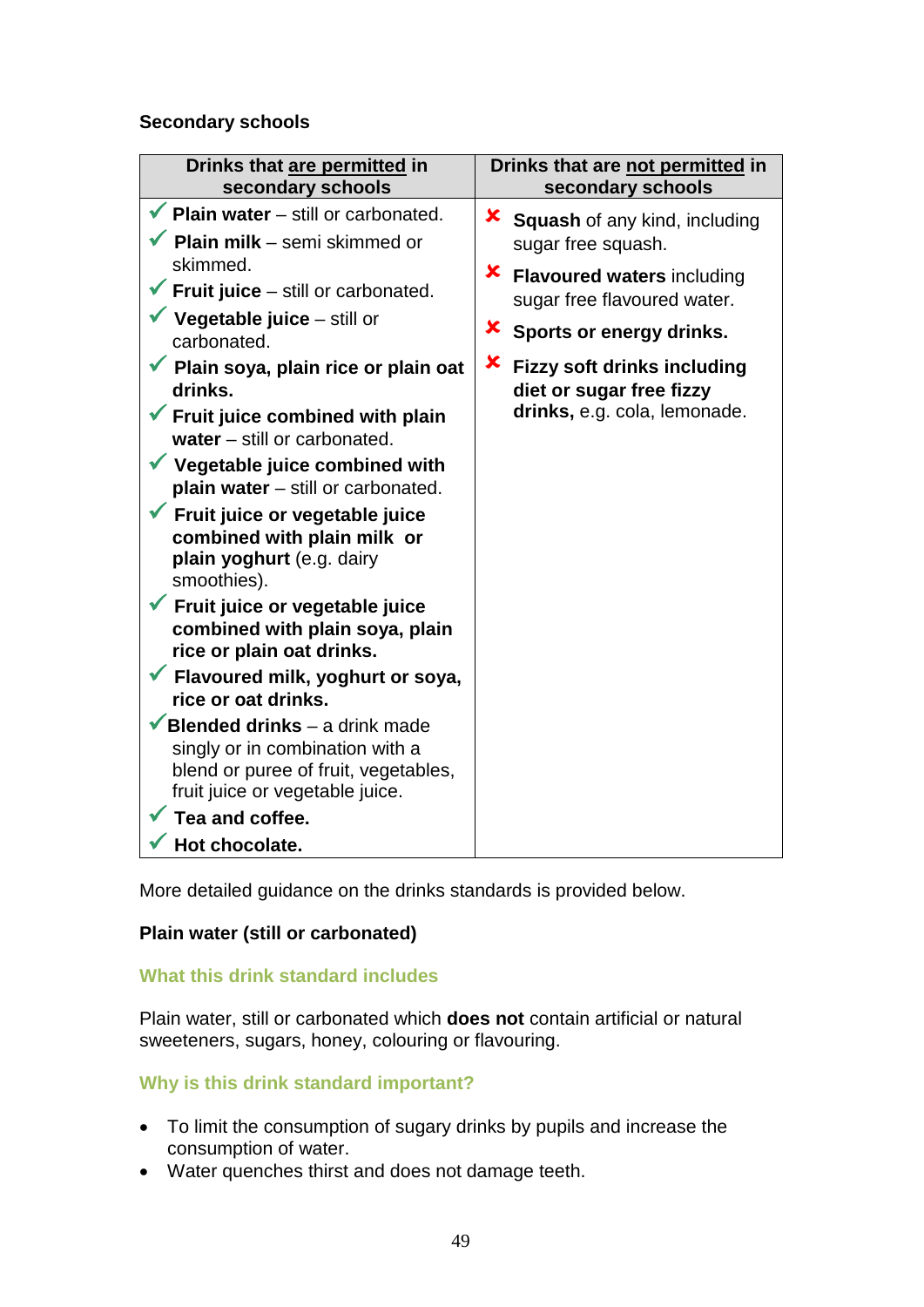• Pupils in all maintained schools **must** have easy access at all times to free, fresh drinking water; especially during breakfast sessions and **lunchtimes** 

### **Practical advice**

- Signpost water stations in the dining room and throughout the school.
- Provide younger children with a cup or glass of water or let them carry water bottles. Where water bottles are used schools should adhere to the cleaning advice provided within the Welsh Government's Think Water<sup>[39](#page-52-0)</sup> guidance.
- Make sure the supervisors direct children to available water sources at lunchtime.
- If water can be chilled then it is more appealing but this is not a requirement.
- Provide jugs of freshly poured tap water together with cups/glasses on tables and at the serving counter.
- Consider installing a point of use water cooler which uses mains drinking water. Where water coolers are used schools should adhere to the cleaning advice provided within the Welsh Government's Think Water guidance.
- Modern water fountains could be an additional water point in the dining room.

For further information on drinking water in schools please refer to 'Section 5 – Drinking water in schools' (see page 8).

#### **Plain milk (whole, semi-skimmed and skimmed)**

#### **What this drink standard includes**

- Plain whole, semi-skimmed and skimmed milk.
- Milk provided in nursery schools must be whole milk or semi-skimmed milk.
- Milk provided in primary and secondary schools must be semi-skimmed or skimmed milk.

#### **What this drink standard does not include**

Plain milk that contains any added sweeteners, artificial or natural sugars, honey, colouring or flavouring.

#### **Why this drink standard needs to be in place**

- To remove drinks from school which have no nutritional value and can cause tooth decay.
- Milk, lower in fat, is a good source of protein.

<span id="page-52-0"></span>Think Water: Guidance on water in schools: <http://wales.gov.uk/topics/health/improvement/index/water/?lang=en> 39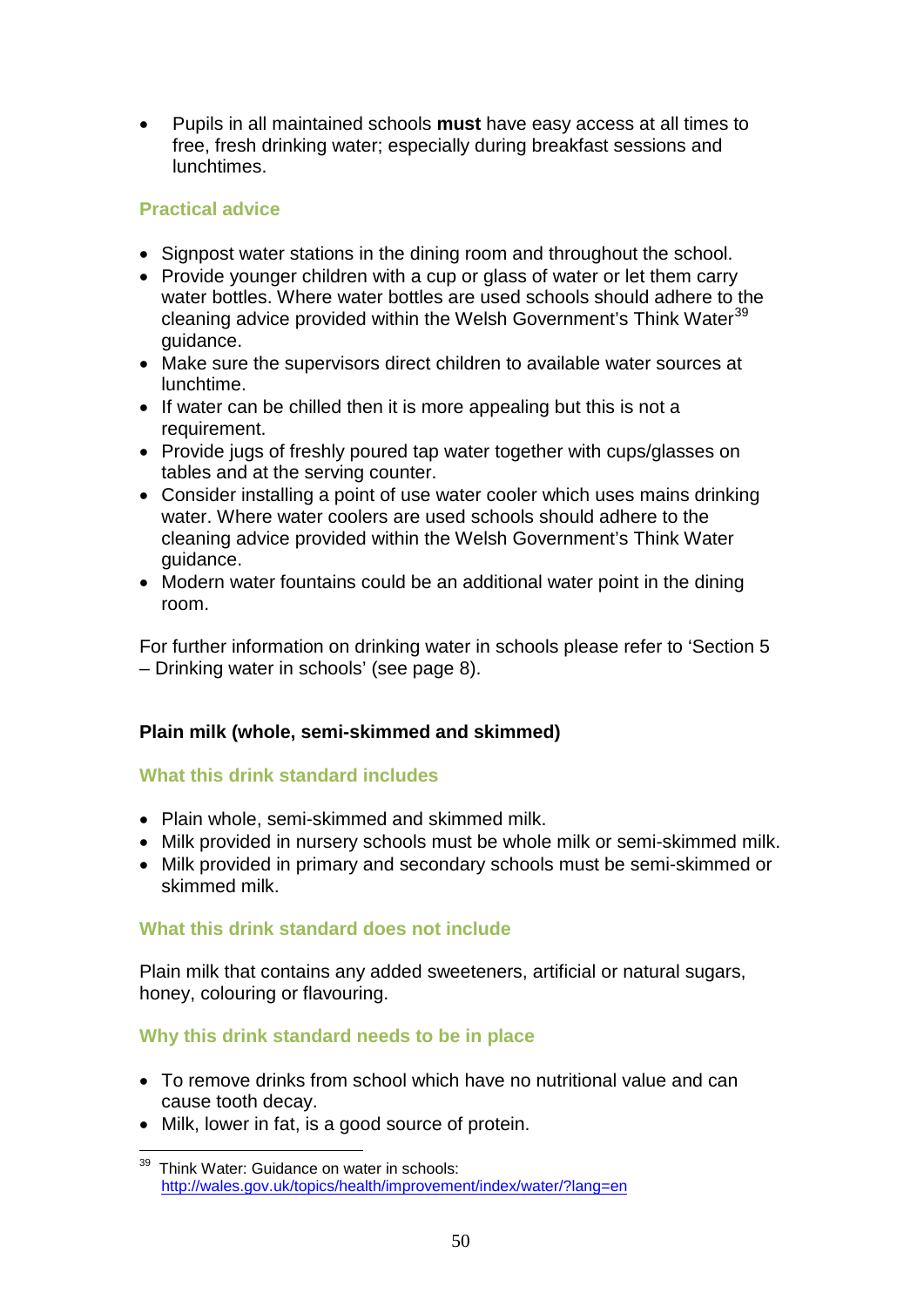• Milk contains vitamins and minerals, particularly calcium, which is needed to build healthy bones and teeth.

#### **Practical advice**

- **Nursery**[40](#page-53-0) and **Primary**[41](#page-53-1) **schools** should take advantage of the free and subsidised milk scheme.
- Where possible choose lower fat milk as it contains the same amount of calcium, protein and riboflavin as full fat equivalents.

#### **Other drinks**

#### **What this drink standard includes**

- Plain drinks such as water (still or carbonated), fruit juice, vegetable juice and milk (whole, semi-skimmed or skimmed) and combinations of fruit and vegetable juice mixed with water.
- Plain soya, rice or oat drinks which may contain added calcium and yoghurt and combinations of fruit and vegetable juice mixed with water can also be served. For further clarification please see the table of permitted drinks (see page 43).
- Hot drinks such as tea, coffee and hot chocolate. Sugar **must not** be available for pupils to add to these.
- **Nursery and primary school children** are only permitted fruit/vegetable juice and fruit/vegetable juice and water combination drinks alongside breakfast or lunch and not at any other time during the school day. In Primary schools, drinks at break times must be limited to water and milk only.

## **Why this standard needs to be in place**

- To remove drinks from school which have no nutritional value and can cause tooth decay.
- To specifically encourage children to drink water, or drinks that provide other nutrients such as milk, yoghurt or dairy equivalent drinks (which address calcium requirements) and fruit or vegetable juices (which provide vitamin C and other important nutrients).

NB: Combination fruit and vegetable drinks **do not** count towards the fruit/vegetable food based standards, i.e. this type of drink cannot be used to provide the daily portion of fruit/vegetables.

 $\overline{a}$ 

<span id="page-53-1"></span><span id="page-53-0"></span><sup>&</sup>lt;sup>40</sup> Nursery Milk Scheme<http://www.nurserymilk.co.uk/index.html><br><sup>41</sup> Milk for primary school children [http://wales.gov.uk/topics/educationandskills/schoolshome/foodanddrink/milkforprimarysch](http://wales.gov.uk/topics/educationandskills/schoolshome/foodanddrink/milkforprimaryschoolchildren/?lang=en) [oolchildren/?lang=en](http://wales.gov.uk/topics/educationandskills/schoolshome/foodanddrink/milkforprimaryschoolchildren/?lang=en)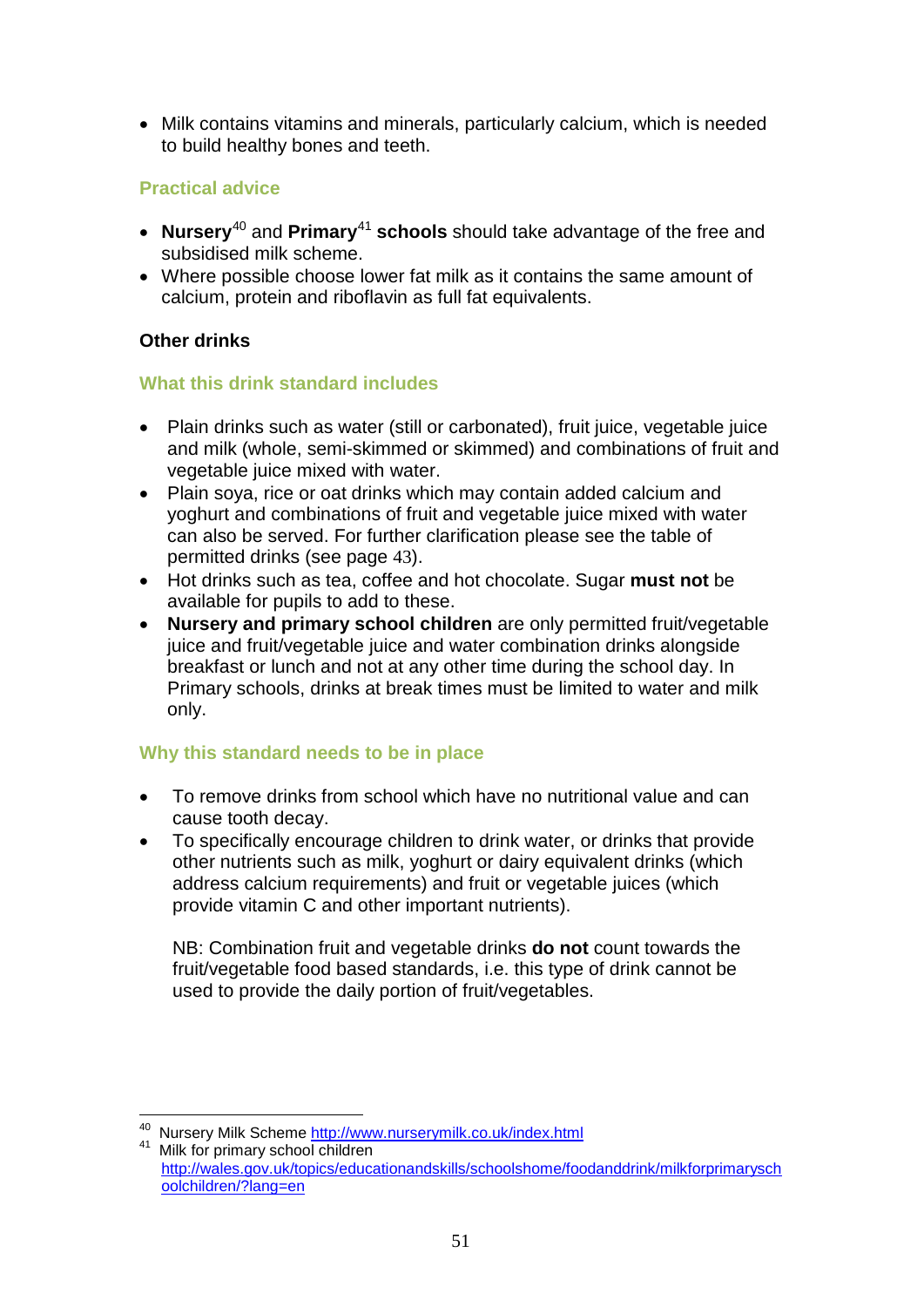#### **Does this standard apply across the school day?**

Yes. Only permitted drinks appropriate to the setting in the table of permitted drinks (see page 43) can be provided during the school day.

#### **Practical advice**

- Schools to offer a variety of fruit juices, for example apple, orange, pineapple or mixed juices.
- In secondary schools, provide smoothies made from plain yoghurt and/or plain milk combined with fruit or fruit juice using a variety of fruits to introduce children to new flavours.
- Chill drinks where possible.

#### **Vending**

Drinks served in vending machines throughout the school day must follow the above drinks standards under the Healthy Eating Regulations. Further, where vending is used to provide drinks at lunchtime, the drinks available must be nutritionally analysed along with the rest of the provision.

#### **Other food provided outside school breakfast and/or lunch**

Pupils have access to food at a number of different times during the day, accessed from a range of outlets within school. Positive messages on nutrition must be promoted and reflected in the provision of food and drink across the whole school day. To ensure a consistent and coherent approach to promoting healthy eating, all food outlets must comply with the standards within the Healthy Eating Regulations (see Regulation 8 and Schedule 6). which will enhance and complement the school meal service.

This schedule applies to all food (outside breakfast and/or lunch) provided by, or under arrangements made by, the local authority or school governing body. This applies to food provided on school premises before 6pm regardless of provider.

Other food provision includes items served at:

- tuck shops
- counter services
- mid morning/afternoon break
- vending
- on-site coffee shops, e.g. sixth form café, etc.
- after school clubs these are defined as regular clubs held after the official school day has finished and take place on school premises.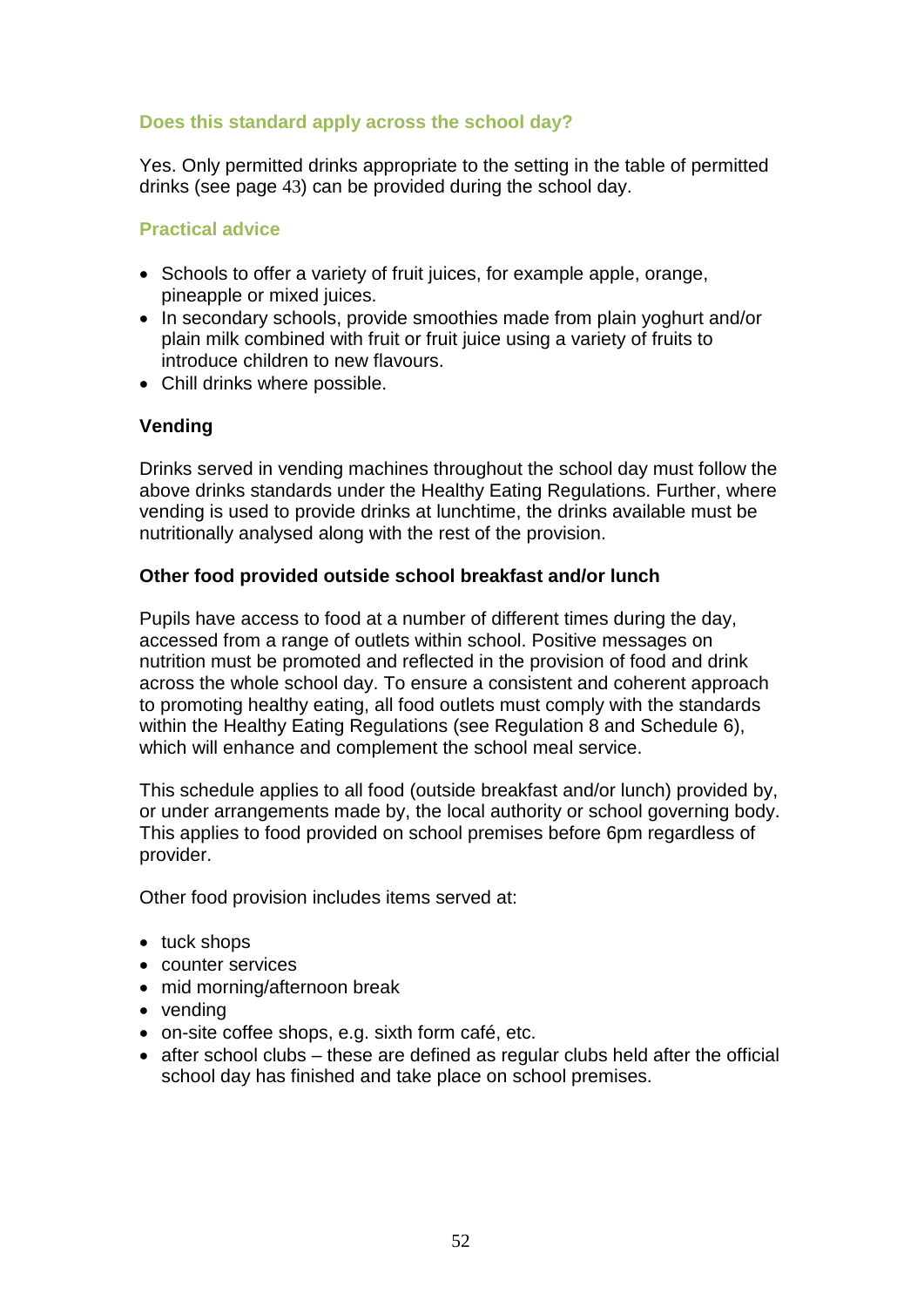## **Regulation 8 and Schedule 6 – Other food provided in maintained schools**

**Standards for food available outside breakfast and/or lunchtime provision under the Healthy Eating in Schools Regulations**

| <b>Product</b>                                                                                | <b>Nursery</b><br>schools | <b>Primary schools</b>  | <b>Secondary</b><br>schools                             |
|-----------------------------------------------------------------------------------------------|---------------------------|-------------------------|---------------------------------------------------------|
| <b>Fruit and</b><br>vegetables                                                                |                           |                         |                                                         |
| Product must be<br>available in any<br>place on school<br>premises where<br>food is provided. |                           |                         |                                                         |
| <b>Salt</b>                                                                                   | X                         | X                       | Х                                                       |
| <b>Condiments</b>                                                                             | X                         |                         |                                                         |
| The portion of any<br>condiment must not<br>exceed 10ml.                                      |                           |                         |                                                         |
| <b>Confectionery</b>                                                                          | ×                         | X                       | X                                                       |
| <b>Savoury</b><br>snacks                                                                      | X                         | $\bm{\varkappa}$        | X                                                       |
| <b>Cakes and</b><br><b>biscuits</b>                                                           | X                         | $\overline{\textbf{x}}$ |                                                         |
| Product must not<br>contain any<br>confectionery.                                             |                           |                         | Must be included<br>within the nutritional<br>analysis. |
| Potato/potato<br>products                                                                     | X                         |                         |                                                         |
| Products must<br>comply with all<br>restrictions for this<br>food standard*.                  |                           |                         |                                                         |
| Deep-fried or<br>flash-fried food<br>(excludes<br>potatoes)                                   | X                         |                         |                                                         |
| Products must<br>comply with all<br>restrictions for this<br>food standard*.                  |                           |                         |                                                         |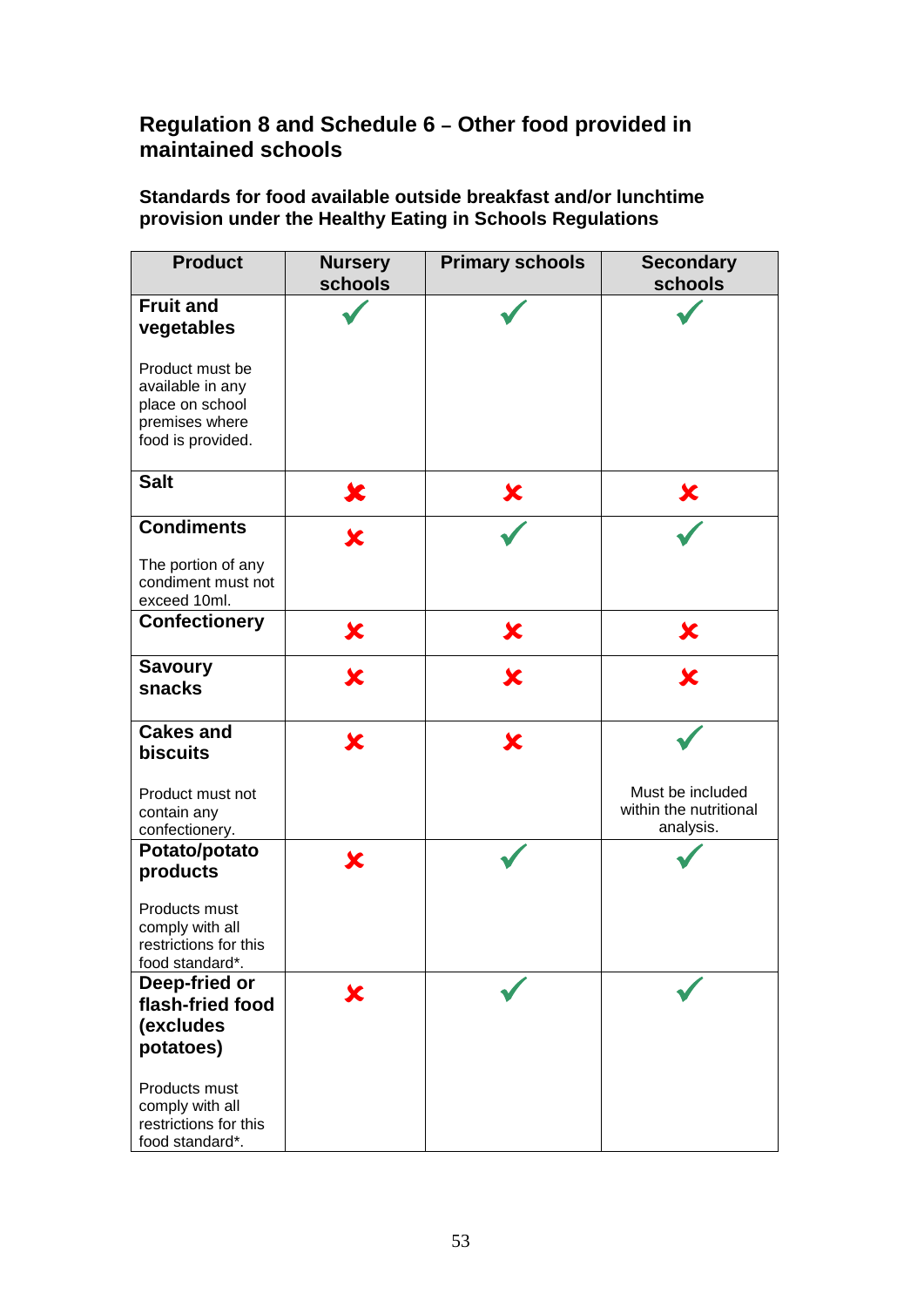| <b>Meat products</b>                                                                |  |  |
|-------------------------------------------------------------------------------------|--|--|
| <b>Products must</b><br>comply with all<br>restrictions for this<br>food standard*. |  |  |

**\*** For further information on the food standards for each product please see the detailed guidance provided on page 20. For further information on nutritional analysis please see page 31.

## **Practical advice**

- In **nursery schools**, pupils require regular snacks as they have high energy requirements but small appetites. These should consist of fruit and vegetables, bread products such as sliced bread, English muffins and breadsticks and dairy products such as cheese and yoghurt.
- In **primary schools** break time snack provision **should** consist of fruit and vegetables only.
- In **secondary schools** cakes and biscuits can only be provided if they do not contain confectionery and **must** be included as part of the lunch provision within the nutritional analysis.
- Confectionery **must** not be provided in any school setting.
- Savoury snacks as defined by the regulations **must** not be provided in any school setting.

#### **Suggestions of foods to serve outside of breakfast and/or lunch time provision**

The following food suggestions **only** apply to:

- **nursery school** snack provision
- **primary school** after school clubs
- **secondary school** break times (mid morning/afternoon), vending, after school clubs, sixth form cafes
- bread-based products for example wholemeal toast, English muffins, crumpets, flavoured breads and bagels
- toast with various toppings, e.g. baked beans, cheese, tomatoes, mushrooms, eggs (not fried)
- small sandwiches/wraps/baguettes with a variety of non-mayonnaise based fillings including salad
- protein items such as hummus, tuna, chicken, ham
- dairy products such as yoghurts, cheese and milk\*
- fruit
- vegetable crudities
- salads.

\* Milk served in nursery schools must not be skimmed milk and rice milk is not recommended for pupils under five years old.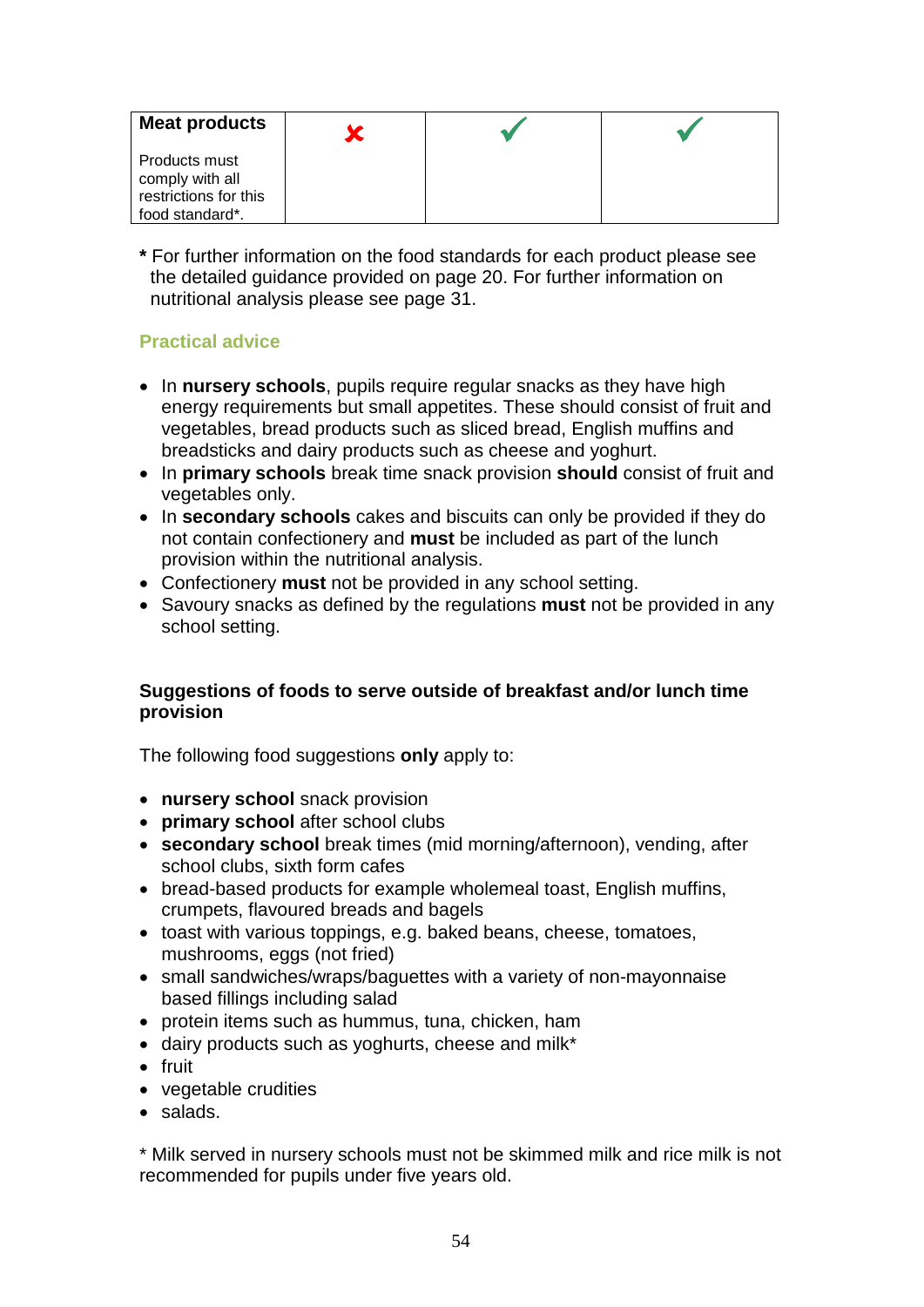#### **Vending**

Food selected for selling in vending machines must follow the standards for food provision served outside of breakfast and/or lunch time under the Healthy Eating in Schools Regulations. Further, where vending is used to provide food at lunchtime, the food available must be nutritionally analysed along with the rest of the lunch provision.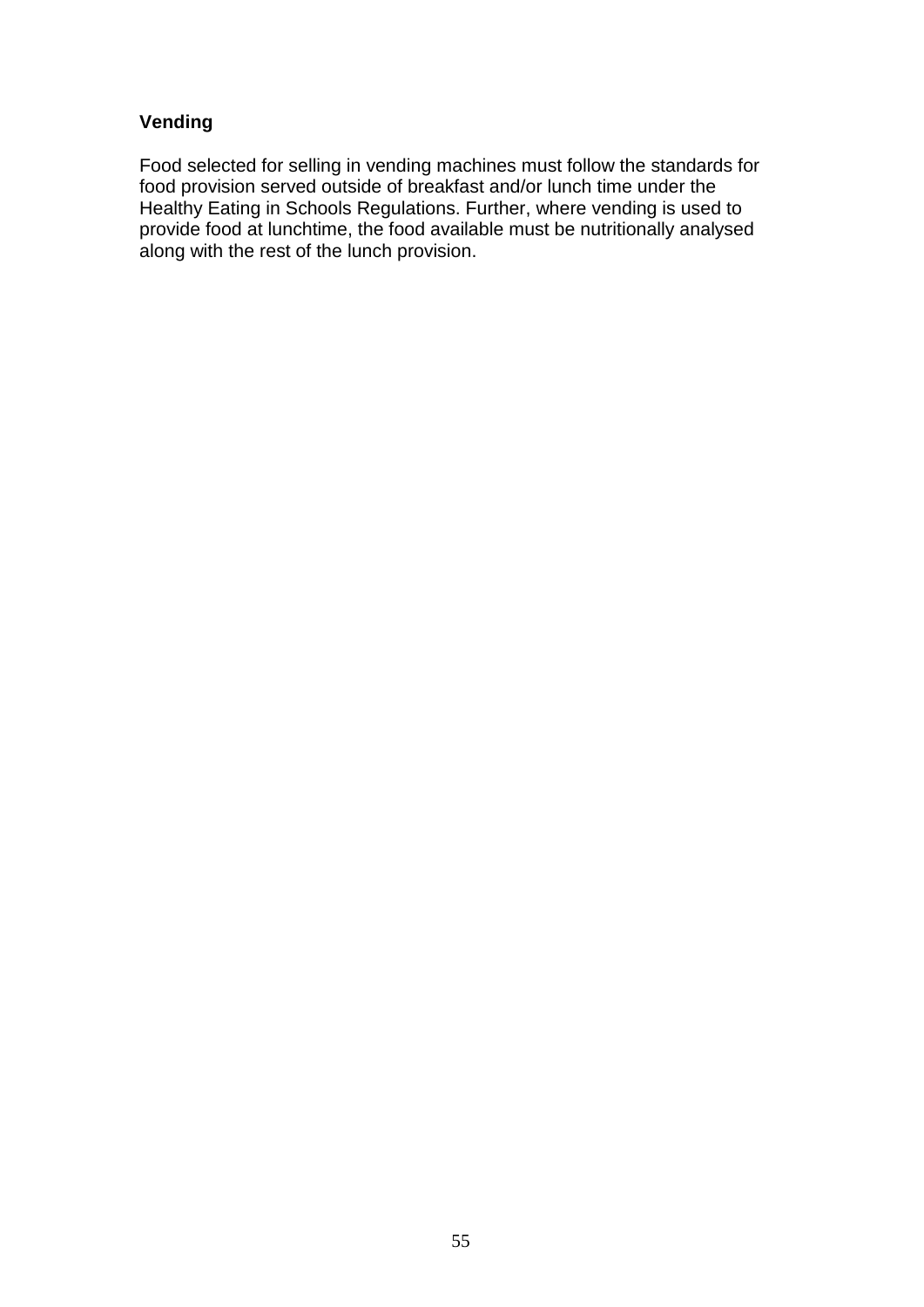## **Annex 1: Portion sizes**

The following table details **suggested** portion sizes for a variety of foods which may be useful for the nutritional analysis required for primary and secondary schools.

| Food                                                                                                      | <b>Primary</b>                              | <b>Secondary</b>                        |
|-----------------------------------------------------------------------------------------------------------|---------------------------------------------|-----------------------------------------|
| Bread, other cereals and<br>potatoes                                                                      |                                             |                                         |
| Rice (dry weight).                                                                                        | 35g-56g                                     | 72g                                     |
| Pasta (dry weight).                                                                                       | $35g - 56g$                                 | 72g                                     |
| Mashed potatoes, boiled<br>potatoes, potato croquettes.                                                   | 84g-98g                                     | 190 <sub>g</sub>                        |
| Jacket potatoes.                                                                                          | 112g-170g                                   | 250g                                    |
| Chips, roast, other potatoes<br>cooked in fat.                                                            | 70g-84g                                     | 150 <sub>g</sub>                        |
| Bread (slice, rolls, French<br>stick) when served as part<br>of a meal instead of<br>rice/pasta/potatoes. | 56g-70g                                     | 100 <sub>g</sub>                        |
| Pizza.                                                                                                    | 84g-98g                                     | 160 <sub>g</sub>                        |
| <b>Vegetables</b>                                                                                         |                                             |                                         |
| Cooked vegetables.                                                                                        | 1-2 tablespoons<br>56g-70g                  | 2-3 tablespoons<br>80 <sub>q</sub>      |
| Raw vegetables.                                                                                           | 2 heaped tablespoons<br>$42g - 56g$         | 3 heaped tablespoons<br>80 <sub>g</sub> |
| Mixed salad.                                                                                              | 1/ <sub>2</sub> dessert bowl<br>$42g - 56g$ | 1 dessert bowl<br>80 <sub>g</sub>       |
| Baked beans in tomato<br>sauce.                                                                           | $70g - 84g$                                 | 140 <sub>g</sub>                        |
| Coleslaw (at least 60 per<br>cent vegetables).                                                            | 70g                                         | 70 <sub>g</sub>                         |
| Pulses (Dried raw weight),<br>e.g. red lentils; green lentils;<br>kidney beans; chick peas.               | $20g - 30g$                                 | $25 - 35g$                              |
| Vegetable-based soup.                                                                                     | 170g-220g                                   | 300 <sub>g</sub>                        |
| Tomatoes tinned in juice.                                                                                 | 65g-130g                                    | 130 <sub>g</sub>                        |
| <b>Fruit served</b><br>unaccompanied                                                                      |                                             |                                         |
| Pieces of fruit (medium<br>size), e.g. apples, pears,<br>bananas, peaches,<br>oranges.                    | Half to one fruit<br>$50g - 100g$           | One fruit<br>80g-100g                   |
| Pieces of fruit (small size),<br>e.g. Satsuma's, nectarines,<br>plums, apricots, kiwis.                   | One to two fruits<br>$50g - 100g$           | Two fruits<br>80g-100g                  |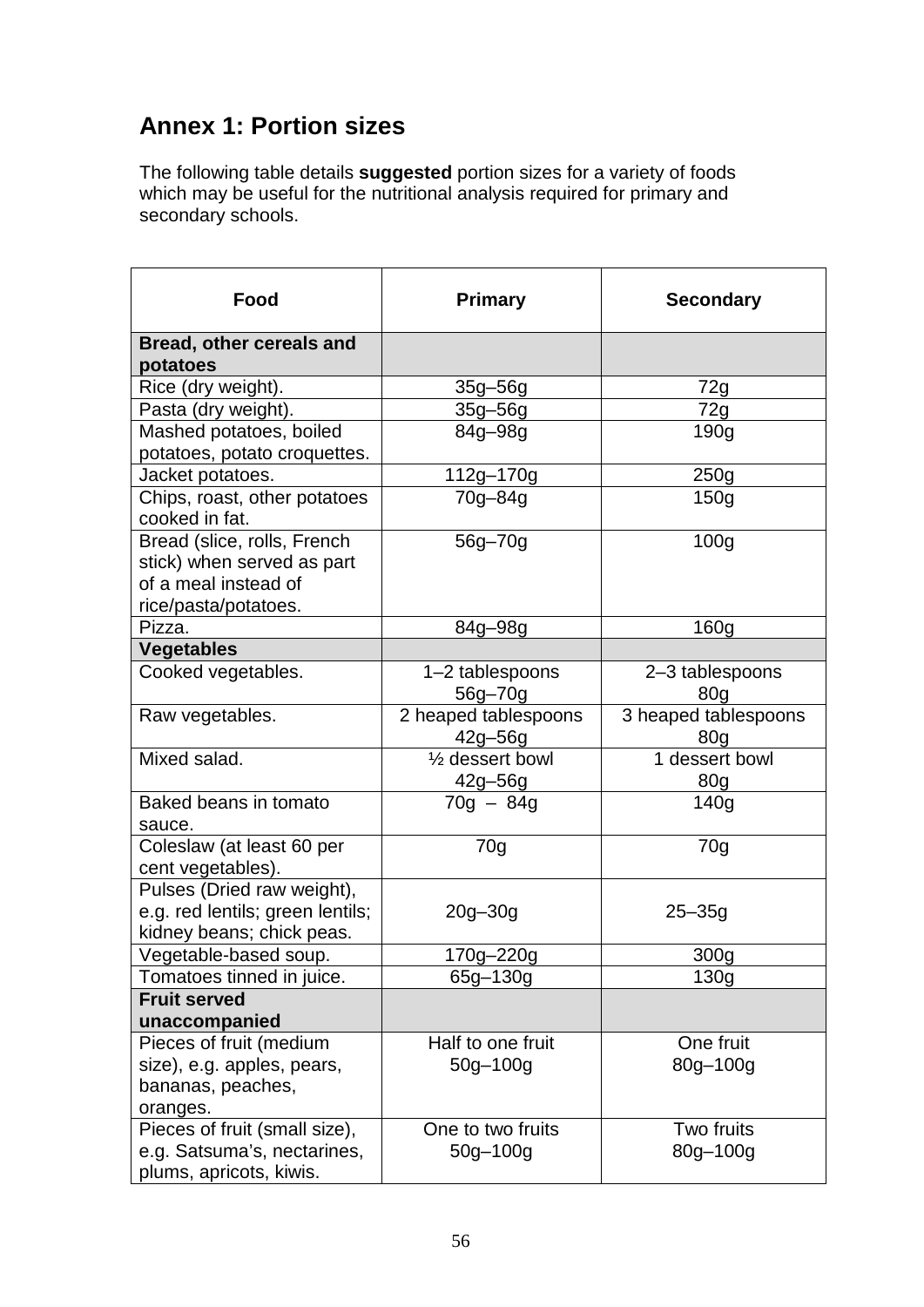| Pieces of fruit (very small        | $50g - 100g$              | $80 - 100g$                 |
|------------------------------------|---------------------------|-----------------------------|
| size), e.g. grapes, cherries,      |                           |                             |
| strawberries.                      |                           |                             |
| Fruit salad, fruit tinned in       | 65g-130g                  | 130 <sub>g</sub>            |
| juice and stewed fruit (at         |                           |                             |
| least 80 per cent of weight        |                           |                             |
| should come from fruit).           |                           |                             |
| Dried fruit, e.g. raisins,         | $10g - 20g$               | 20 <sub>g</sub>             |
| sultanas, apricots.                |                           |                             |
| Fruit juice <sup>42</sup> .        | 125ml                     | 150ml                       |
| <b>Fruit-based desserts</b>        |                           |                             |
| Fruit within a dessert or          | 40g minimum               | 60g minimum                 |
| served with an                     |                           |                             |
| accompaniment.                     |                           |                             |
| * Measured as raw ingredients      |                           |                             |
| <b>Milk and milk products</b>      |                           |                             |
| Drinking milk                      | 200ml                     | 300ml                       |
| Custard                            | 84g-98g                   | 120g                        |
| Milk puddings                      | 98g-112g                  | 120g                        |
| Yoghurt                            | 85g-125g                  | 125-150g                    |
| Cheese                             | 28g-42g                   | 50 <sub>g</sub>             |
| <b>Meat, fish and alternatives</b> |                           |                             |
| All dishes containing meat         | 42g-56g (weight of        | 80g (weight of meat in      |
| with no restrictions on their      | meat in composite dish    | composite dish can be       |
| provision (e.g. roasts, stew,      | can be reduced            | reduced proportionately     |
| casserole, curry, sweet and        | proportionately if adding | if adding in other protein- |
| sour) will have a minimum          | in other protein-based    | based foods, e.g.           |
| raw meat content as stated.        | foods, e.g.               | beans/cheese/milk/TVP)      |
|                                    | beans/cheese/milk/TVP)    |                             |
| Burgers: beef, lamb, pork,         | $42g - 56g$               | 80 <sub>g</sub>             |
| bacon, vegetarian.                 |                           |                             |
| Sausages: beef, lamb, pork,        | 70g-112g                  | 120g                        |
| vegetarian.                        |                           |                             |
| Shaped chicken and turkey          | 56g-70g                   | 120g                        |
| products.                          |                           |                             |
| Individual meat pies, meat         | 80 <sub>g</sub>           | 110g                        |
| puddings, sausage rolls,           |                           |                             |
| pasties.                           |                           |                             |
| White fish portions.               | 56g-70g                   | 80 <sub>g</sub>             |
| Oily fish.                         | $42g - 56g$               | 70 <sub>q</sub>             |
| Fish in composite dishes.          | 42g-56g (weight of fish   | 80g (weight of fish in      |
|                                    | in composite dish can     | composite dish can be       |
|                                    | be reduced                | reduced proportionately     |
|                                    | proportionately if adding | if adding in another        |
|                                    | in another protein item,  | protein item, e.g. beans,   |
|                                    | e.g. beans, cheese,       | cheese, milk)               |

<span id="page-59-0"></span> $42$  As defined by The Fruit Juices and Nectars (Wales) Regulations 2003 [http://www.assemblywales.org/bus-home/bus-business-fourth-assembly-laid-docs/sub](http://www.assemblywales.org/bus-home/bus-business-fourth-assembly-laid-docs/sub-ld9538-e.pdf)[ld9538-e.pdf](http://www.assemblywales.org/bus-home/bus-business-fourth-assembly-laid-docs/sub-ld9538-e.pdf)  $42$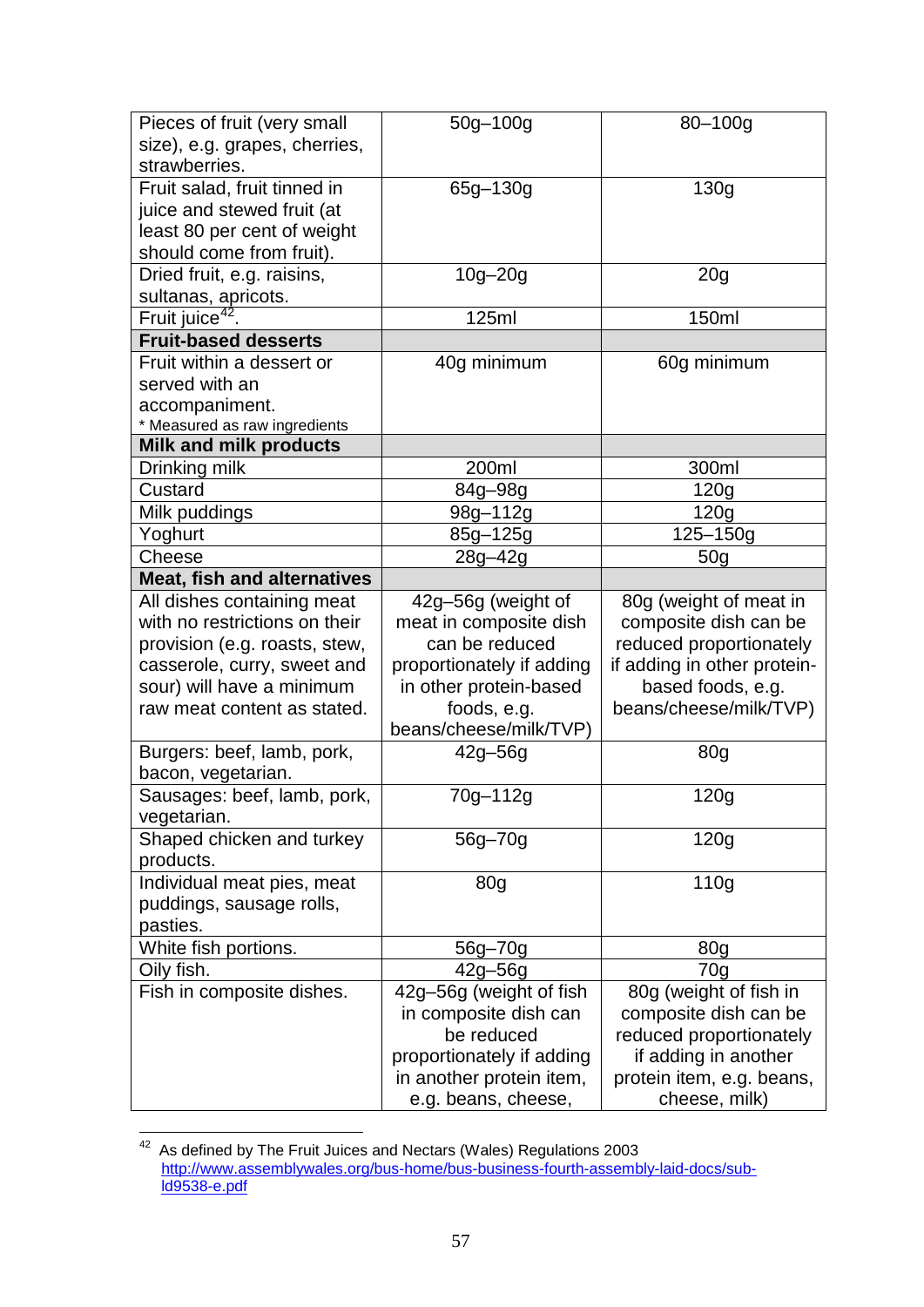|                                                                                                       | milk)                         |                                |
|-------------------------------------------------------------------------------------------------------|-------------------------------|--------------------------------|
| Fish cakes and other fish<br>shapes.                                                                  | 56 <sub>q</sub>               | 112g                           |
| Fish fingers.                                                                                         | 60g-90g (2-3 fish<br>fingers) | 90g-120g (3-4 fish<br>fingers) |
| Egg served in a salad,<br>baked potato or sandwich.                                                   | 1 egg                         | $1-2$ eggs                     |
| <b>Foods containing fat and</b><br>sugar                                                              |                               |                                |
| Fruit pies, sponge puddings<br>and crumbles.                                                          | $90q - 130q$                  | 145g                           |
| Cakes, muffins, sponges<br>fairy cakes, scones, non-<br>fruit sponge puddings,<br>doughnuts, cookies. | $40g - 50g$                   | 65g                            |
| Ice cream.                                                                                            | 60 <sub>q</sub>               | 85q                            |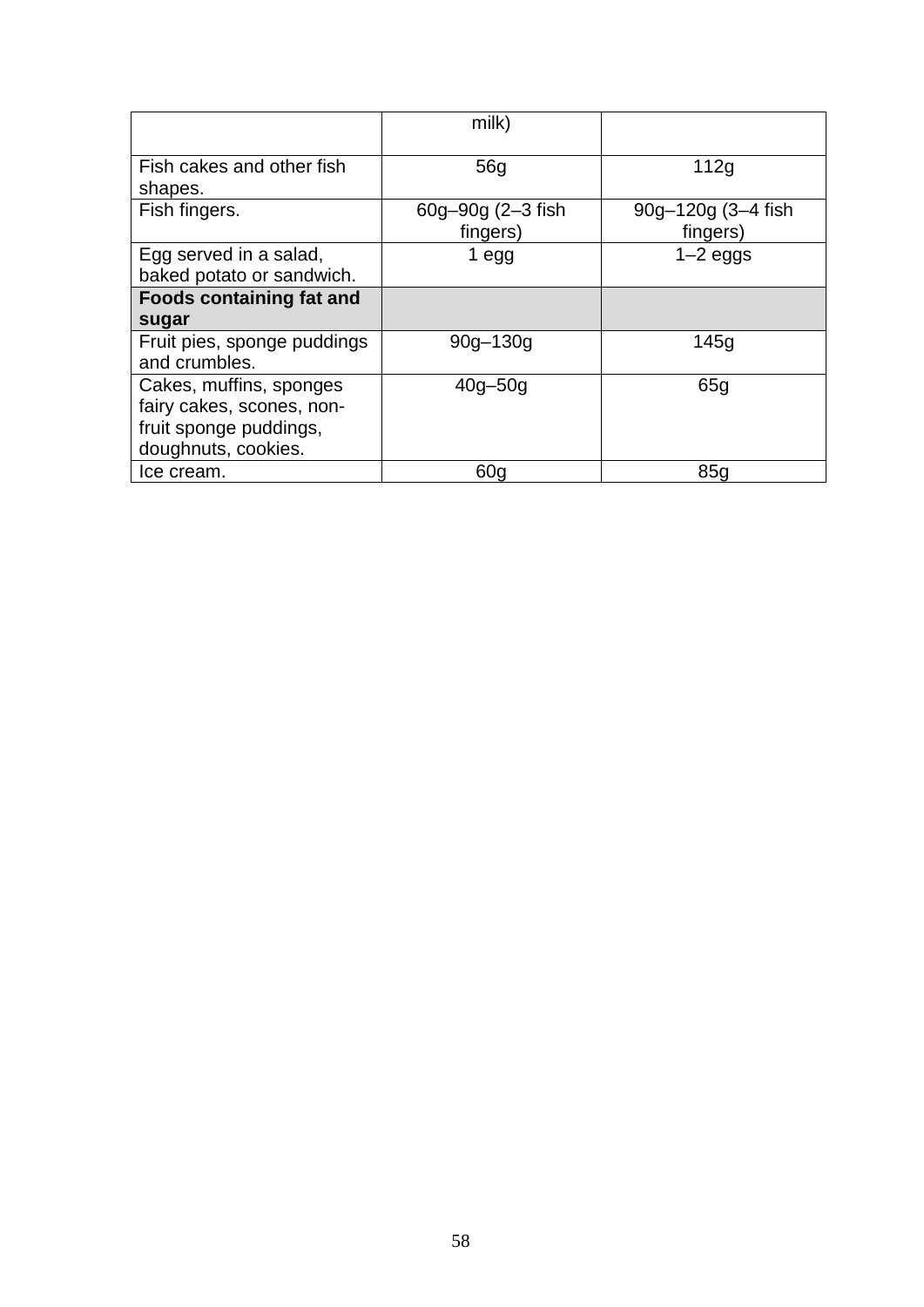**Annex 2: Implementing the standards – step-by-step guide**

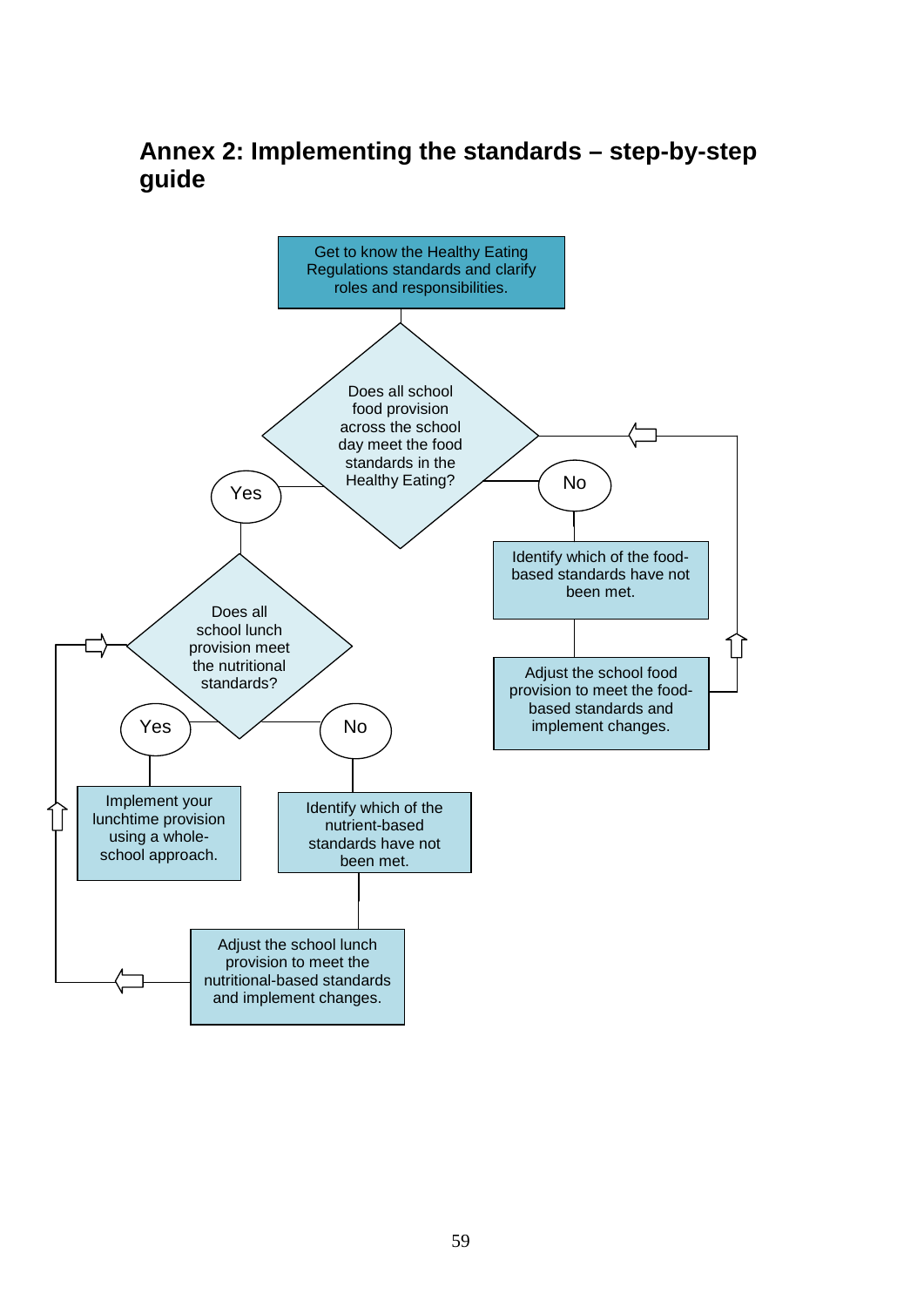## **Annex 3: References and resources**

## **Welsh Government**

*Free breakfast in primary schools (FBIPS) – Statutory guidance to local authorities and governing bodies* [http://www.learning.wales.gov.uk/resources/free-breakfast-in-primary](http://www.learning.wales.gov.uk/resources/free-breakfast-in-primary-schools/?lang=en)[schools/?lang=en](http://www.learning.wales.gov.uk/resources/free-breakfast-in-primary-schools/?lang=en)

*Charging for food and drink provided in maintained schools* (flexible charging) [http://wales.gov.uk/topics/educationandskills/schoolshome/foodanddrink/char](http://wales.gov.uk/topics/educationandskills/schoolshome/foodanddrink/charging-for-food-and-drink-provided-in-maintained-schools/?lang=en) [ging-for-food-and-drink-provided-in-maintained-schools/?lang=en](http://wales.gov.uk/topics/educationandskills/schoolshome/foodanddrink/charging-for-food-and-drink-provided-in-maintained-schools/?lang=en)

*Free school meals case studies report* (2013) [http://wales.gov.uk/topics/educationandskills/schoolshome/foodanddrink/frees](http://wales.gov.uk/topics/educationandskills/schoolshome/foodanddrink/freeschoolmeals/free-school-meals-case-studies-report/?lang=en) [choolmeals/free-school-meals-case-studies-report/?lang=en](http://wales.gov.uk/topics/educationandskills/schoolshome/foodanddrink/freeschoolmeals/free-school-meals-case-studies-report/?lang=en)

School Milk Scheme

[http://wales.gov.uk/topics/educationandskills/schoolshome/foodanddrink/milkf](http://wales.gov.uk/topics/educationandskills/schoolshome/foodanddrink/milkforprimaryschoolchildren/?lang=en) [orprimaryschoolchildren/?lang=en](http://wales.gov.uk/topics/educationandskills/schoolshome/foodanddrink/milkforprimaryschoolchildren/?lang=en)

Nursery Milk Scheme [www.nurserymilk.co.uk/index.html](http://www.nurserymilk.co.uk/index.html)

*Appetite for Life Action Plan, 2007* [http://www.physicalactivityandnutritionwales.org.uk/Documents/740/Appetite](http://www.physicalactivityandnutritionwales.org.uk/Documents/740/Appetite%20for%20life%20actionplan%20(E).pdf) [%20for%20life%20actionplan%20\(E\).pdf](http://www.physicalactivityandnutritionwales.org.uk/Documents/740/Appetite%20for%20life%20actionplan%20(E).pdf)

*Appetite for Life Action Research Project 2008-2010* [http://wales.gov.uk/statistics-and-research/appetite-life-action-research](http://wales.gov.uk/statistics-and-research/appetite-life-action-research-project/?lang=en)[project/?lang=en](http://wales.gov.uk/statistics-and-research/appetite-life-action-research-project/?lang=en)

Welsh Network of Healthy School Schemes <http://wales.gov.uk/topics/health/improvement/schools/schemes/?lang=en>

*Guide to creating a front of pack (FoP) nutrition label for pre-packed products sold through retail outlets* <http://wales.gov.uk/topics/health/improvement/index/front-of-pack/?lang=en>

*In Perspective: Food and Fitness* (2006) <http://wales.gov.uk/topics/health/improvement/index/perspective/?lang=en>

*Developing a Whole School Food and Fitness Policy* (2007) <http://wales.gov.uk/topics/health/improvement/index/school/?lang=en>

*Fruit Tuck Shops in Primary Schools* <http://wales.gov.uk/topics/health/improvement/index/tuckshops/?lang=en>